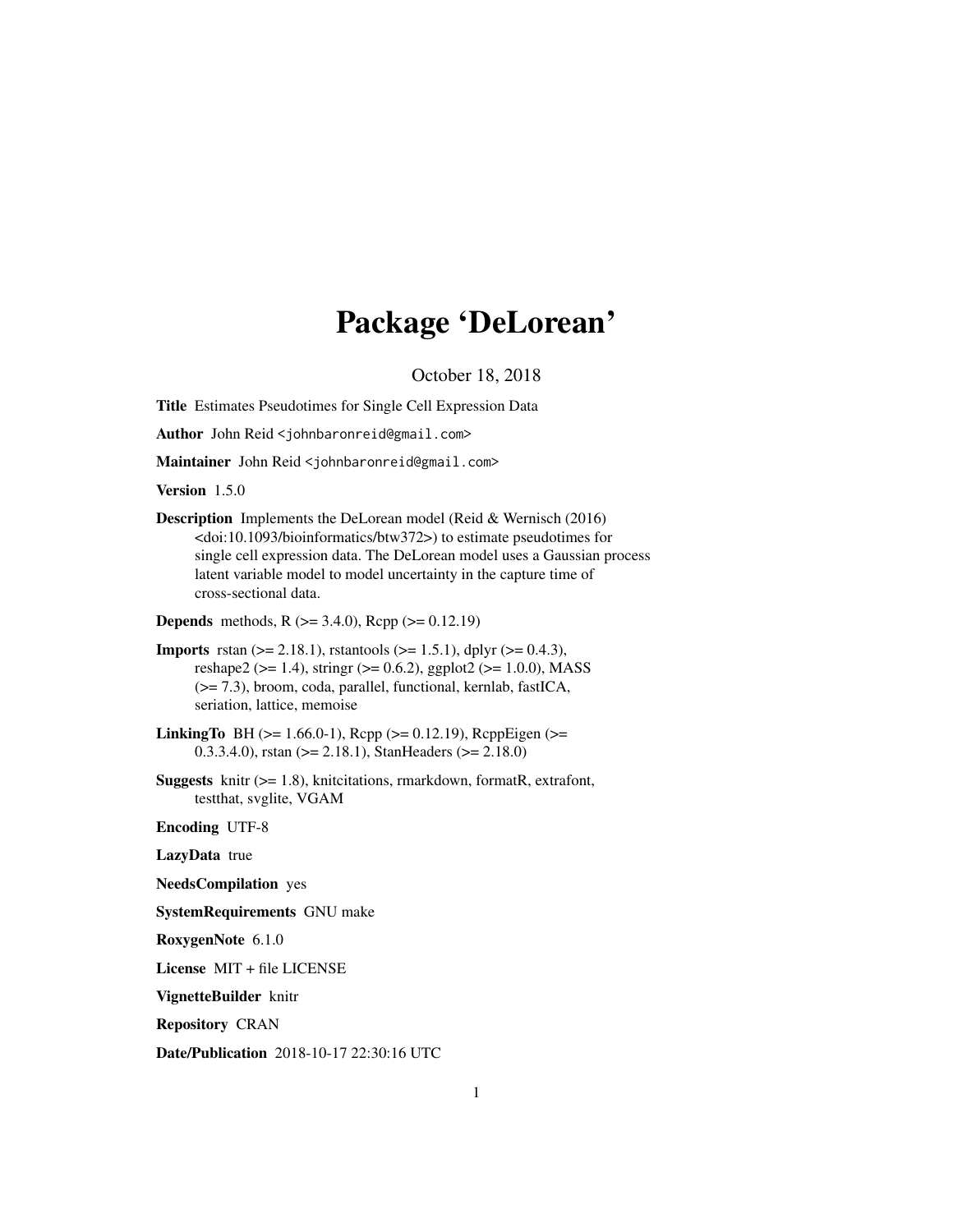## R topics documented:

|                                                                                                                                                     | 4              |
|-----------------------------------------------------------------------------------------------------------------------------------------------------|----------------|
|                                                                                                                                                     | $\overline{4}$ |
|                                                                                                                                                     | $\overline{4}$ |
|                                                                                                                                                     | 5              |
|                                                                                                                                                     | 5              |
|                                                                                                                                                     | 6              |
| aov.dl                                                                                                                                              | 6              |
|                                                                                                                                                     | $\overline{7}$ |
|                                                                                                                                                     | $\overline{7}$ |
|                                                                                                                                                     | 8              |
|                                                                                                                                                     | 8              |
|                                                                                                                                                     | 9              |
|                                                                                                                                                     | 9              |
|                                                                                                                                                     | 10             |
|                                                                                                                                                     | 10             |
|                                                                                                                                                     | 11             |
| $cov. \text{calc.} \text{gene.} \text{conditioned} \dots \dots \dots \dots \dots \dots \dots \dots \dots \dots \dots \dots \dots \dots \dots \dots$ | 11             |
|                                                                                                                                                     | 12             |
|                                                                                                                                                     |                |
|                                                                                                                                                     | 13             |
|                                                                                                                                                     | 13             |
|                                                                                                                                                     | 14             |
|                                                                                                                                                     | 14             |
|                                                                                                                                                     | 14             |
|                                                                                                                                                     | 15             |
|                                                                                                                                                     | 15             |
|                                                                                                                                                     | 16             |
|                                                                                                                                                     | 16             |
|                                                                                                                                                     | 17             |
|                                                                                                                                                     | 17             |
|                                                                                                                                                     | 18             |
|                                                                                                                                                     | 18             |
|                                                                                                                                                     | 19             |
|                                                                                                                                                     | 19             |
|                                                                                                                                                     | 20             |
|                                                                                                                                                     |                |
|                                                                                                                                                     | 21             |
|                                                                                                                                                     | 22             |
| fit.model.vb                                                                                                                                        | 22             |
| gaussian.condition                                                                                                                                  | 23             |
| gene.covariances                                                                                                                                    | 23             |
|                                                                                                                                                     | 24             |
|                                                                                                                                                     | 24             |
|                                                                                                                                                     | 24             |
|                                                                                                                                                     | 25             |
| gp.predictions.df                                                                                                                                   | 25             |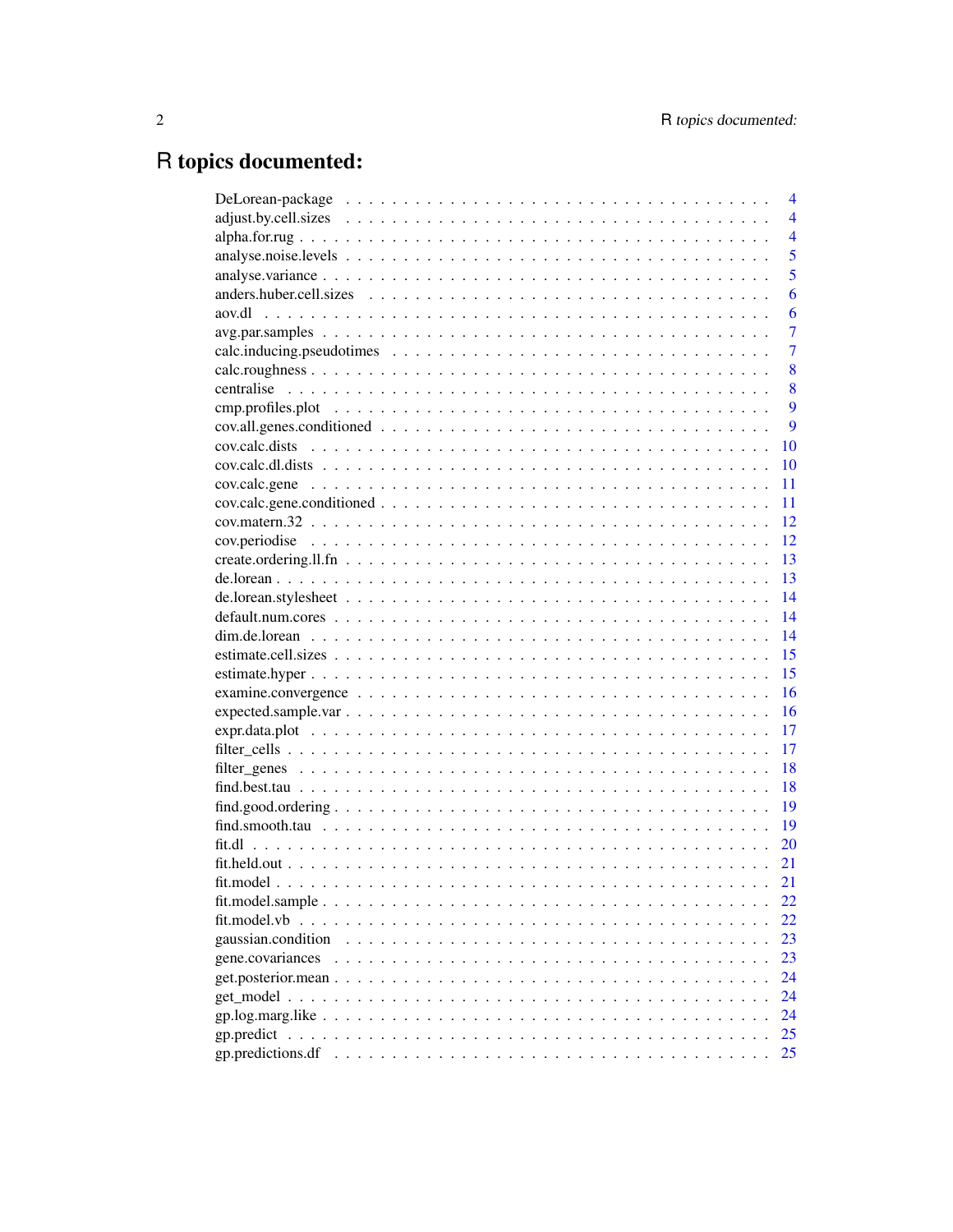| 26 |
|----|
| 26 |
| 27 |
| 27 |
| 28 |
| 28 |
| 29 |
| 29 |
| 30 |
| 30 |
| 31 |
| 31 |
| 32 |
| 32 |
| 32 |
| 33 |
|    |
|    |
| 34 |
| 35 |
| 35 |
| 36 |
| 36 |
| 36 |
| 37 |
| 37 |
|    |
| 38 |
| 38 |
| 38 |
| 39 |
| 39 |
| 40 |
| 40 |
| 41 |
| 41 |
| 42 |
| 42 |
| 43 |
| 43 |
| 44 |
| 44 |
| 45 |
| 45 |
| 46 |
| 46 |
| 46 |
| 47 |
| 47 |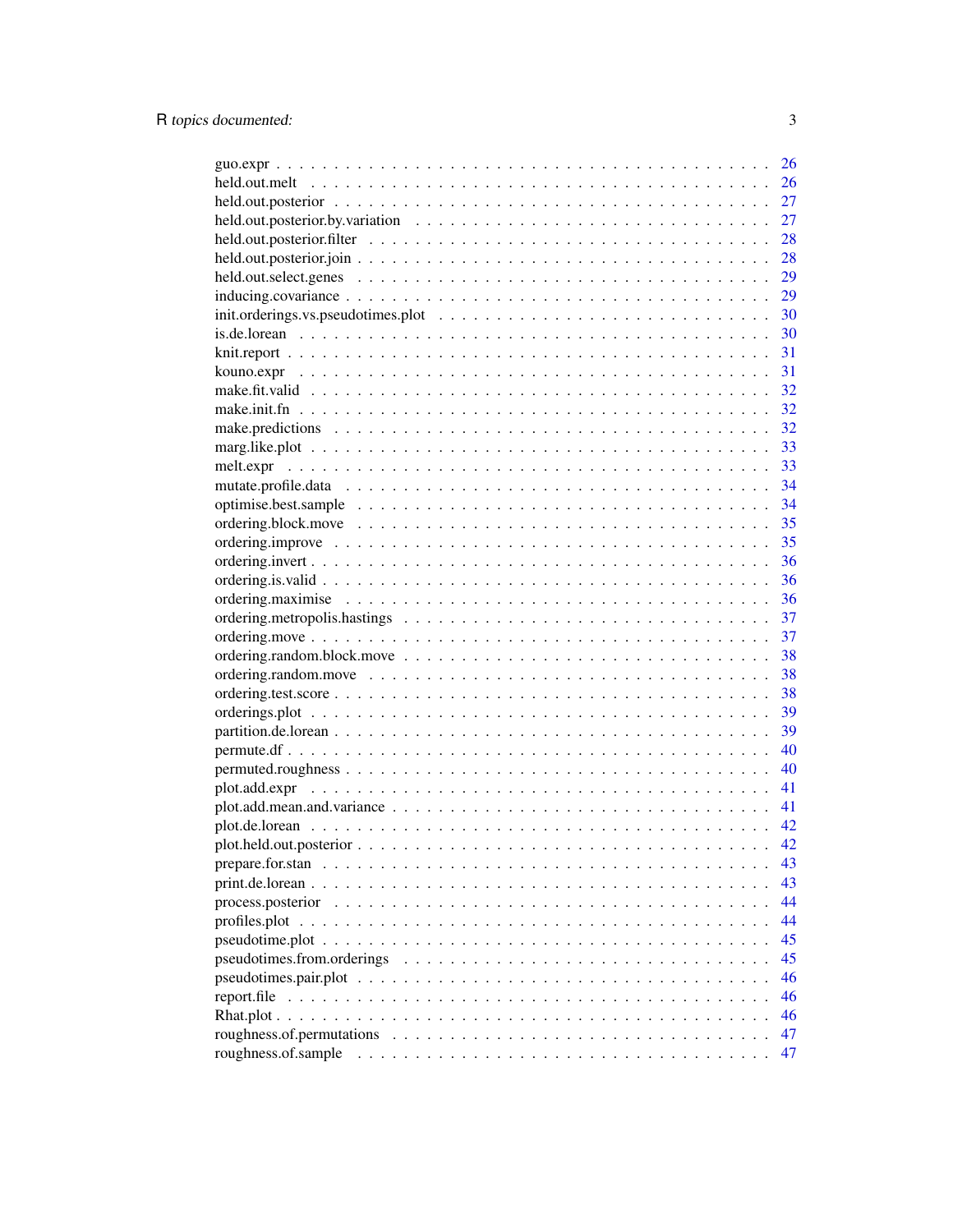## <span id="page-3-0"></span>4 alpha.for.rug

#### **Index** [52](#page-51-0)

DeLorean-package *The 'DeLorean' package.*

## Description

Fits the DeLorean pseudotime model.

adjust.by.cell.sizes *Adjust the expression by the estimated cell sizes.*

#### Description

Adjust the expression by the estimated cell sizes.

## Usage

adjust.by.cell.sizes(dl)

#### Arguments

dl de.lorean object.

alpha.for.rug *Calculate a suitable value for a rug plot given the number of points*

## Description

Calculate a suitable value for a rug plot given the number of points

## Usage

alpha.for.rug(n, scale =  $100$ )

| n     | Number of points. |
|-------|-------------------|
| scale | Scale the value.  |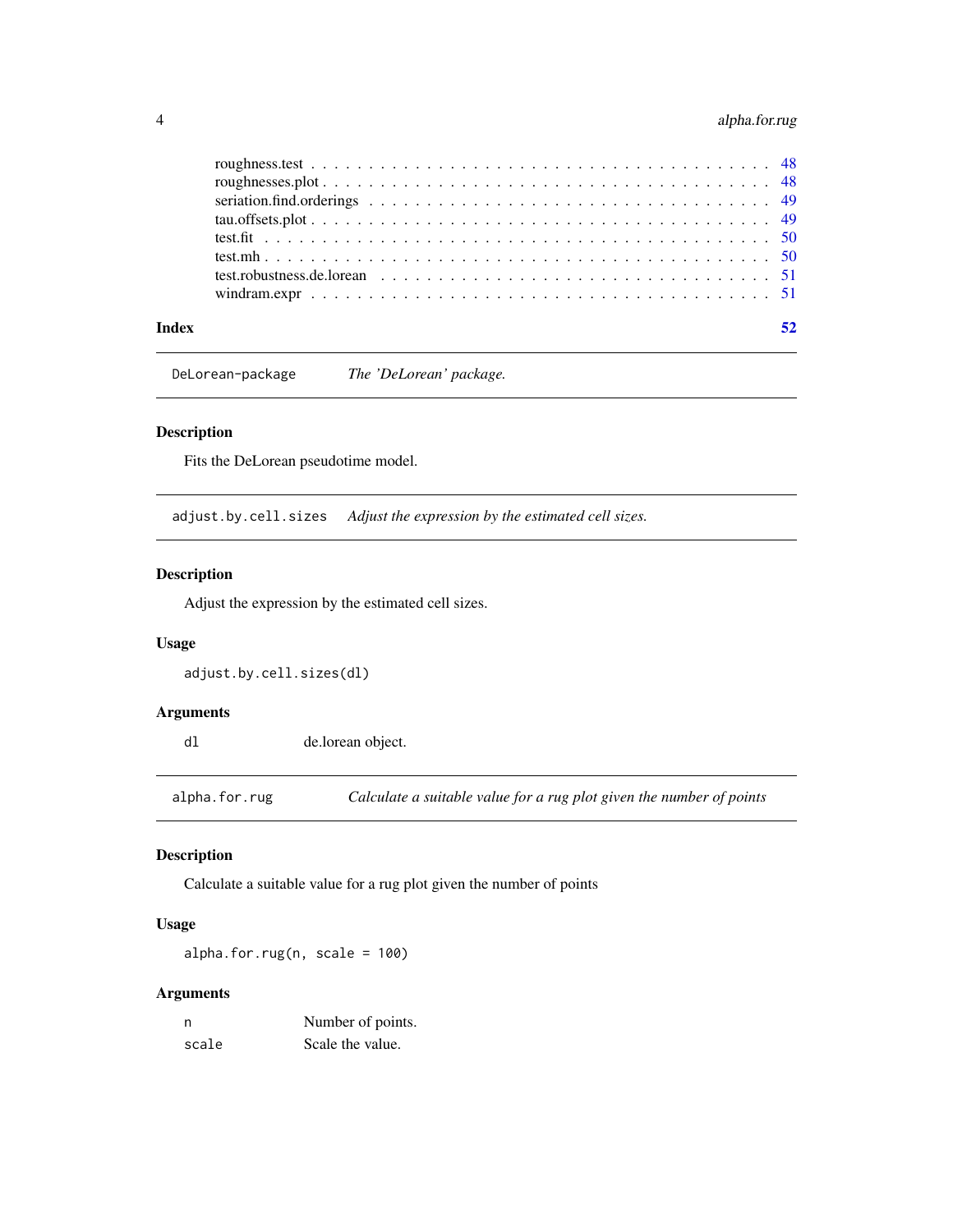<span id="page-4-0"></span>analyse.noise.levels *Analyse noise levels and assess which genes have the greatest ratio of temporal variance to noise. This are labelled as the 'gene.high.psi' genes.*

#### Description

Analyse noise levels and assess which genes have the greatest ratio of temporal variance to noise. This are labelled as the 'gene.high.psi' genes.

## Usage

```
analyse.noise.levels(dl, num.high.psi = 25)
```
#### Arguments

| dl.          | de.lorean object                             |
|--------------|----------------------------------------------|
| num.high.psi | How many genes with high variance to examine |

| analyse.variance |  | Analyse variance of expression between and within capture times. |
|------------------|--|------------------------------------------------------------------|
|                  |  |                                                                  |

## Description

Analyse variance of expression between and within capture times.

#### Usage

```
analyse.variance(dl, adjust.cell.sizes)
```
#### Arguments

dl de.lorean object

adjust.cell.sizes

Choose whether to adjust the expression values by the cell size estimates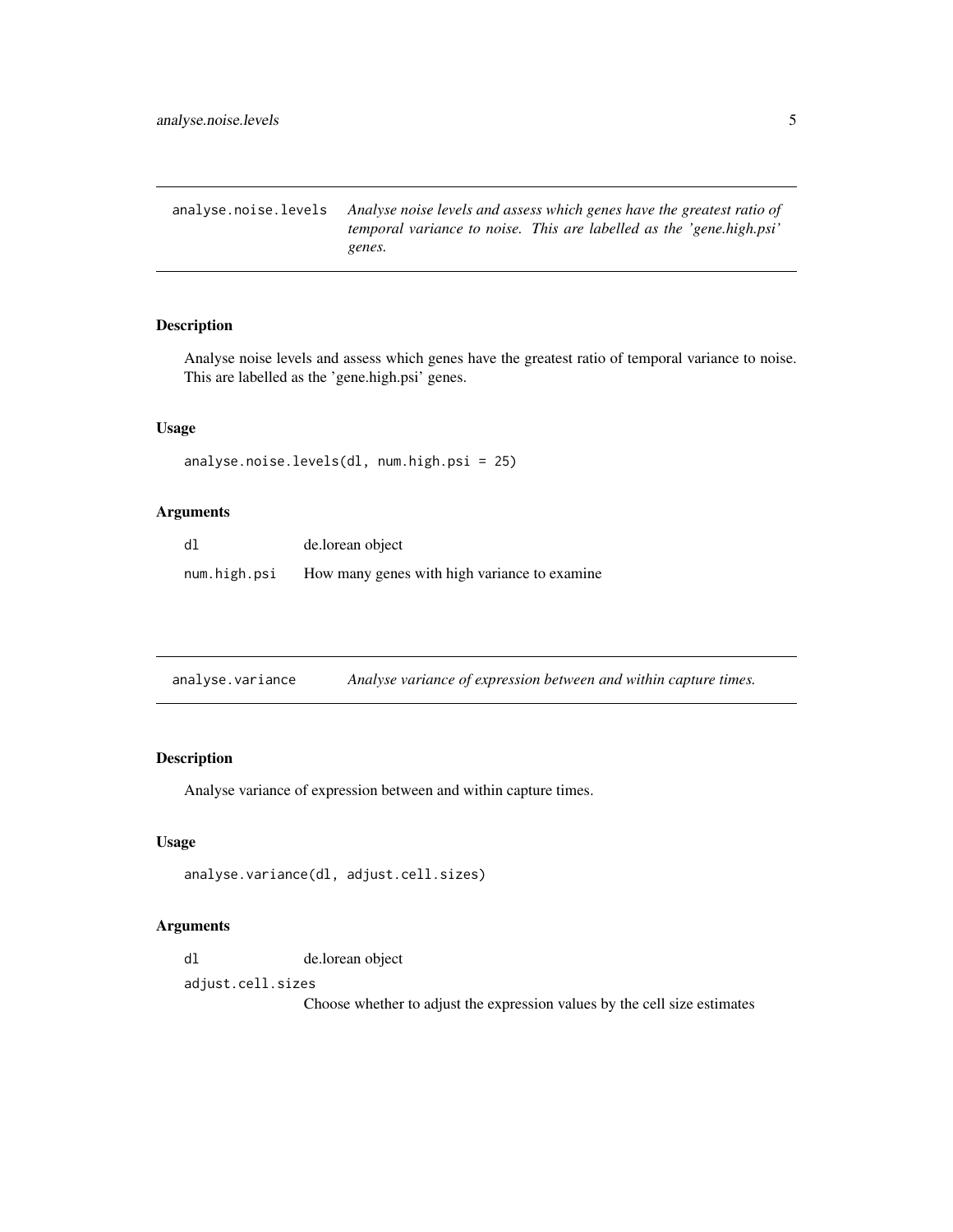<span id="page-5-0"></span>anders.huber.cell.sizes

*Estimate the cell sizes according to Anders & Huber Differential expression analysis for sequence count data*

## Description

Estimate the cell sizes according to Anders & Huber Differential expression analysis for sequence count data

#### Usage

```
anders.huber.cell.sizes(expr.l)
```
#### Arguments

expr.l Melted expression values.

| Perform an analysis of variance to select genes for the DeLorean<br>aov.dl<br>model. |  |  |  |  |  |  |  |  |  |
|--------------------------------------------------------------------------------------|--|--|--|--|--|--|--|--|--|
|--------------------------------------------------------------------------------------|--|--|--|--|--|--|--|--|--|

## Description

Perform an analysis of variance to select genes for the DeLorean model.

## Usage

aov.dl(dl)

## Arguments

dl DeLorean object.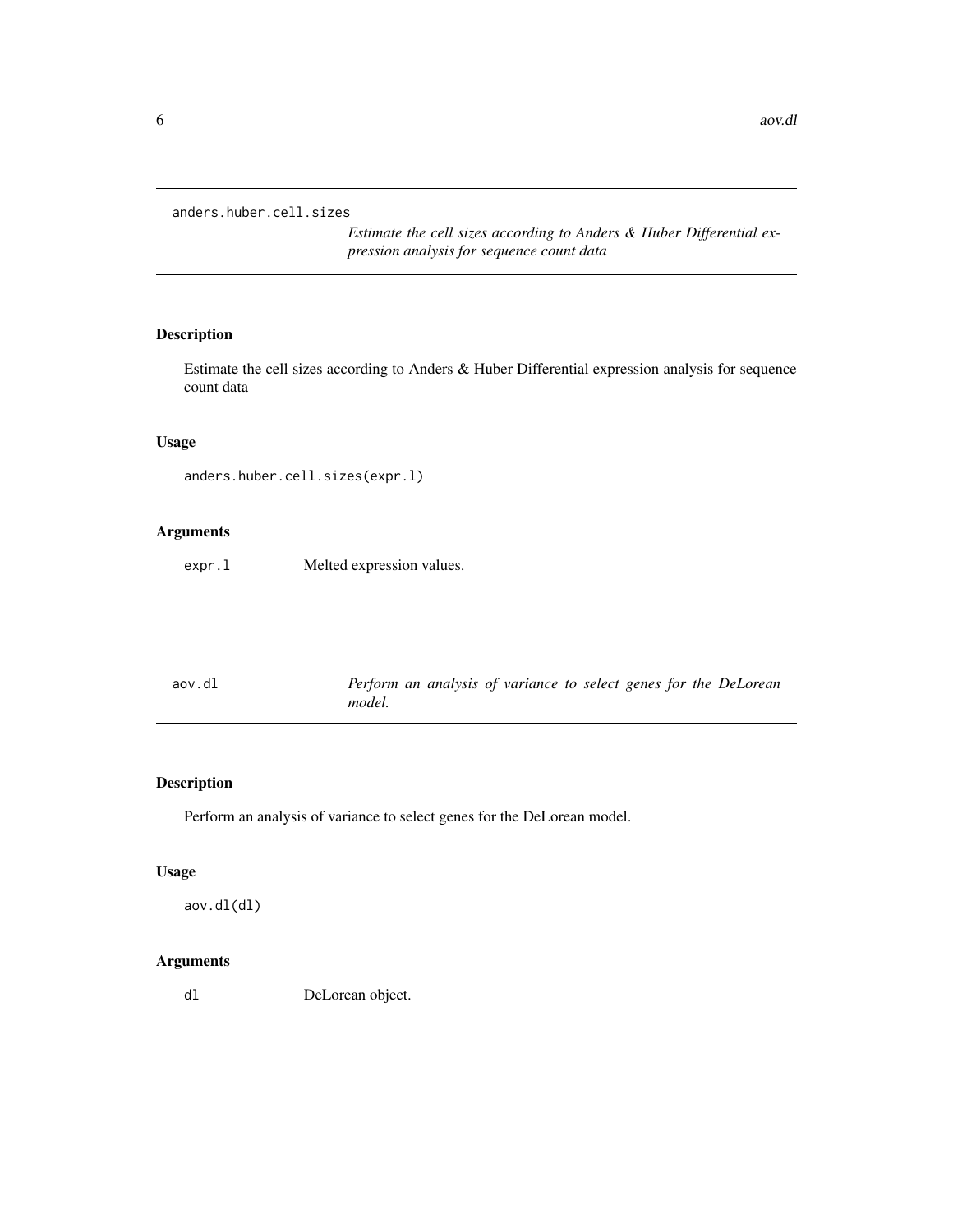<span id="page-6-0"></span>avg.par.samples *Average across a parameters samples.*

## Description

Average across a parameters samples.

#### Usage

```
avg.par.samples(s)
```
## Arguments

s An array of any dimension in which the first dimensions indexes the samples

calc.inducing.pseudotimes

*Calculate inducing pseudotimes for sparse approximation*

#### Description

Calculate inducing pseudotimes for sparse approximation

## Usage

```
calc.inducing.pseudotimes(dl, num.inducing, period = 0,
 num.sd.border = 7)
```

| dl           | de.lorean object                                                                                                                    |
|--------------|-------------------------------------------------------------------------------------------------------------------------------------|
| num.inducing | Number of inducing points                                                                                                           |
| period       | Period of expression patterns                                                                                                       |
|              | num, sd, border The size of the border of the inducing inputs around the capture times in units<br>of number of standard deviations |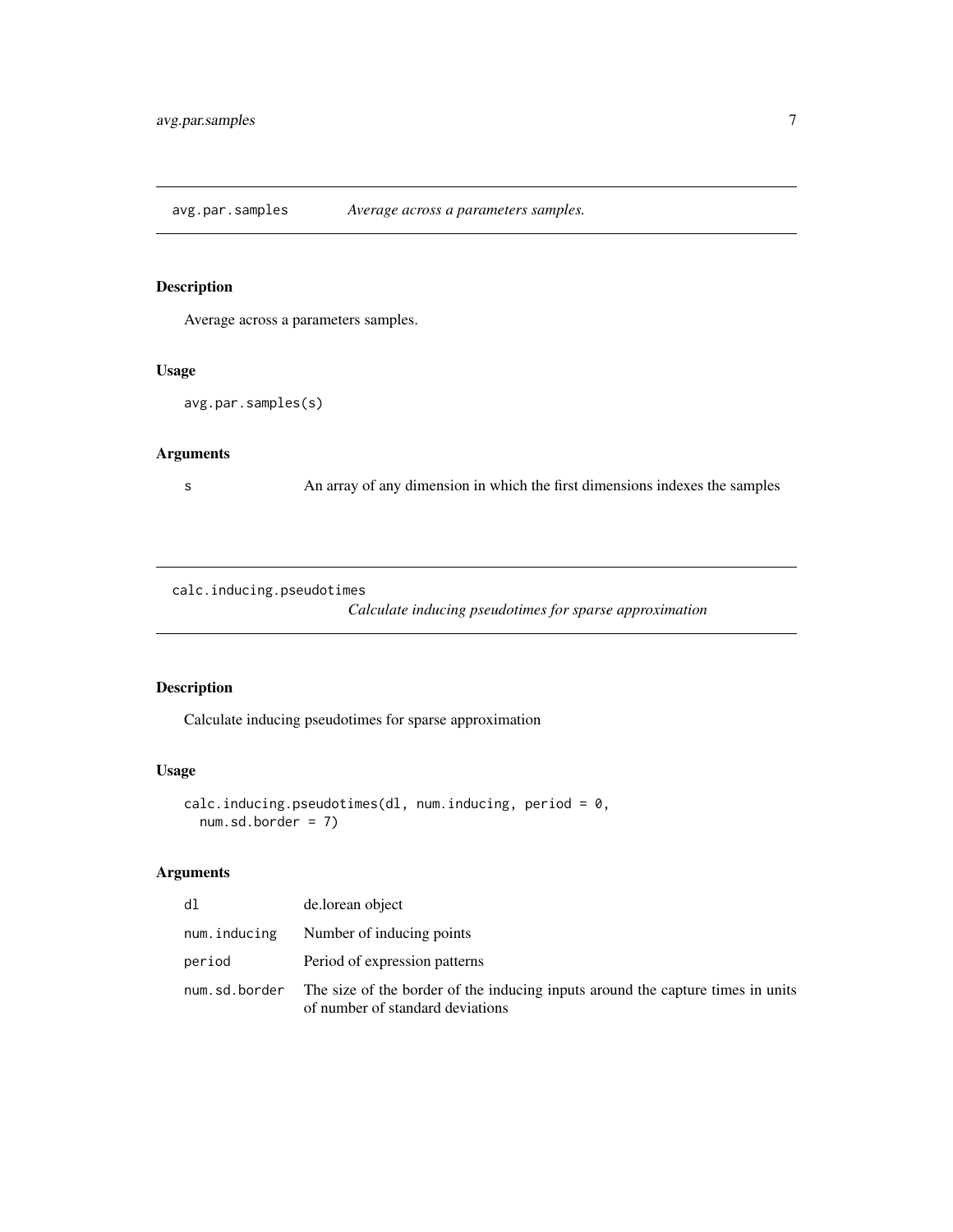<span id="page-7-0"></span>calc.roughness *Calculate the roughness of the vector. The roughness is the RMS of the differences between consecutive points.*

## Description

Calculate the roughness of the vector. The roughness is the RMS of the differences between consecutive points.

#### Usage

calc.roughness(x)

#### Arguments

x Values

| centralise | Centralises a periodic position into [period/2, period) by shifting by |
|------------|------------------------------------------------------------------------|
|            | n*period, where n is an integer                                        |

## Description

Centralises a periodic position into [period/2, period) by shifting by n\*period, where n is an integer

## Usage

centralise(x, period = 1)

| x      | Position |
|--------|----------|
| period | Period   |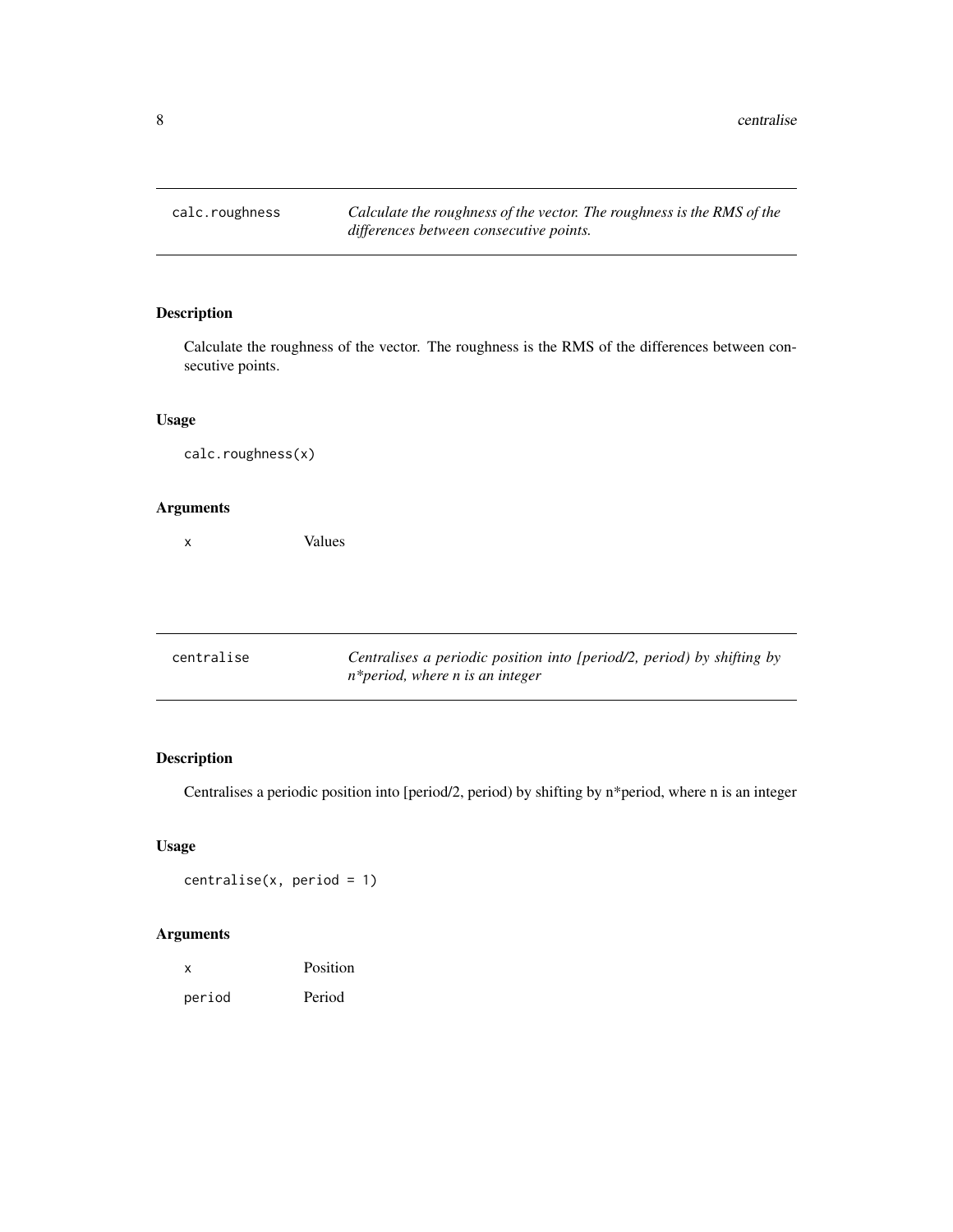<span id="page-8-0"></span>cmp.profiles.plot *Plot a comparison of the profiles from several de.lorean objects*

## Description

Plot a comparison of the profiles from several de.lorean objects

## Usage

```
cmp.profiles.plot(..., genes = NULL)
```
## Arguments

| $\cdot$ $\cdot$ $\cdot$ | Named de.lorean objects                                              |
|-------------------------|----------------------------------------------------------------------|
| genes                   | Genes to plot (defaults to genes.high.psi of first de.lorean object) |

```
cov.all.genes.conditioned
```
*Calculate covariances for all genes when conditioned on data at estimated pseudotimes.*

## Description

Calculate covariances for all genes when conditioned on data at estimated pseudotimes.

## Usage

```
cov.all.genes.conditioned(dl, cov.fn = NULL, tau = tau.for.sample(dl))
```

| dl     | de.lorean object                                |
|--------|-------------------------------------------------|
| cov.fn | Covariance function (defaults to cov.matern.32) |
| tau    | The pseudotimes to use                          |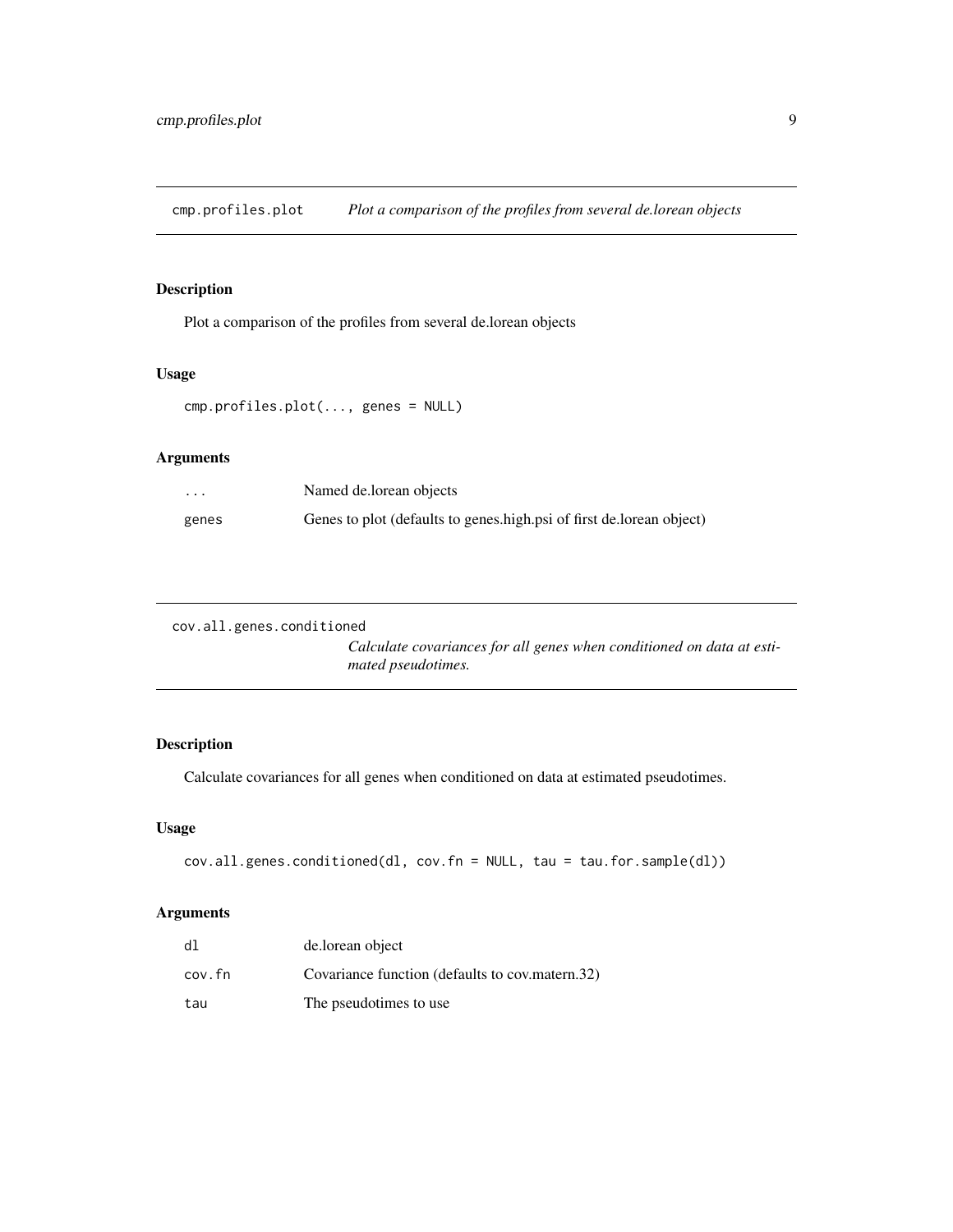<span id="page-9-0"></span>

Calculate distances between vectors of time points

## Usage

```
cov.calc.dists(tau.1, tau.2 = tau.1, period = NULL)
```
## Arguments

| tau.1  | First vector of time points                                   |
|--------|---------------------------------------------------------------|
| tau.2  | Second vector of time points (defaults to first if not given) |
| period | Period if periodic                                            |

cov.calc.dl.dists *Calculate distances over estimated pseudotimes and test inputs.*

## Description

Calculate distances over estimated pseudotimes and test inputs.

## Usage

```
cov.calc.dl.dists(dl, tau = tau.for.sample(dl), include.test = TRUE)
```

| dl           | de.lorean object                                 |
|--------------|--------------------------------------------------|
| tau          | The pseudotimes to use.                          |
| include.test | Also include the pseudotimes for the test inputs |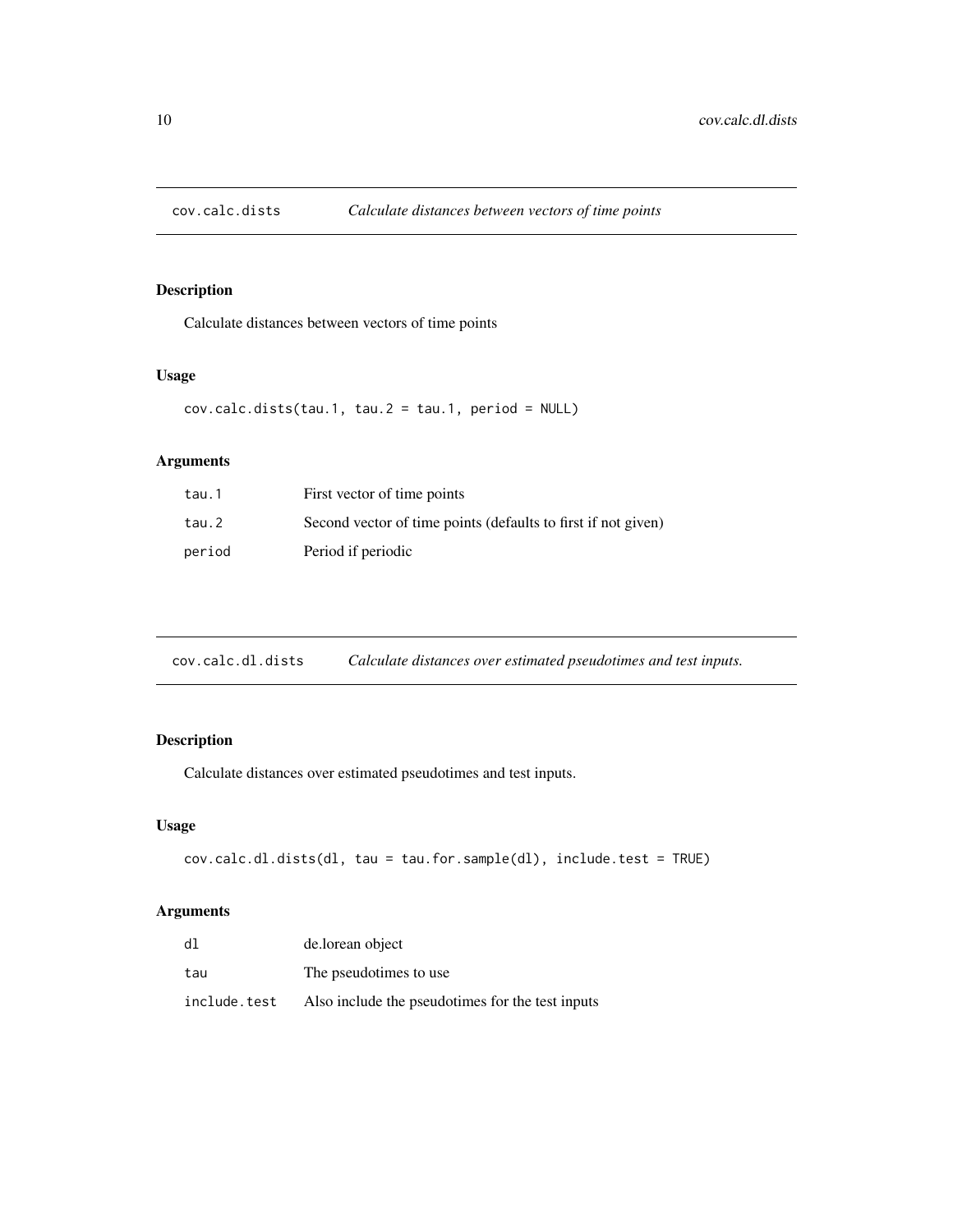<span id="page-10-0"></span>

Calculate covariance structure for gene over pseudotimes and test inputs.

## Usage

```
cov.calc.gene(dl, gene.idx, cov.fn = cov.matern.32,
  tau = tau.for.sample(dl), include.test = TRUE,
 psi = sampled.gene.param(dl, gene.idx, "psi"),
 omega = sampled.gene.param(dl, gene.idx, "omega"))
```
## Arguments

| dl           | de.lorean object                                 |
|--------------|--------------------------------------------------|
| gene.idx     | Gene index                                       |
| cov.fn       | Covariance function (defaults to cov.matern.32)  |
| tau          | The pseudotimes to use.                          |
| include.test | Also include the pseudotimes for the test inputs |
| psi          | Temporal variation                               |
| omega        | Noise                                            |

cov.calc.gene.conditioned

*Calculate covariance for gene over test inputs when conditioned on data at estimated pseudotimes.*

## Description

Calculate covariance for gene over test inputs when conditioned on data at estimated pseudotimes.

## Usage

```
cov.calc.gene.conditioned(dl, gene.idx, cov.fn = NULL,
  tau = tau.for.sample(d1))
```

| dl       | de.lorean object                                |
|----------|-------------------------------------------------|
| gene.idx | Gene index                                      |
| cov.fn   | Covariance function (defaults to cov.matern.32) |
| tau      | The pseudotimes to use                          |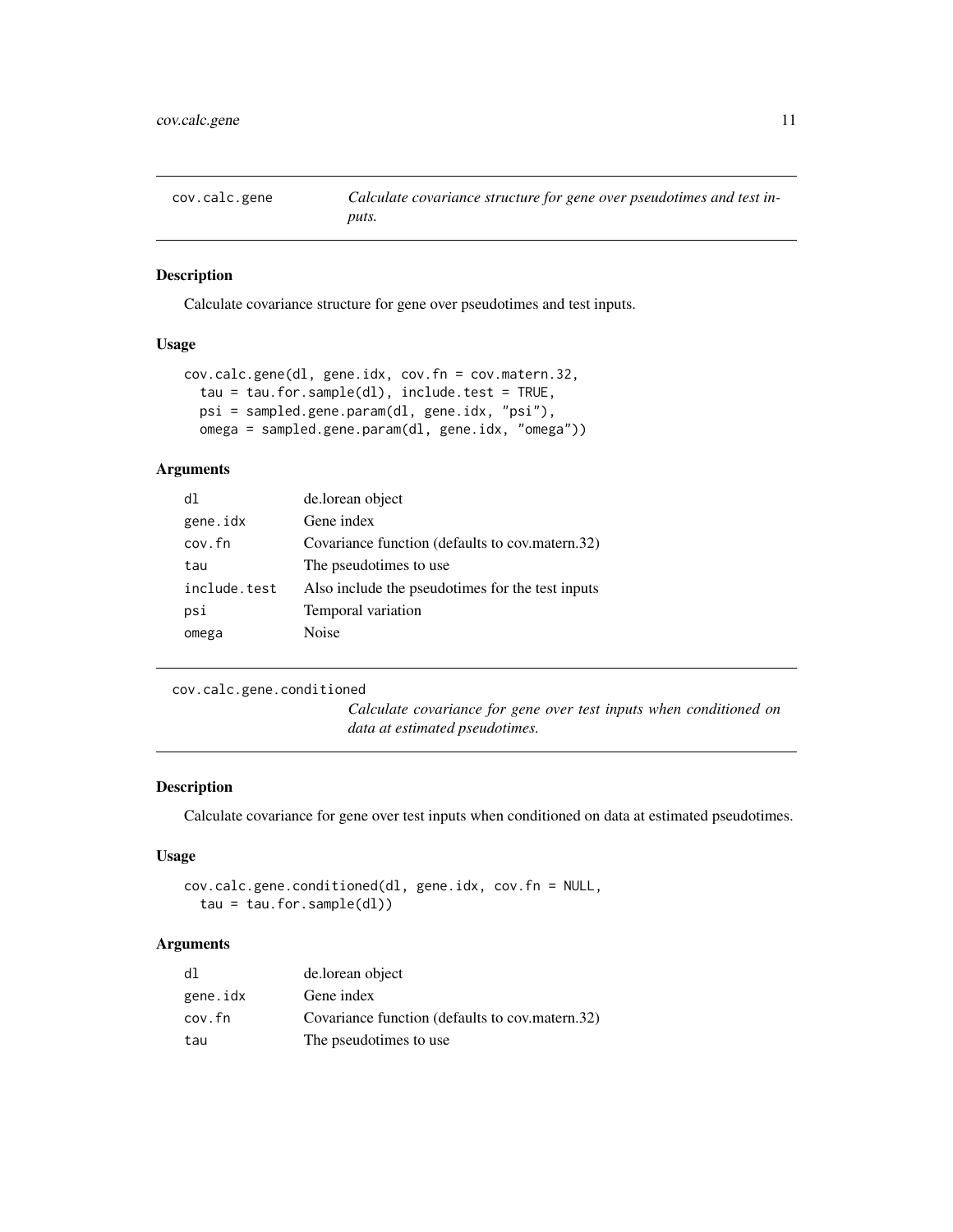<span id="page-11-0"></span>

Matern 3/2 covariance function

## Usage

cov.matern.32(r, l)

## Arguments

| Distance     |
|--------------|
| Length scale |

cov.periodise *Makes a distance periodic*

## Description

Makes a distance periodic

## Usage

cov.periodise(r, period)

|        | Distance   |
|--------|------------|
| period | The period |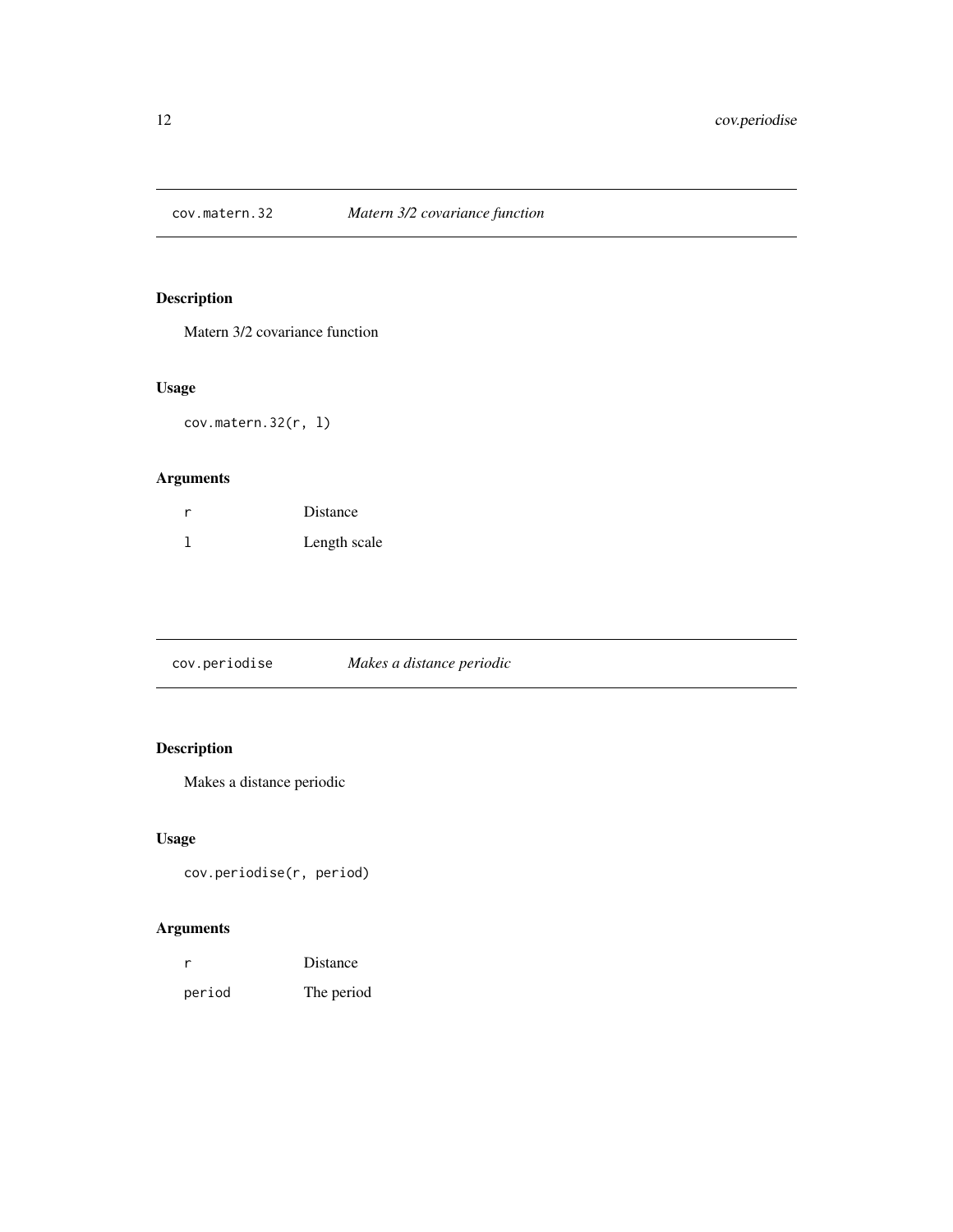<span id="page-12-0"></span>create.ordering.ll.fn *Calculate the covariance structure of evenly spread tau and create a function that calculates the log likelihood of orderings.*

## Description

Calculate the covariance structure of evenly spread tau and create a function that calculates the log likelihood of orderings.

#### Usage

create.ordering.ll.fn(dl, cov.fn = cov.fn.for(dl))

#### Arguments

| dl     | The DeLorean object     |
|--------|-------------------------|
| cov.fn | The covariance function |

de.lorean *Initialise DeLorean object*

#### Description

Initialise DeLorean object

#### Usage

de.lorean(expr, gene.meta, cell.meta)

#### Arguments

| expr      | Expression array                  |
|-----------|-----------------------------------|
| gene.meta | Data frame of meta data for genes |
| cell.meta | Data frame of meta data for cells |

#### Examples

data(WindramDeLorean)

dl <- de.lorean(windram.expr, windram.gene.meta, windram.cell.meta)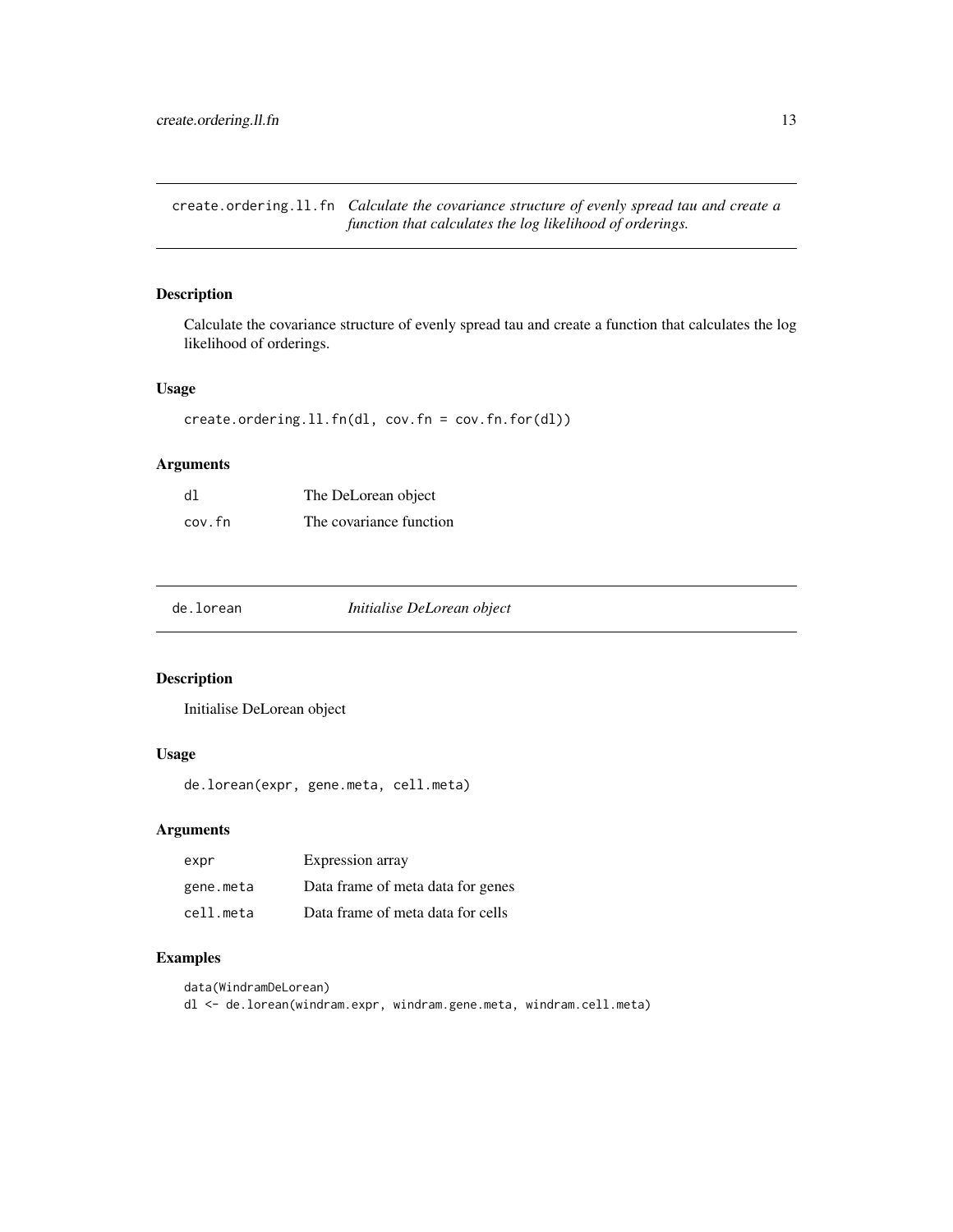<span id="page-13-0"></span>de.lorean.stylesheet *The filename of the R markdown stylesheet*

## Description

The filename of the R markdown stylesheet

## Usage

de.lorean.stylesheet()

default.num.cores *Default number of cores to use.*

## Description

Default number of cores to use.

#### Usage

```
default.num.cores()
```
dim.de.lorean *Dimensions of DeLorean object*

## Description

Dimensions of DeLorean object

## Usage

## S3 method for class 'de.lorean' dim(x)

#### Arguments

x De lorean object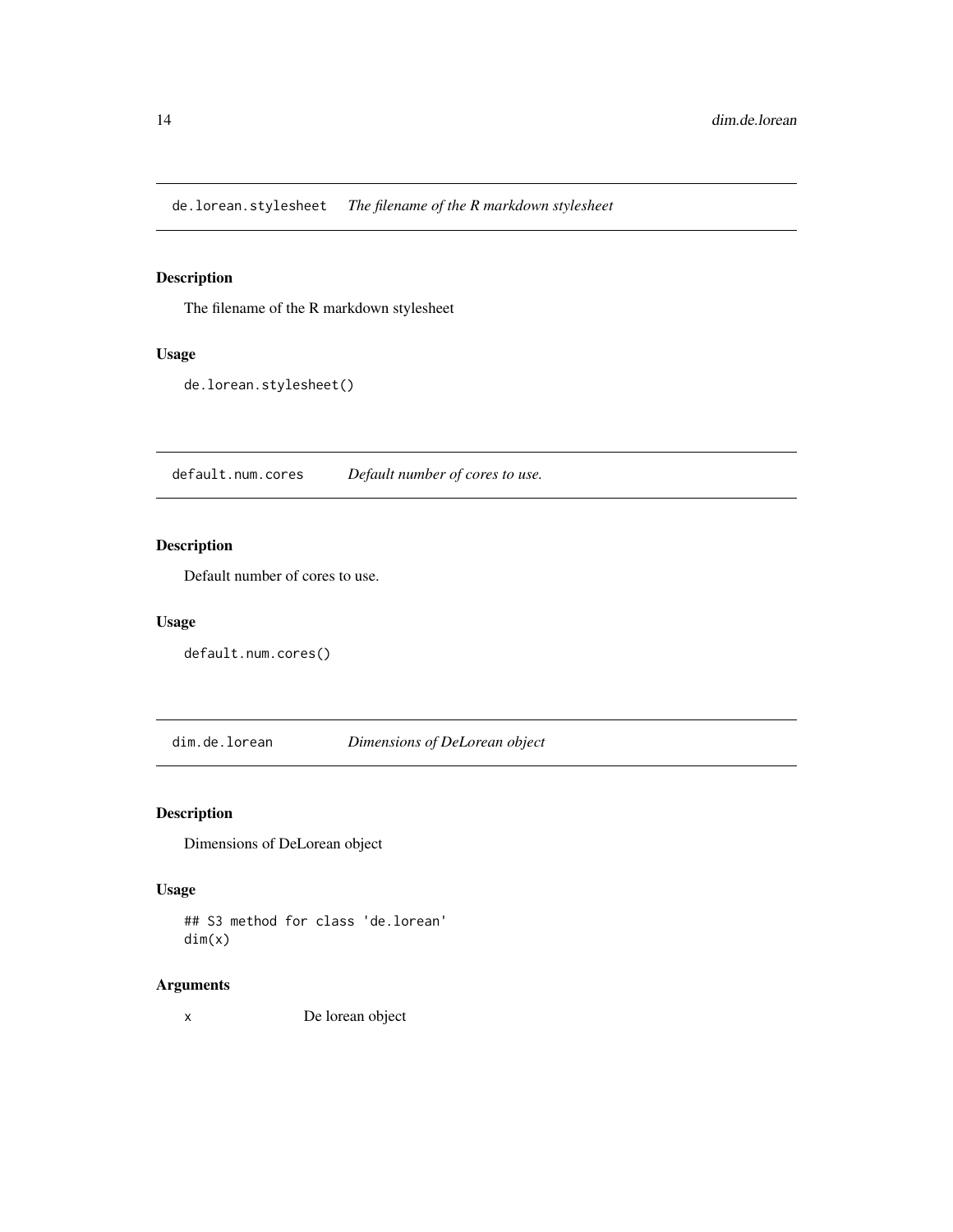<span id="page-14-0"></span>estimate.cell.sizes *Estimate the cell sizes. We only consider genes that are expressed in a certain proportion of cells.*

## Description

Estimate the cell sizes. We only consider genes that are expressed in a certain proportion of cells.

#### Usage

```
estimate.cell.sizes(dl, cell.prop = 0.5, expr.threshold = 0,
 by.capture = TRUE)
```
## Arguments

| d1         | de.lorean object.                                                                                |
|------------|--------------------------------------------------------------------------------------------------|
| cell.prop  | The proportion of cells a gene must be expressed in to be considered for cell size<br>estimation |
|            | expr. threshold The threshold above which we consider a gene to be expressed                     |
| by.capture | Estimate the cell sizes by considering the cells at each capture time separately                 |

estimate.hyper *Estimate hyperparameters for model using empirical Bayes.*

## Description

Estimate hyperparameters for model using empirical Bayes.

## Usage

```
estimate.hyper(dl, sigma.tau = 0.5, length.scale = NULL,
 model.name = "exact", adjust.cell.sizes = TRUE)
```

| d1           | de.lorean object                                                                                            |
|--------------|-------------------------------------------------------------------------------------------------------------|
| sigma.tau    | Noise s.d. in temporal dimension, that is prior s.d. for tau                                                |
| length.scale | Length scale for stationary GP covariance function. Defaults to the range of the<br>observed capture times. |
| model.name   | The model's name:                                                                                           |
|              | • 'exact': The model without a low rank approximation that does not estimate<br>the cell sizes.             |
|              | • 'exactsizes': The model without a low rank approximation that does esti-<br>mate the cell sizes.          |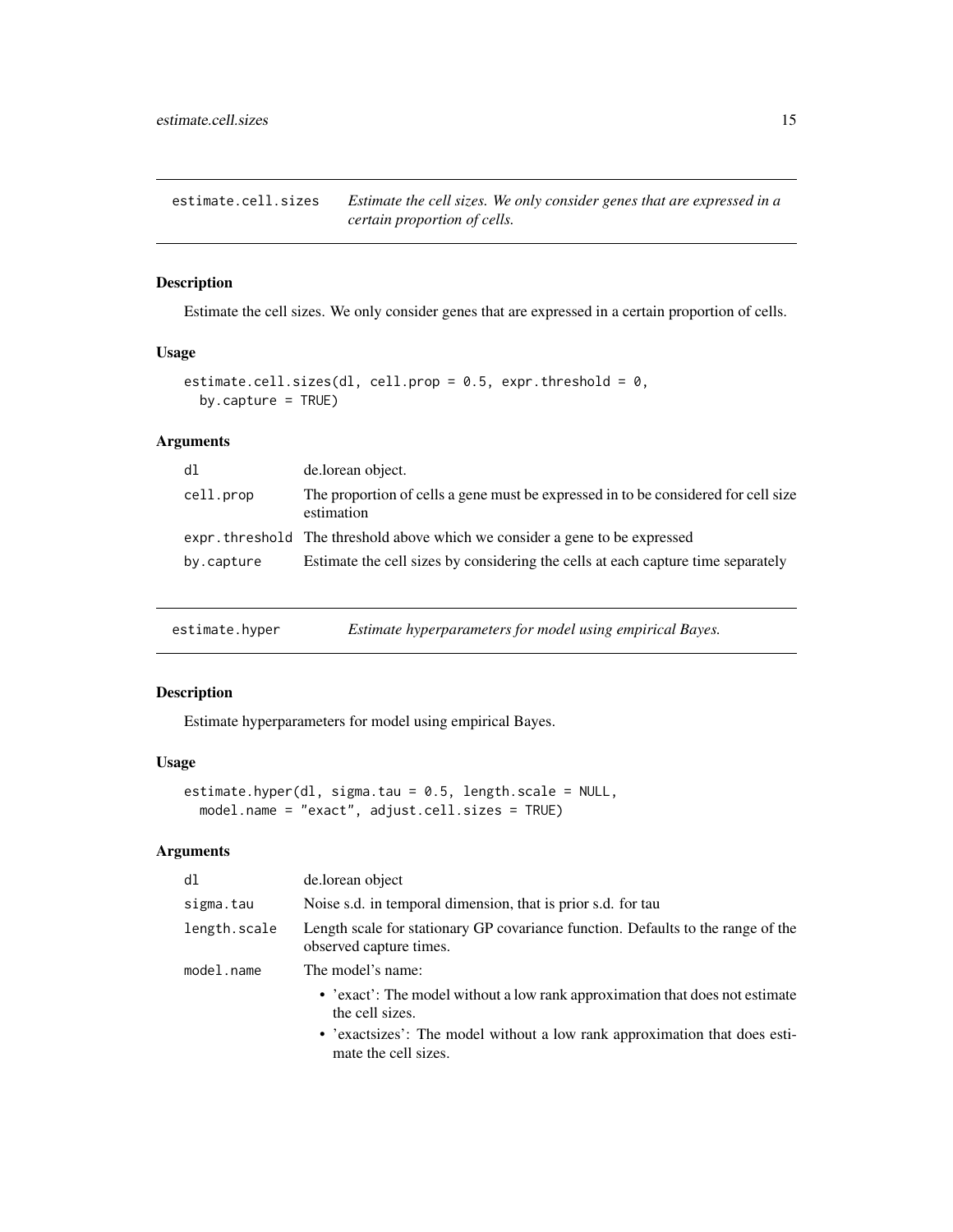- 'lowrank': Low rank approximation to the 'exact' model.
- 'lowranksizes': Low rank approximation to the 'exactsizes' model.

<span id="page-15-0"></span>adjust.cell.sizes

Adjust by the cell sizes for better estimates of the hyperparameters

#### Examples

```
data(WindramDeLorean)
dl <- de.lorean(windram.expr, windram.gene.meta, windram.cell.meta)
dl <- estimate.hyper(dl)
```
<span id="page-15-1"></span>

| examine.convergence | Analyse the samples and gather the convergence statistics. Note this |
|---------------------|----------------------------------------------------------------------|
|                     | only makes sense if a sampling method was used to fit the model as   |
|                     | <i>opposed to variational Bayes.</i>                                 |

#### Description

Analyse the samples and gather the convergence statistics. Note this only makes sense if a sampling method was used to fit the model as opposed to variational Bayes.

#### Usage

```
examine.convergence(dl)
```
#### Arguments

dl de.lorean object

expected.sample.var *The expected within sample variance of a Gaussian with the given covariance.*

#### Description

The expected within sample variance of a Gaussian with the given covariance.

## Usage

```
expected.sample.var(K)
```
#### Arguments

K Covariance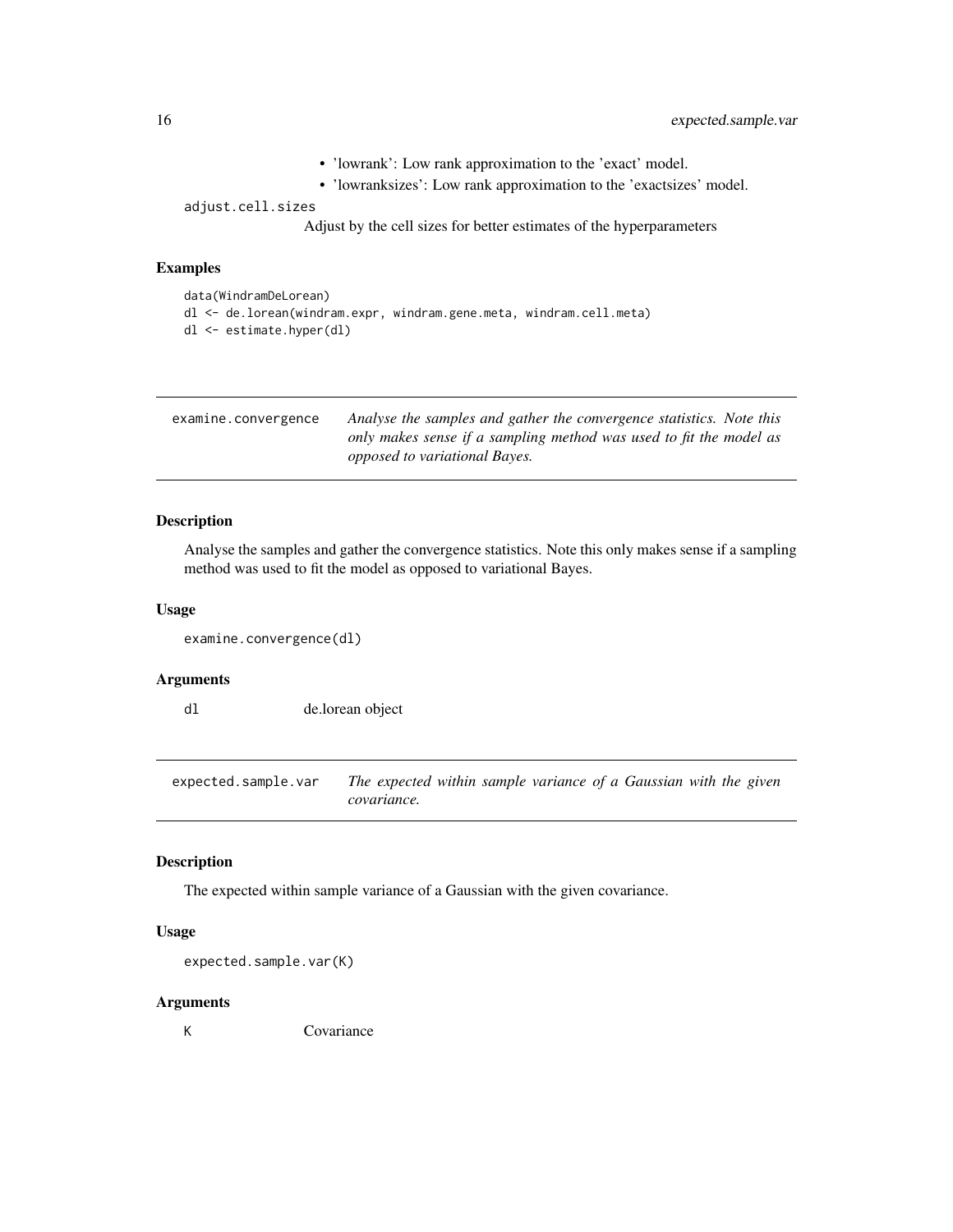<span id="page-16-1"></span><span id="page-16-0"></span>

Plot the expression data by the capture points

## Usage

expr.data.plot(dl, genes = NULL, num.genes = 12)

#### Arguments

| dl.       | de.lorean object                                       |
|-----------|--------------------------------------------------------|
| genes     | Genes to plot. If NULL plots some random varying genes |
| num.genes | Number of genes to plot                                |

filter\_cells *Filter cells*

#### Description

Filter cells

#### Usage

```
filter_cells(dl, .filter = function(x) x %in% cells, number = NULL,
 cells = sample(colnames(dl$expr), number))
```
## Arguments

| dl      | de.lorean object                                                                |
|---------|---------------------------------------------------------------------------------|
| .filter | Function that takes a list of cells as input and returns a vector of TRUE/FALSE |
| number  | Number to sample if filter function or cells not supplied.                      |
| cells   | The cells to keep.                                                              |

## Examples

```
data(WindramDeLorean)
dl <- de.lorean(windram.expr, windram.gene.meta, windram.cell.meta)
dl <- filter_cells(dl, number = 7)
```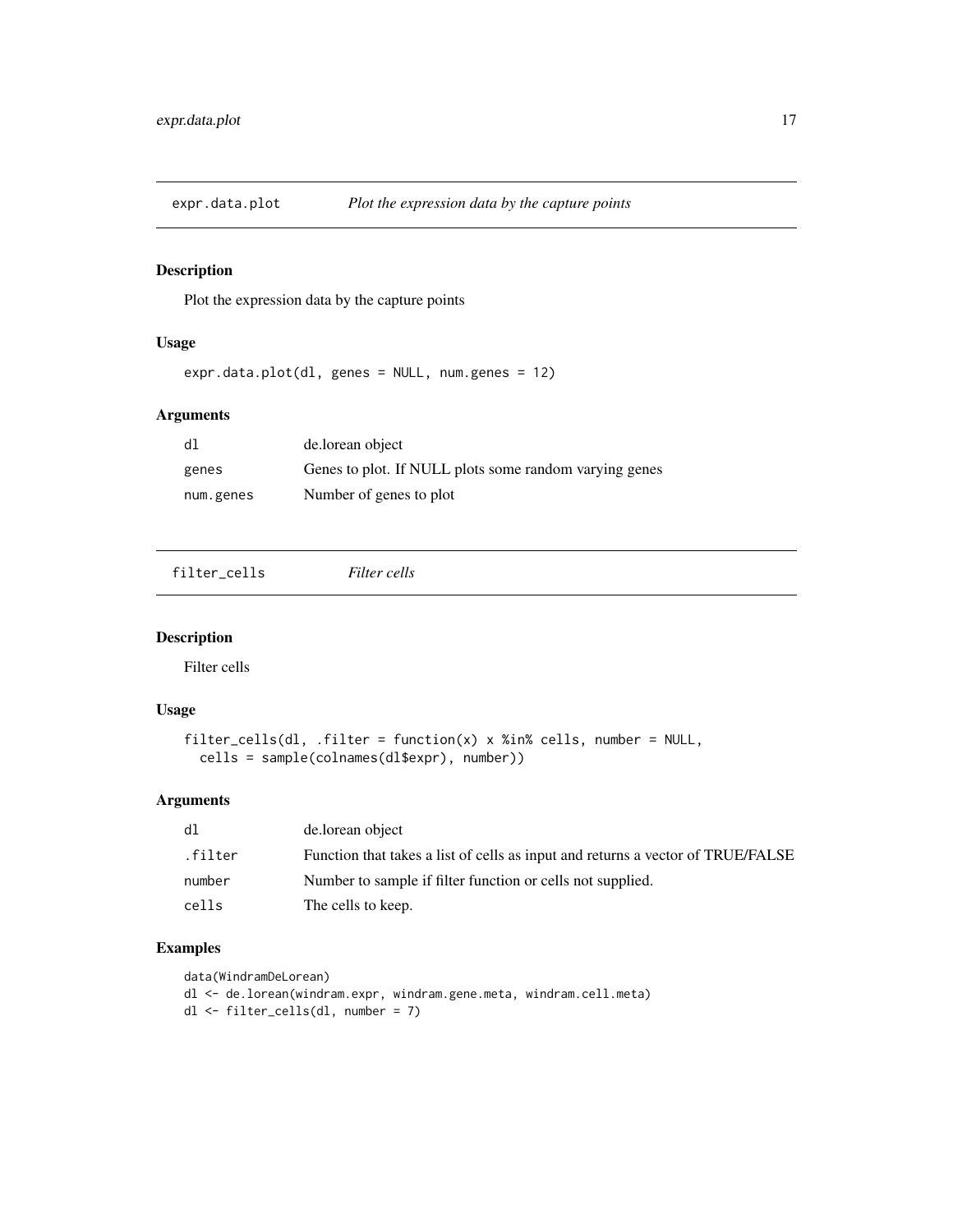<span id="page-17-0"></span>filter\_genes *Filter genes*

## Description

Filter genes

## Usage

```
filter_genes(dl, .filter = function(x) x %in% genes, number = NULL,
  genes = sample(rownames(dl$expr), number))
```
## Arguments

| dl      | de.lorean object                                                                |
|---------|---------------------------------------------------------------------------------|
| .filter | Function that takes a list of genes as input and returns a vector of TRUE/FALSE |
| number  | Number to sample if filter function or genes not supplied.                      |
| genes   | The genes to keep.                                                              |

#### Examples

data(WindramDeLorean) dl <- de.lorean(windram.expr, windram.gene.meta, windram.cell.meta) dl <- filter\_genes(dl, number = 37)

| find.best.tau | Find best tau to initialise chains with by sampling tau from the prior |
|---------------|------------------------------------------------------------------------|
|               | and using empirical Bayes parameter estimates for the other parame-    |
|               | ters.                                                                  |

#### Description

Find best tau to initialise chains with by sampling tau from the prior and using empirical Bayes parameter estimates for the other parameters.

#### Usage

```
find.best.tau(dl, num.tau.candidates = 6000,
  num.tau.to.keep = num.cores, num.cores = default.num.cores())
```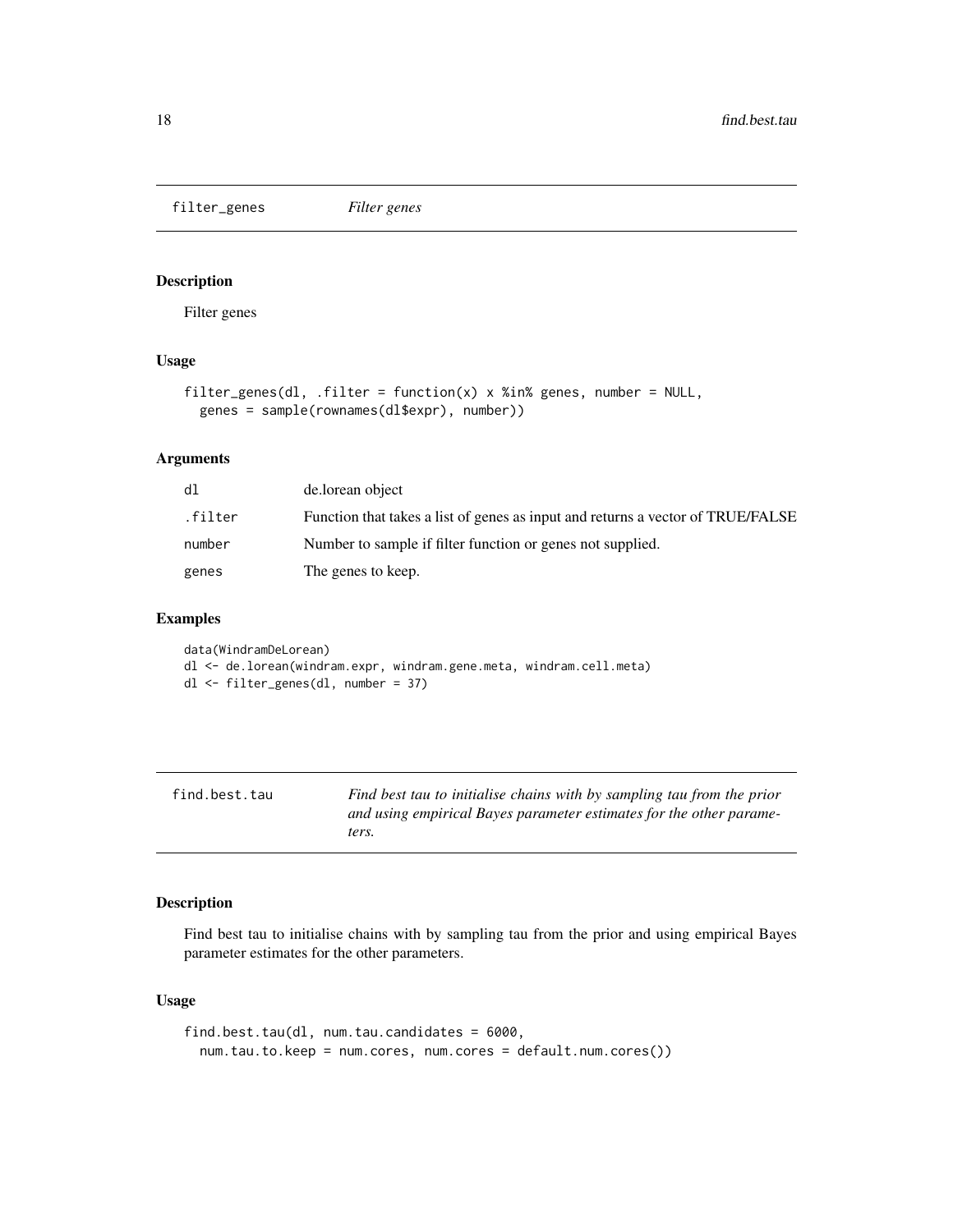## <span id="page-18-0"></span>find.good.ordering 19

#### Arguments

| dl                 | de.lorean object                                           |
|--------------------|------------------------------------------------------------|
| num.tau.candidates |                                                            |
|                    | How many candidates to examine. Defaults to 6000.          |
| num.tau.to.keep    |                                                            |
|                    | How many candidates to keep. Defaults to num.cores.        |
| num.cores          | Number of cores to run on. Defaults to default.num.cores() |

| find.good.ordering | Run a find good ordering method and append results to existing order- |
|--------------------|-----------------------------------------------------------------------|
|                    | ings                                                                  |

## Description

Run a find good ordering method and append results to existing orderings

## Usage

```
find.good.ordering(dl, method, ...)
```
## Arguments

| d1      | de.lorean object                   |
|---------|------------------------------------|
| method  | Function that runs the method      |
| $\cdot$ | Any other arguments for the method |

| find.smooth.tau | Find best order of the samples assuming some smooth GP prior on the |
|-----------------|---------------------------------------------------------------------|
|                 | expression profiles over this ordering.                             |

## Description

Find best order of the samples assuming some smooth GP prior on the expression profiles over this ordering.

#### Usage

```
find.smooth.tau(dl, psi = exp(dl$hyper$mu_psi),
 omega = exp(dl$hyper$mu_omega), num.cores = default.num.cores(),
 num.tau.to.try = num.cores, num.tau.to.keep = num.cores,
 method = "metropolis", ...)
```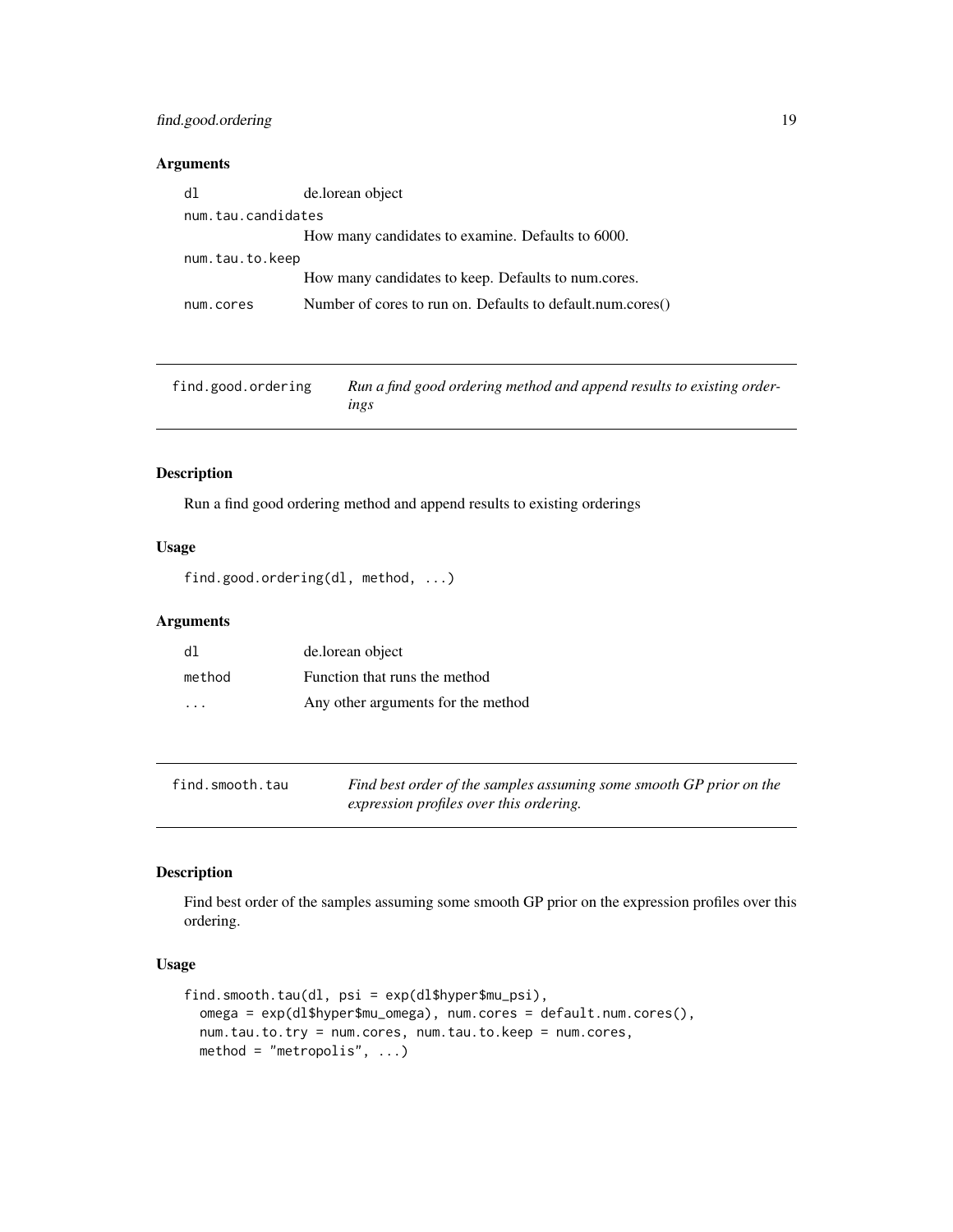## <span id="page-19-0"></span>Arguments

| dl              | de.lorean object                                           |  |
|-----------------|------------------------------------------------------------|--|
| psi             | Temporal variation                                         |  |
| omega           | Noise                                                      |  |
| num.cores       | Number of cores to run on. Defaults to default.num.cores() |  |
|                 | num.tau.to.try How many initialisations to try             |  |
| num.tau.to.keep |                                                            |  |
|                 | How many initialisations to keep                           |  |
| method          | Method to use "maximise" or "metropolis"                   |  |
|                 | Extra arguments to method                                  |  |

| fit.dl | Perform all the steps necessary to fit the model:                                      |
|--------|----------------------------------------------------------------------------------------|
|        | 1. prepare the data                                                                    |
|        | 2. find suitable initialisations                                                       |
|        | 3. fit the model using the specified method (sampling or variational<br><i>Bayes</i> ) |
|        | 4. process the posterior                                                               |

## Description

Perform all the steps necessary to fit the model:

- 1. prepare the data
- 2. find suitable initialisations
- 3. fit the model using the specified method (sampling or variational Bayes)
- 4. process the posterior

## Usage

```
fit.dl(dl, method = "sample", \dots)
```

| dl                      | de.lorean object                                                                                                                  |
|-------------------------|-----------------------------------------------------------------------------------------------------------------------------------|
| method                  | Fitting method:                                                                                                                   |
|                         | • 'sample': Use a Stan sampler. See fit. model. sample.<br>• 'vb': Use Stan ADVI variational Bayes algorithm. See fit. model. vb. |
| $\cdot$ $\cdot$ $\cdot$ | Extra arguments for fitting method                                                                                                |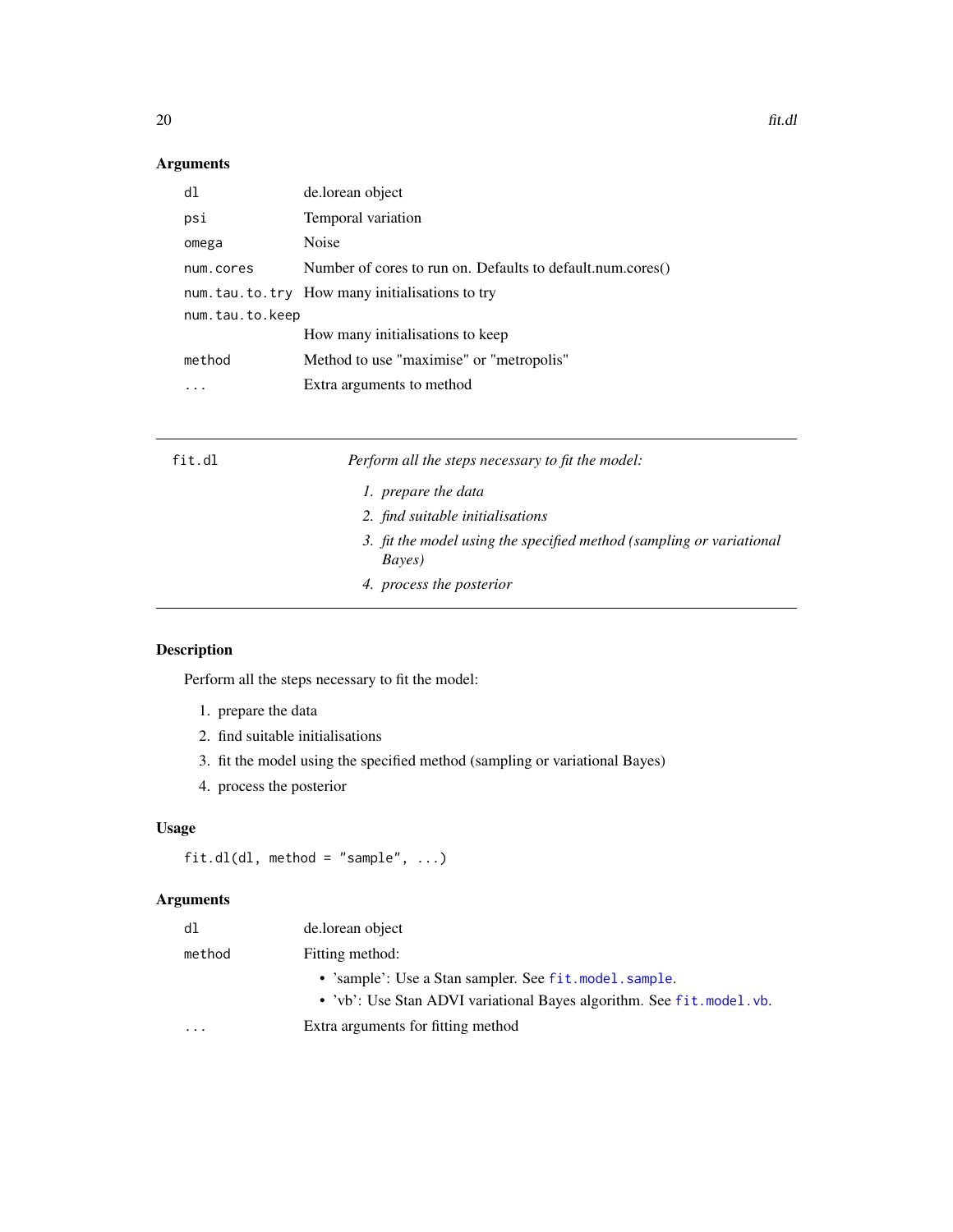<span id="page-20-0"></span>

Fit held out genes

## Usage

fit.held.out(dl, expr.held.out, sample.iter = dl\$best.sample)

## Arguments

| dl          | de.lorean object                                                                                                                                |
|-------------|-------------------------------------------------------------------------------------------------------------------------------------------------|
|             | expr. held. out The expression matrix including the held out genes                                                                              |
| sample.iter | The sample to use to fit with                                                                                                                   |
|             | Calculate covariance over pseudotimes and capture times Evaluate the held out<br>gene under the GP model using pseudotimes and a model without. |
|             |                                                                                                                                                 |

## Description

Fit the model using specified method (sampling or variational Bayes).

## Usage

```
fit.model(dl, method = "sample", ...)
```

| dl     | de.lorean object                                                                                                                  |
|--------|-----------------------------------------------------------------------------------------------------------------------------------|
| method | Fitting method:                                                                                                                   |
|        | • 'sample': Use a Stan sampler. See fit. model. sample.<br>• 'vb': Use Stan ADVI variational Bayes algorithm. See fit. model. vb. |
| .      | Extra arguments for method                                                                                                        |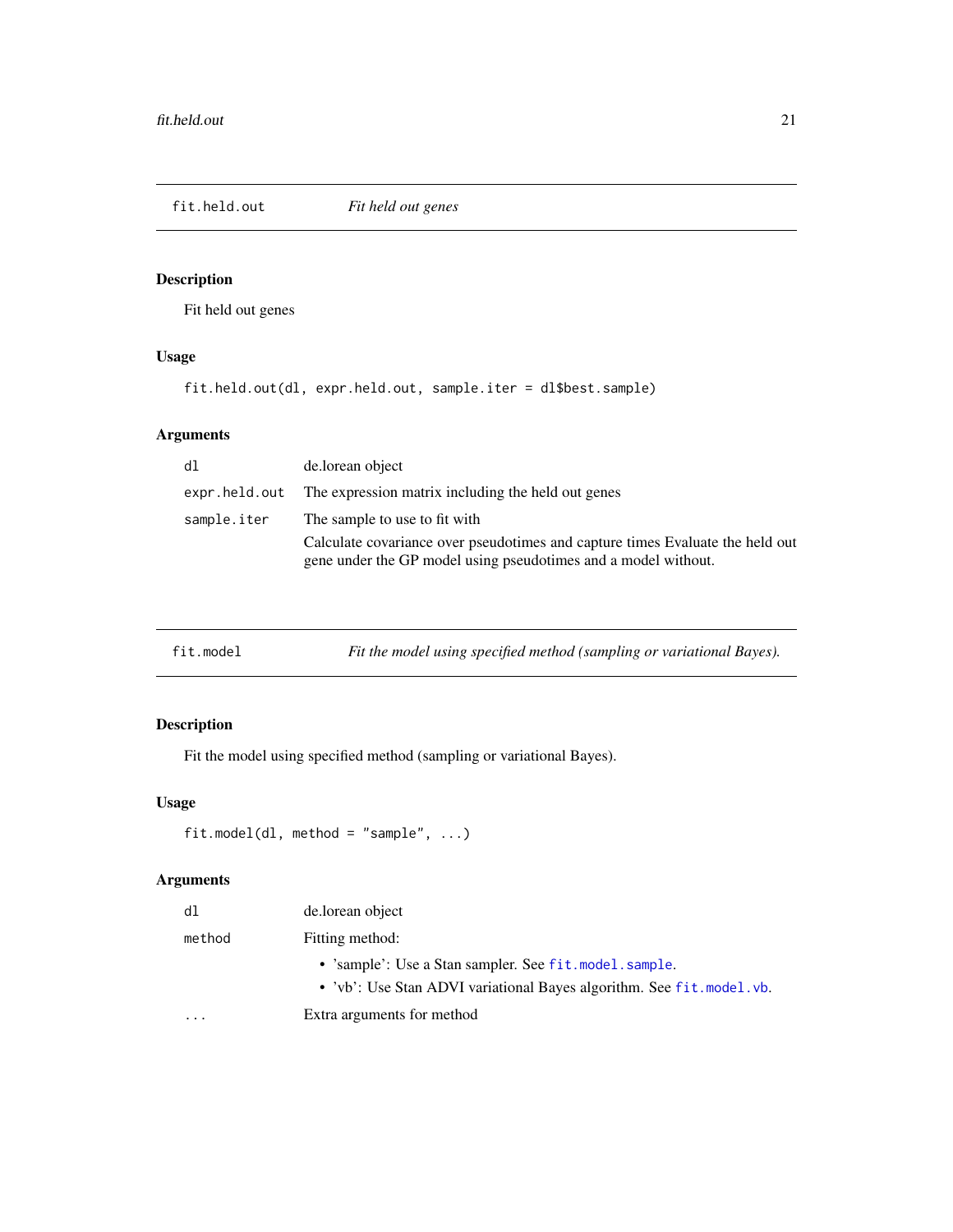<span id="page-21-1"></span><span id="page-21-0"></span>fit.model.sample *Fit the model using Stan sampler*

## Description

Fit the model using Stan sampler

## Usage

```
fit.model.sample(dl, num.cores = getOption("DL.num.cores",
 max(parallel::detectCores() - 1, 1)), chains = 1, thin = 50, ...)
```
## Arguments

| d1                      | de.lorean object                                                                                       |
|-------------------------|--------------------------------------------------------------------------------------------------------|
| num.cores               | Number of cores to run on. Defaults to getOption("DL.num.cores", max(parallel::detectCores()-<br>1, 1) |
| chains                  | Number of chains to run on each core                                                                   |
| thin                    | How many samples to generate before retaining one.                                                     |
| $\cdot$ $\cdot$ $\cdot$ | Extra arguments for rstan::stan() sampling call                                                        |
|                         |                                                                                                        |

<span id="page-21-2"></span>

| fit.model.vb | Fit the model using Stan variational Bayes |  |  |
|--------------|--------------------------------------------|--|--|
|              |                                            |  |  |

## Description

Fit the model using Stan variational Bayes

## Usage

```
fit.model.vb(dl, num.cores = default.num.cores(),
  num.inits = num.cores, init.idx = 1, ...)
```

| d1        | de.lorean object                                           |
|-----------|------------------------------------------------------------|
| num.cores | Number of cores to run on. Defaults to default.num.cores() |
| num.inits | Number initialisations to try. Defaults to num.cores       |
| init.idx  | Which initialisation to use if only using one.             |
|           | Extra arguments for $rstan::vb()$                          |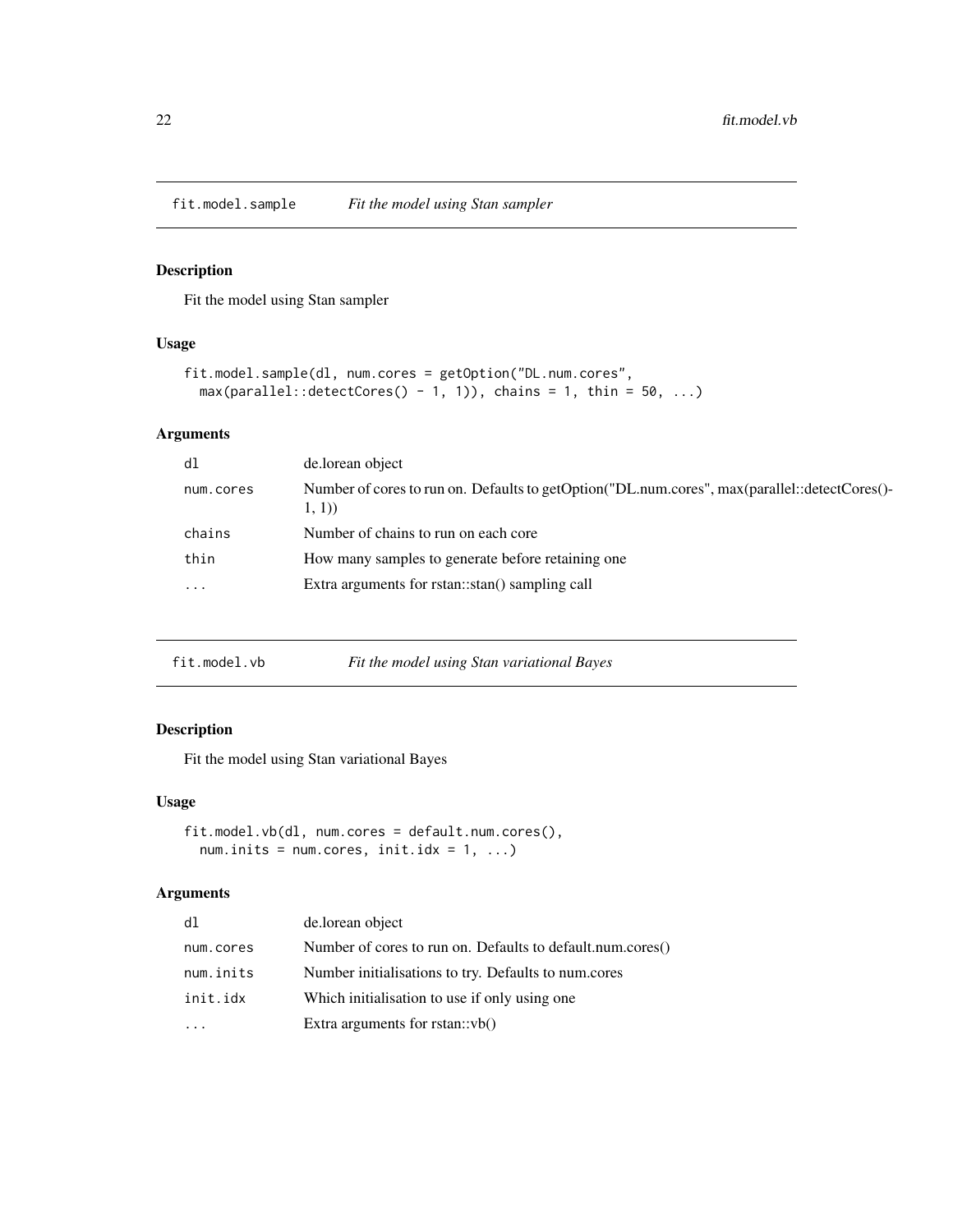<span id="page-22-0"></span>gaussian.condition *Condition a Gaussian on another. See Eqn. A.6 on page 200 of Rasmussen and Williams' book.*

## Description

Condition a Gaussian on another. See Eqn. A.6 on page 200 of Rasmussen and Williams' book.

#### Usage

```
gaussian.condition(y, .A, .B, .C, mu.x = rep(0, nrow(.A)),
 mu.y = rep(0, nrow(.B)), U = chol(.B))
```
## Arguments

| ٧    | V                            |
|------|------------------------------|
| . A  | Var(X)                       |
| . В  | Var(Y)                       |
| . C  | Cov(X, Y)                    |
| mu.x | Mean of x                    |
| mu.y | Mean of y                    |
|      | Cholesky decomposition of .B |

gene.covariances *Calculate the covariance structure of the tau*

#### Description

Calculate the covariance structure of the tau

#### Usage

```
gene.covariances(cov.fn, length.scale, period = NULL, tau, psi, omega)
```

| cov.fn       | Covariance function                   |
|--------------|---------------------------------------|
| length.scale | Length scale                          |
| period       | The period of the covariance function |
| tau          | Pseudotimes                           |
| psi          | The temporal variation for each gene  |
| omega        | The noise level for each gene         |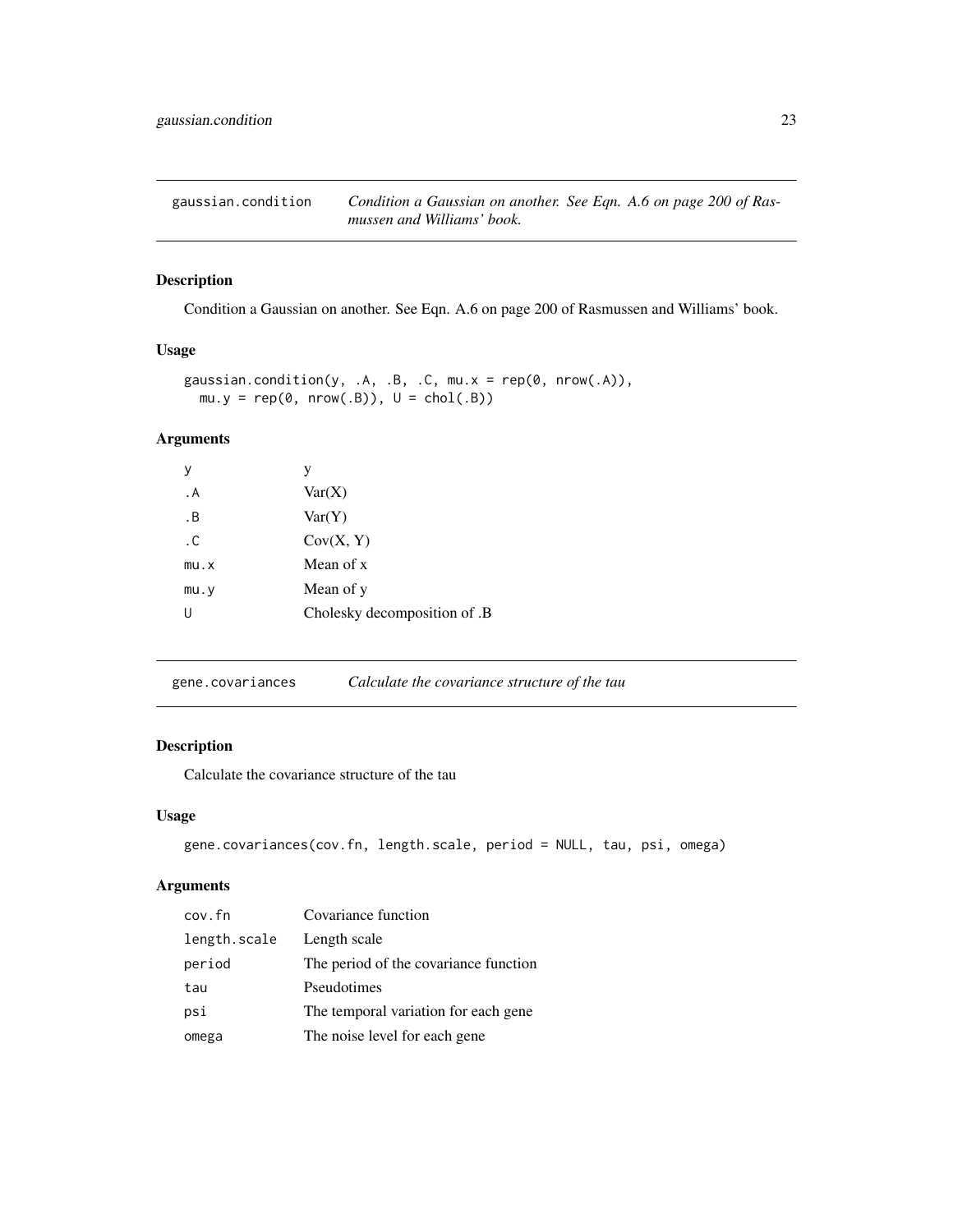<span id="page-23-0"></span>get.posterior.mean *Get posterior mean of samples*

## Description

Get posterior mean of samples

## Usage

get.posterior.mean(extract)

#### Arguments

extract A named list of samples

get\_model *Get the Stan model for a DeLorean object.*

#### Description

Get the Stan model for a DeLorean object.

## Usage

get\_model(dl)

## Arguments

dl de.lorean object

gp.log.marg.like *The log marginal likelihood. See "2.3 Varying the Hyperparameters" on page 19 of Rasmussen and Williams' book.*

## Description

The log marginal likelihood. See "2.3 Varying the Hyperparameters" on page 19 of Rasmussen and Williams' book.

#### Usage

 $gp.log.maxguike(y, K = NULL, U = chol(K))$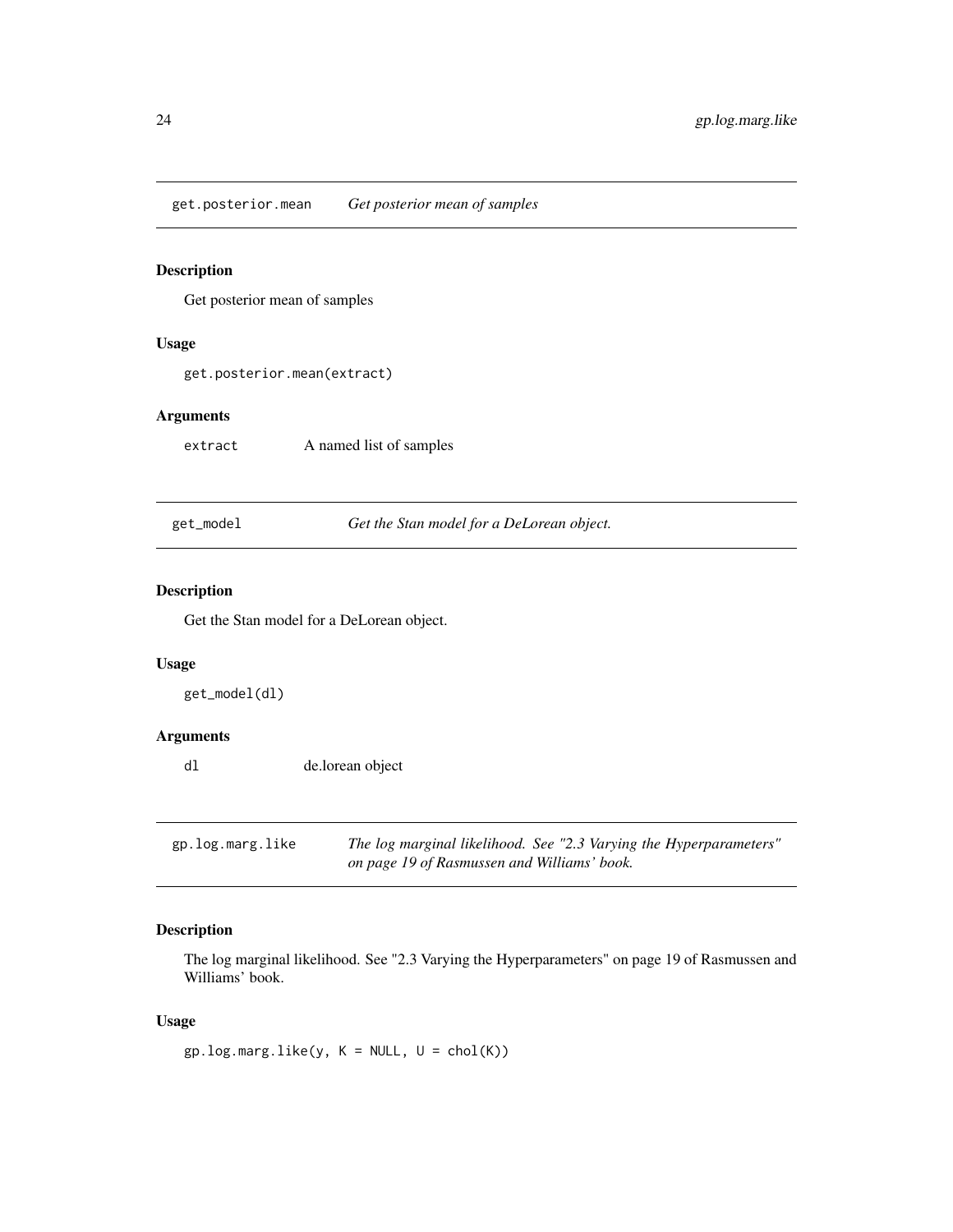#### <span id="page-24-0"></span>gp.predict 25

## Arguments

| The targets.                                                 |
|--------------------------------------------------------------|
| The covariance matrix (kernel), not needed if U is provided. |
| Cholesky decomposition of $K$ (chol $(K)$ ).                 |

| gp.predict | Predictive mean, variance and log marginal likelihood of a GP. See |
|------------|--------------------------------------------------------------------|
|            | "2.3 Varying the Hyperparameters" on page 19 of Rasmussen and      |
|            | Williams' book.                                                    |

## Description

Predictive mean, variance and log marginal likelihood of a GP. See "2.3 Varying the Hyperparameters" on page 19 of Rasmussen and Williams' book.

## Usage

 $gp.predict(y, K = NULL, Kstar, Kstarstar, U = chol(K))$ 

## Arguments

|           | The targets.                                                                  |
|-----------|-------------------------------------------------------------------------------|
| K         | The covariance matrix (kernel) for input points, not needed if U is provided. |
| Kstar     | The cross covariance matrix (kernel)                                          |
| Kstarstar | The cross covariance matrix (kernel) for test points                          |
| - U       | Cholesky decomposition of K                                                   |

gp.predictions.df *Convert the output of gp.predict() into a data.frame.*

## Description

Convert the output of gp.predict() into a data.frame.

#### Usage

gp.predictions.df(predictions)

#### Arguments

predictions The predictions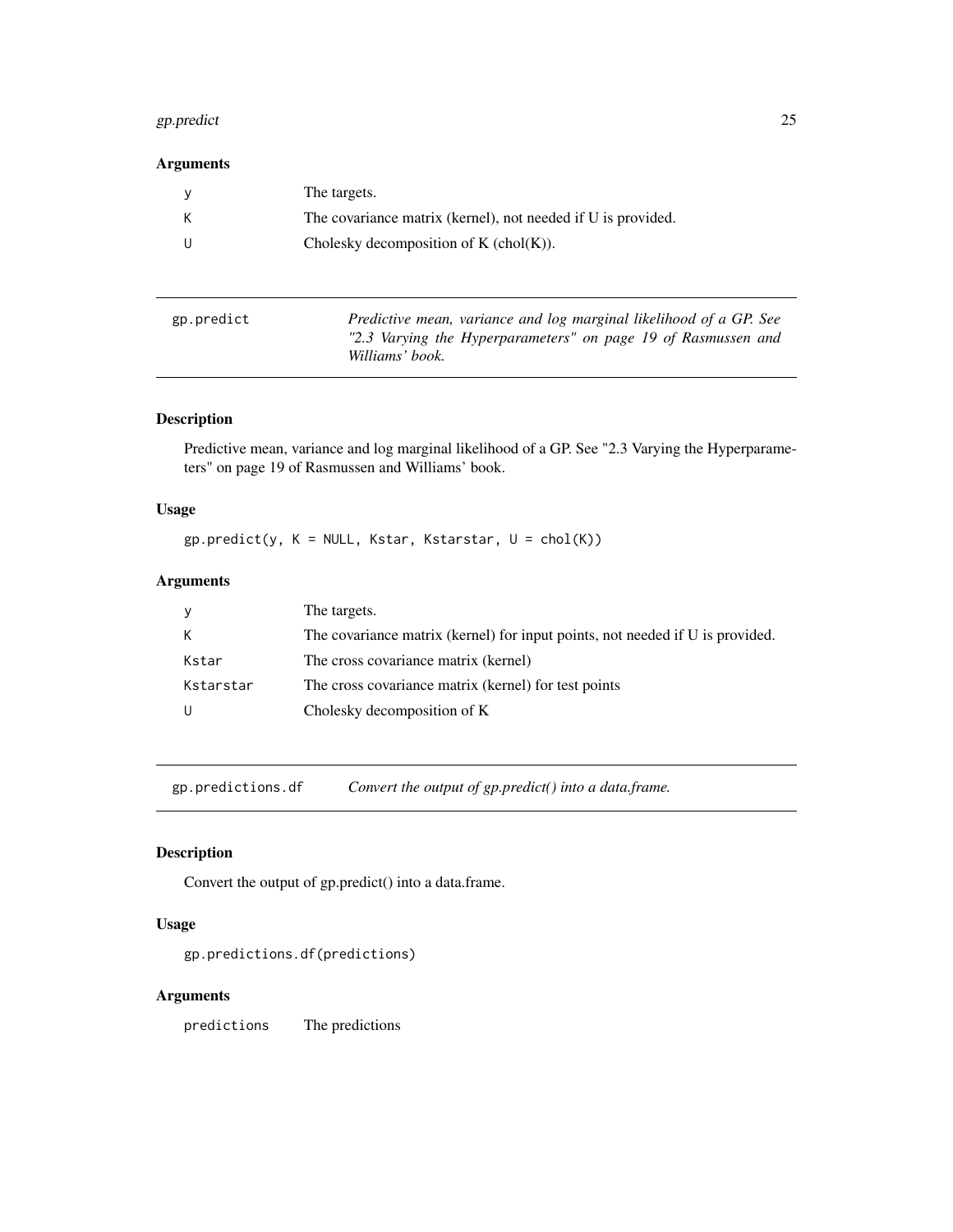<span id="page-25-0"></span>

Single cell expression data and meta data from Guo et al. (2012). They investigated the expression of 48 genes in 500 mouse embryonic cells.

#### Usage

data(GuoDeLorean)

#### Format

There are three objects in this data:

- guo.expr A matrix of log expression values with no missing data. Rows are named by genes and columns are named by cells/samples.
- guo.gene.meta A data frame containing meta-data about the genes.
- guo.cell.meta A data frame containing meta-data about the cells

## Source

#### <http://www.sciencedirect.com/science/article/pii/S1534580710001103>

held.out.melt *Melt held out genes*

#### Description

Melt held out genes

#### Usage

```
held.out.melt(dl, expr, held.out.genes)
```

| dl   | de.lorean object                 |
|------|----------------------------------|
| expr | Expression matrix of all genes   |
|      | held.out.genes Genes to hold out |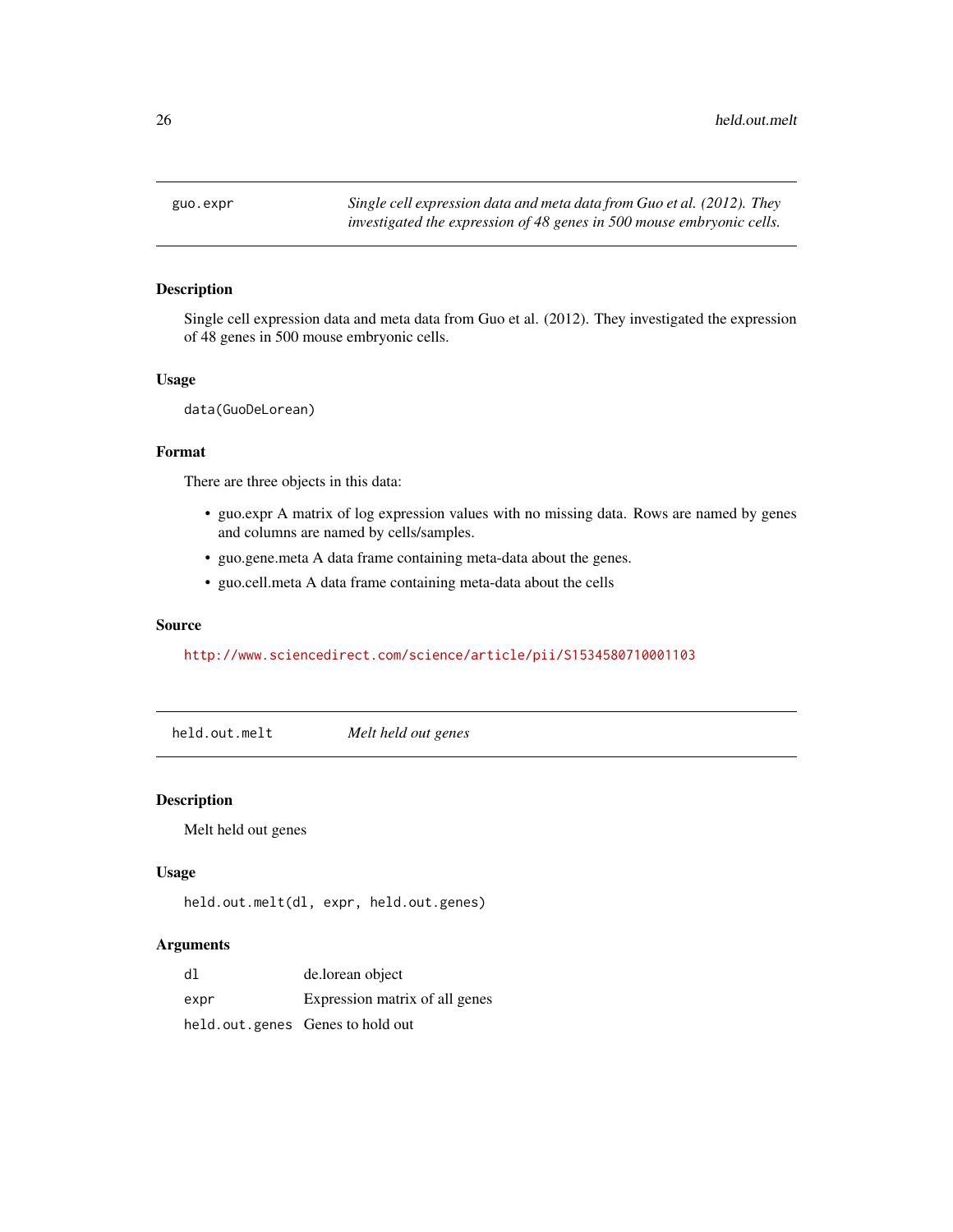<span id="page-26-0"></span>held.out.posterior *Calculate posterior covariance and estimate parameters for held out genes given pseudotimes estimated by DeLorean model.*

## Description

Calculate posterior covariance and estimate parameters for held out genes given pseudotimes estimated by DeLorean model.

#### Usage

```
held.out.posterior(dl, held.out, posterior.sample = dl$best.sample)
```
## Arguments

| d1               | de.lorean object                |  |
|------------------|---------------------------------|--|
| held.out         | Held out gene expression levels |  |
| posterior.sample |                                 |  |
|                  | Posterior sample to use         |  |

held.out.posterior.by.variation *Order the genes by the variation of their posterior mean*

## Description

Order the genes by the variation of their posterior mean

#### Usage

```
held.out.posterior.by.variation(posterior)
```
#### Arguments

posterior The posterior of some held out genes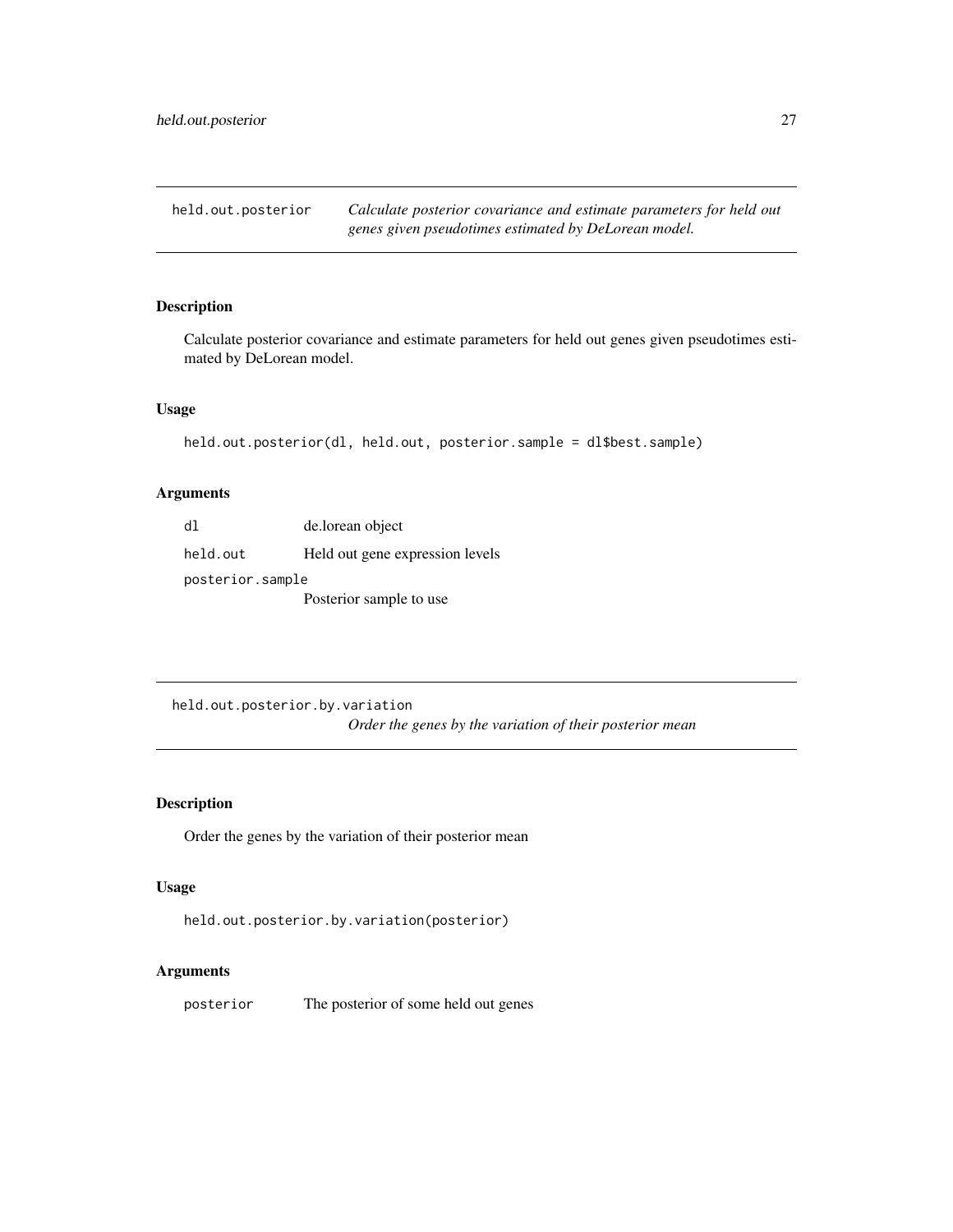<span id="page-27-0"></span>held.out.posterior.filter

*Filter the genes*

## Description

Filter the genes

## Usage

held.out.posterior.filter(posterior, genes)

## Arguments

| posterior | The posterior of some held out genes |
|-----------|--------------------------------------|
| genes     | Genes to filter                      |

held.out.posterior.join

*Join with another data frame. Useful for adding gene names etc..*

## Description

Join with another data frame. Useful for adding gene names etc..

## Usage

```
held.out.posterior.join(posterior, .df)
```

| posterior | The posterior of some held out genes |
|-----------|--------------------------------------|
| .df       | Data frame to join with              |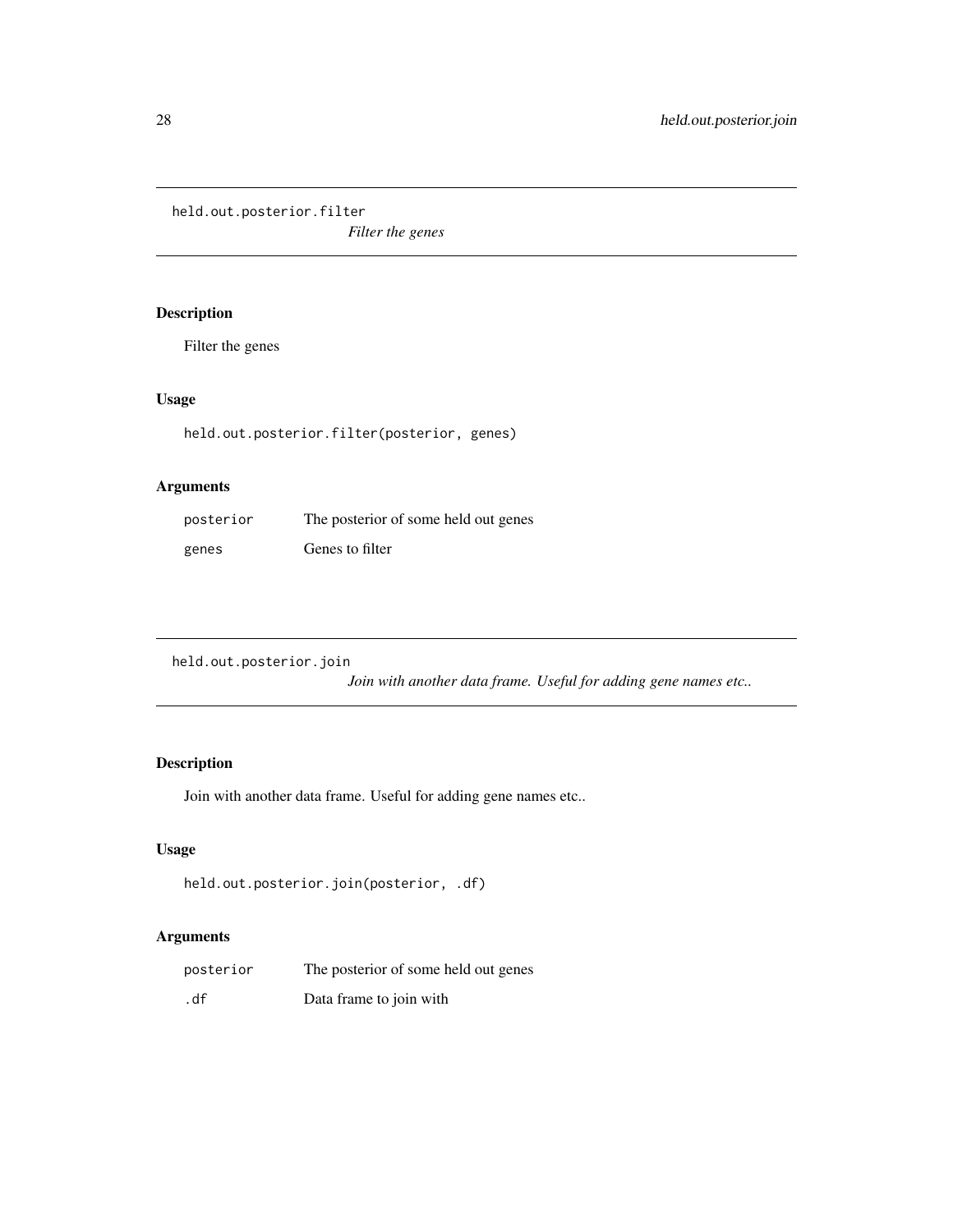<span id="page-28-0"></span>held.out.select.genes *Select held out genes by those with highest variance*

## Description

Select held out genes by those with highest variance

#### Usage

held.out.select.genes(dl, expr, num.held.out)

## Arguments

| d1           | de.lorean object               |
|--------------|--------------------------------|
| expr         | Expression matrix of all genes |
| num.held.out | Number to select               |

inducing.covariance *Calculate the covariance structure of the inducing points*

## Description

Calculate the covariance structure of the inducing points

## Usage

```
inducing.covariance(cov.fn, length.scale, period = NULL, tau,
 num.inducing, u = seq(min(tau), max(tau), length.out = num.inducing))
```

| cov.fn       | Covariance function                   |
|--------------|---------------------------------------|
| length.scale | Length scale                          |
| period       | The period of the covariance function |
| tau          | Pseudotimes                           |
| num.inducing | How many inducing points to use       |
| u            | The inducing points                   |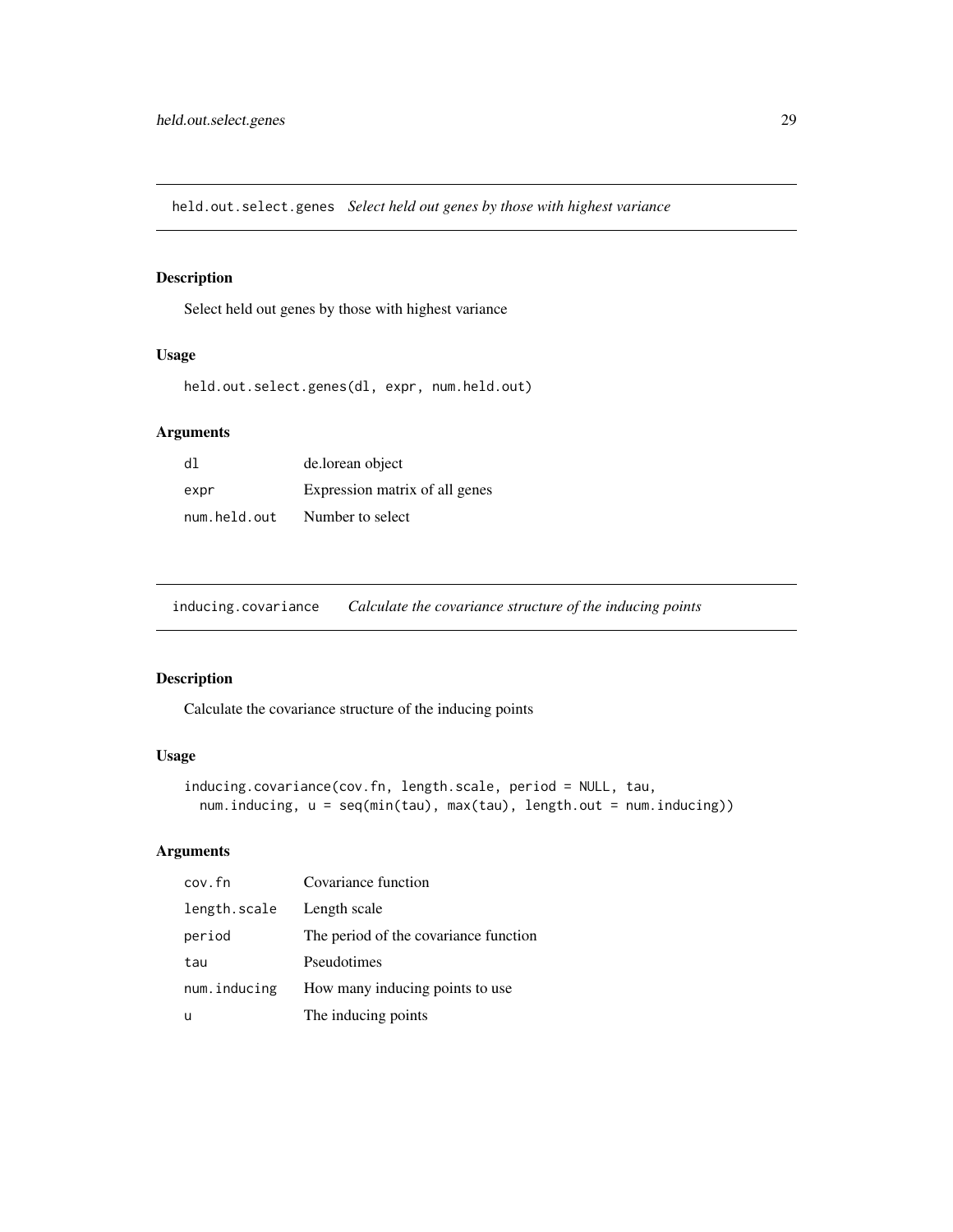<span id="page-29-1"></span><span id="page-29-0"></span>init.orderings.vs.pseudotimes.plot

*Plot the orderings for initialisation against the estimated pseudotime.*

## Description

Plot the orderings for initialisation against the estimated pseudotime.

## Usage

```
init.orderings.vs.pseudotimes.plot(dl, sample.iter = dl$best.sample)
```
## Arguments

| dl          | The DeLorean object                   |
|-------------|---------------------------------------|
| sample.iter | Which sample to take pseudotimes from |

| is.de.lorean | Is a DeLorean object? |
|--------------|-----------------------|
|--------------|-----------------------|

## Description

Is a DeLorean object?

## Usage

```
is.de.lorean(x)
```
## Arguments

x de.lorean object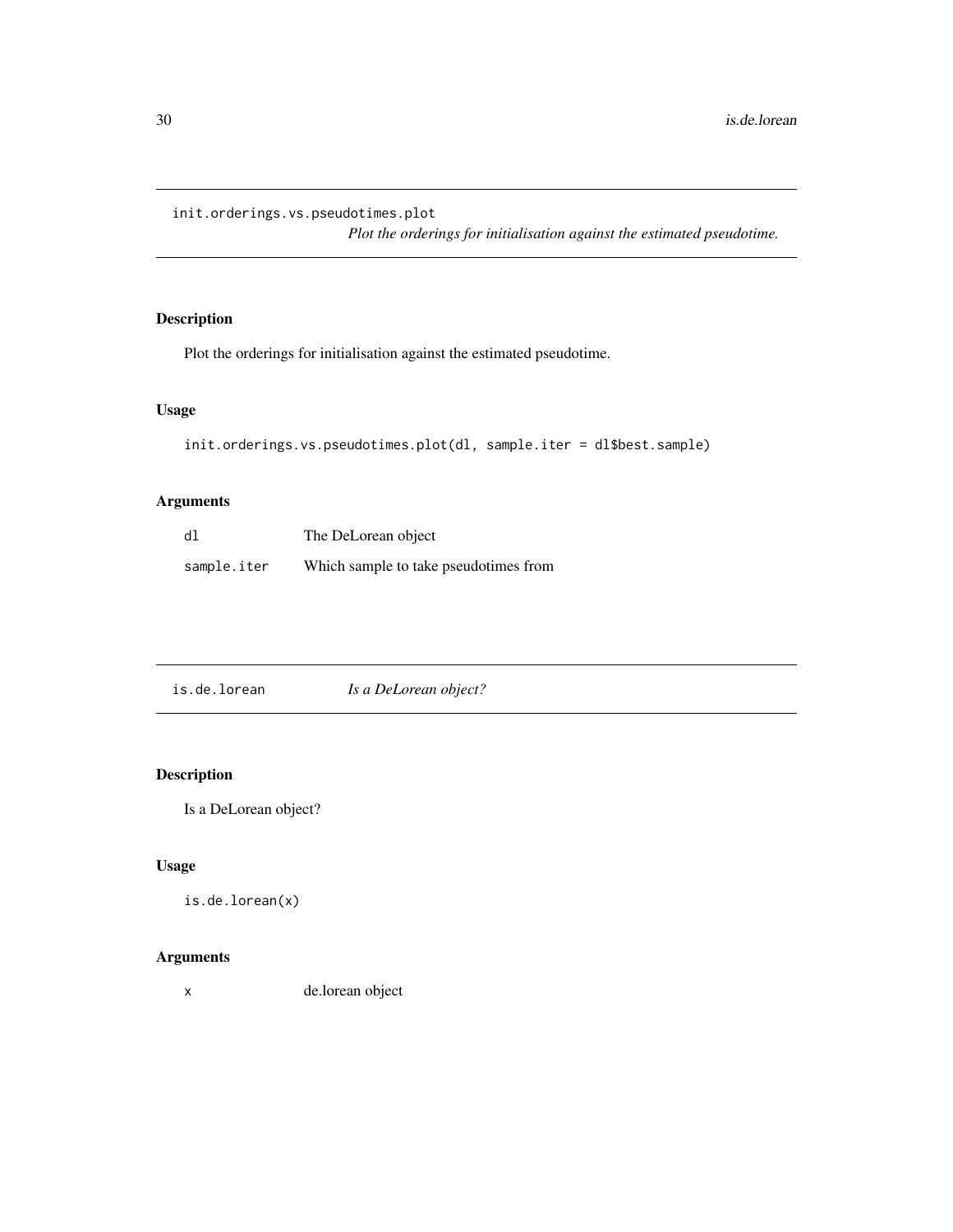<span id="page-30-0"></span>

Knit a report, the file inst/Rmd/<report.name>.Rmd must exist in the package directory.

#### Usage

knit.report(dl, report.name)

## Arguments

| dl          | de.lorean object                                                                                                                                                                                                                                                    |
|-------------|---------------------------------------------------------------------------------------------------------------------------------------------------------------------------------------------------------------------------------------------------------------------|
| report.name | The name of the report. Used to locate the R markdown report file in the pack-<br>age.                                                                                                                                                                              |
| kouno.expr  | Kouno et al. investigated the transcriptional network controlling how<br>THP-1 human myeloid monocytic leukemia cells differentiate into<br>macrophages. They provide expression values for 45 genes in 960<br>single cells captured across 8 distinct time points. |

#### Description

Kouno et al. investigated the transcriptional network controlling how THP-1 human myeloid monocytic leukemia cells differentiate into macrophages. They provide expression values for 45 genes in 960 single cells captured across 8 distinct time points.

#### Usage

data(KounoDeLorean)

#### Format

There are three objects in this data:

- kouno.expr A matrix of log expression values with no missing data. Rows are named by genes and columns are named by cells/samples.
- kouno.gene.meta A data frame containing meta-data about the genes.
- kouno.cell.meta A data frame containing meta-data about the cells

#### Source

<http://genomebiology.com/2013/14/10/R118/abstract>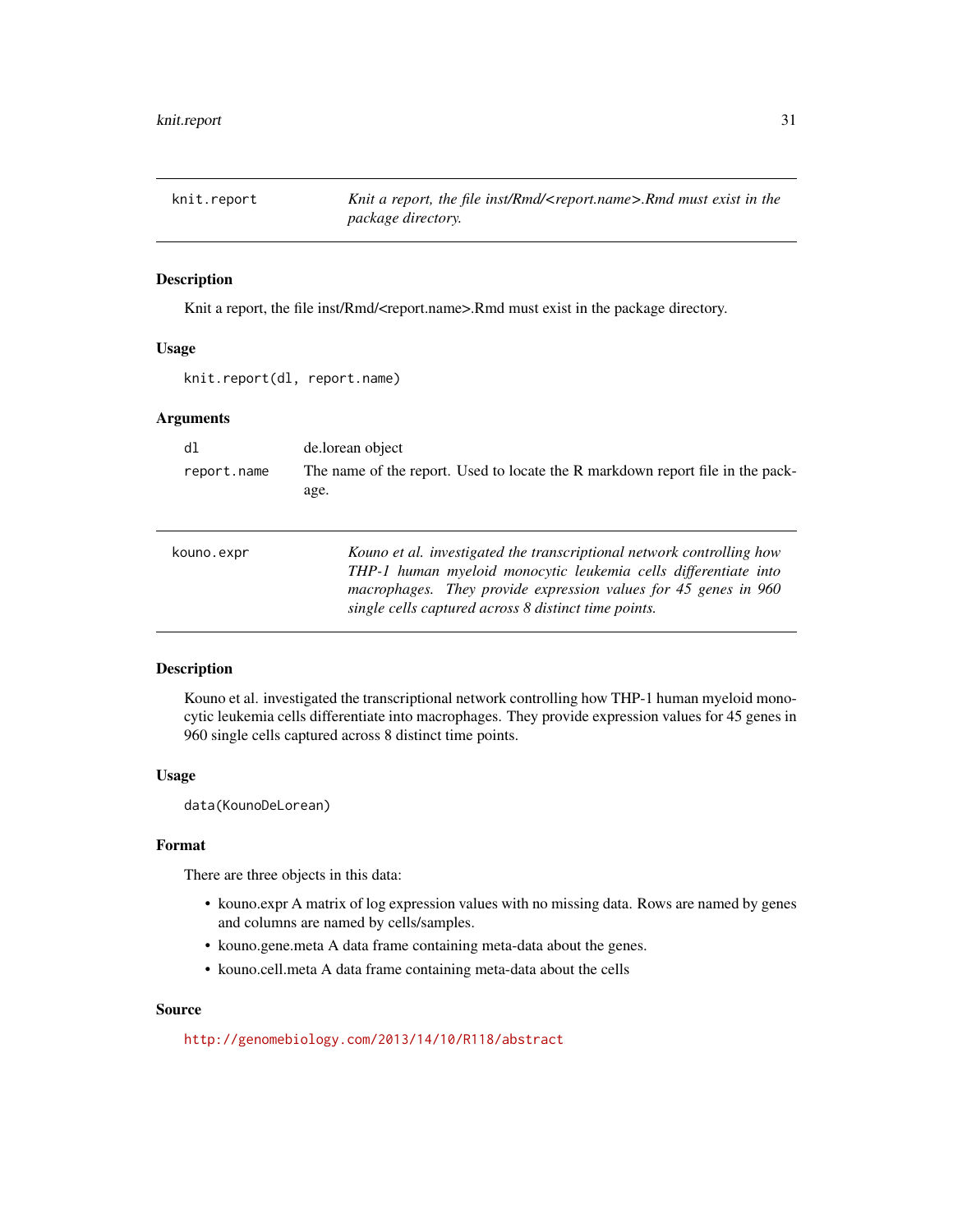<span id="page-31-0"></span>

Make a fit valid by running one iteration of the sampler.

#### Usage

make.fit.valid(dl)

#### Arguments

dl de.lorean object

make.init.fn *Returns a function that constructs parameter settings with good tau.*

## Description

Returns a function that constructs parameter settings with good tau.

#### Usage

make.init.fn(dl)

## Arguments

dl de.lorean object

make.predictions *Make predictions*

#### Description

Make predictions

#### Usage

```
make.predictions(dl)
```
## Arguments

dl de.lorean object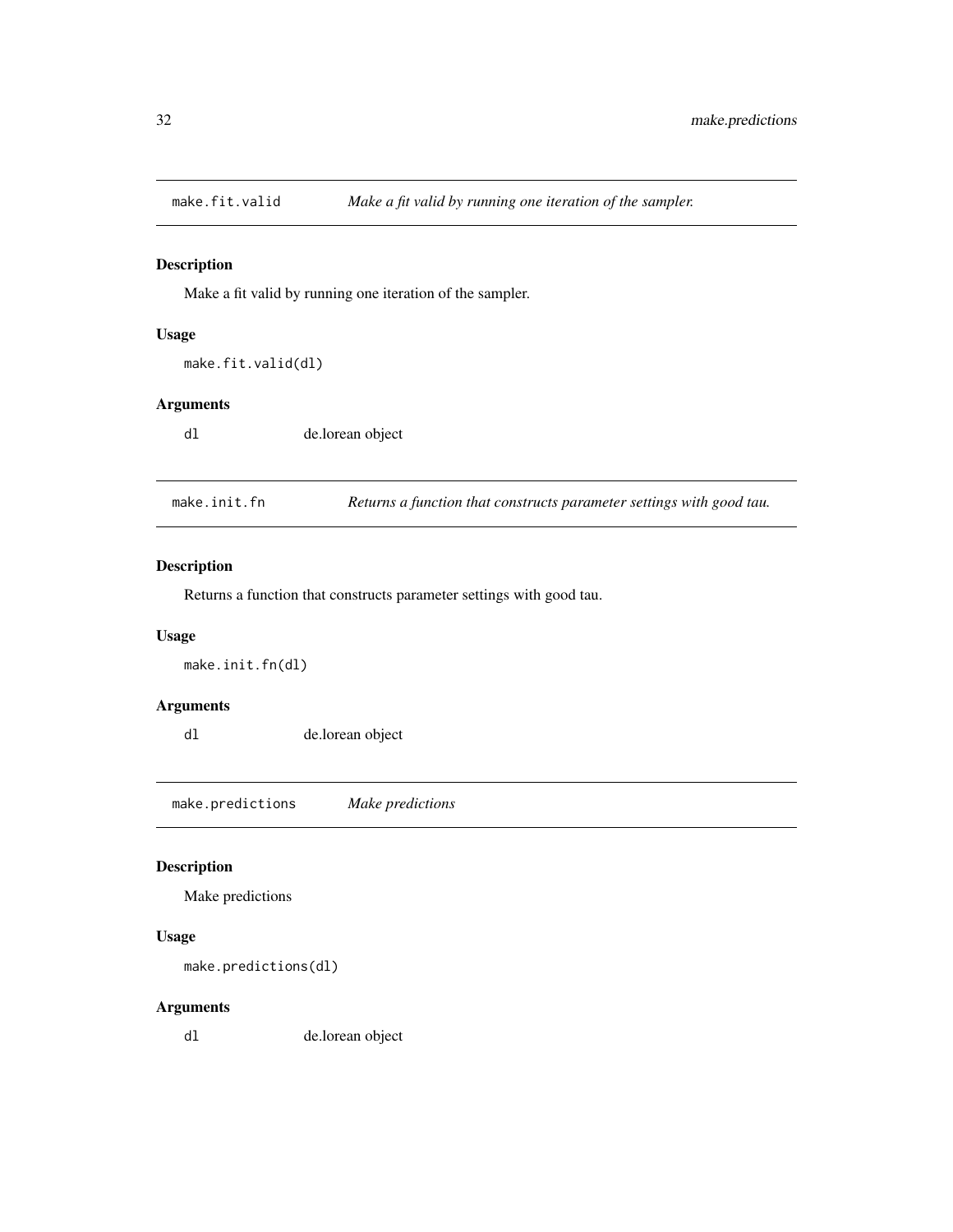<span id="page-32-1"></span><span id="page-32-0"></span>marg.like.plot *Plot posterior for marginal log likelihoods of individual gene's expression profiles*

## Description

Plot posterior for marginal log likelihoods of individual gene's expression profiles

#### Usage

marg.like.plot(dl)

## Arguments

dl de.lorean object

melt.expr *Melt an expression matrix.*

## Description

Melt an expression matrix.

## Usage

```
## S3 method for class 'expr'
melt(dl, expr = dl$expr)
```

| dl   | The de.lorean object.        |
|------|------------------------------|
| expr | Matrix of expression values. |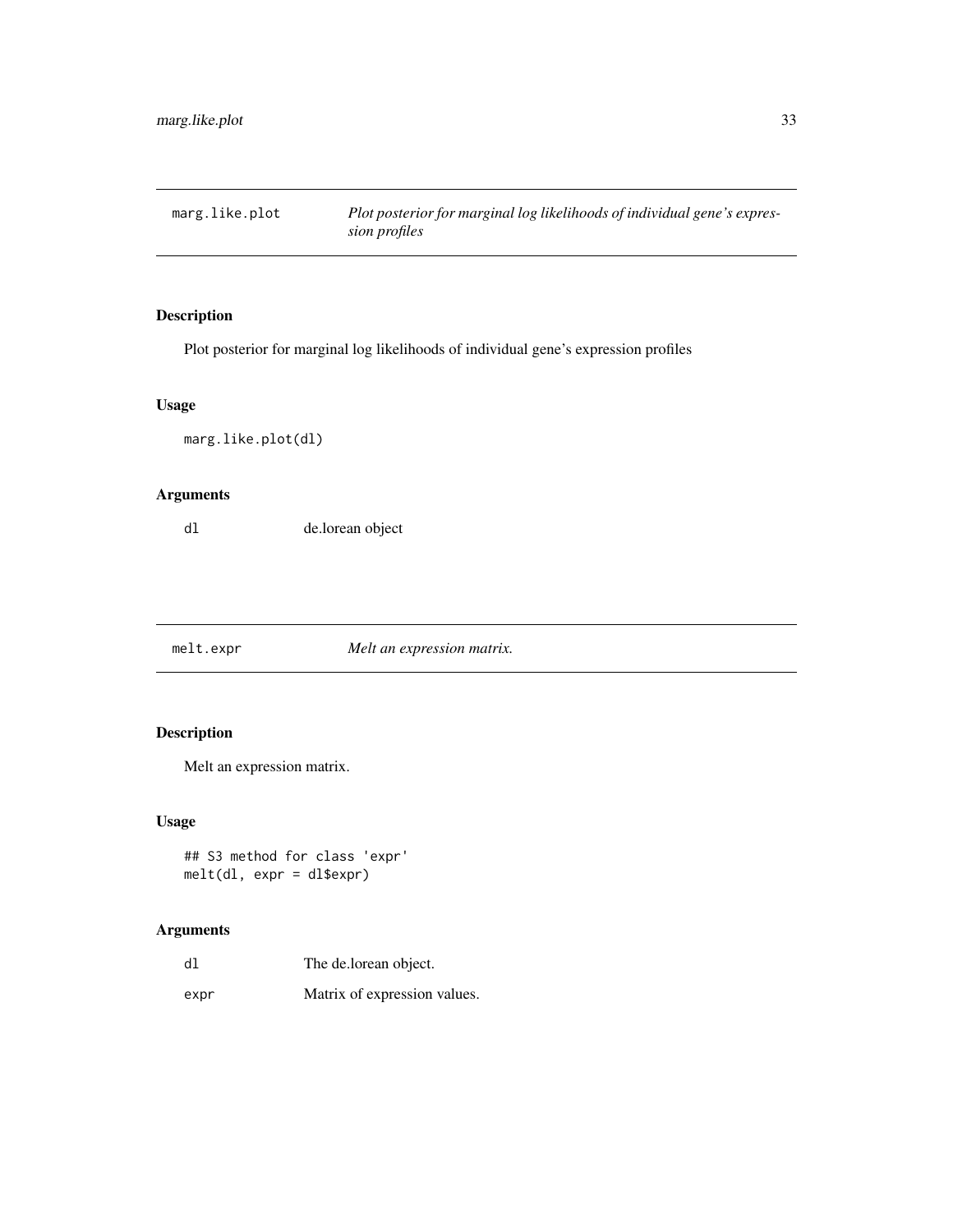<span id="page-33-0"></span>mutate.profile.data *Mutate the profile data into shape compatible with GP plot function*

#### Description

Mutate the profile data into shape compatible with GP plot function

## Usage

```
## S3 method for class 'profile.data'
mutate(.data)
```
#### Arguments

.data The data

optimise.best.sample *Optimise the best sample and update the best.sample index.*

#### Description

Optimise the best sample and update the best.sample index.

#### Usage

```
optimise.best.sample(dl, sample.to.opt = dl$best.sample,
  new. best. sample = -1)
```
#### Arguments

dl de.lorean object sample.to.opt Sample to optimise new.best.sample Update to best sample index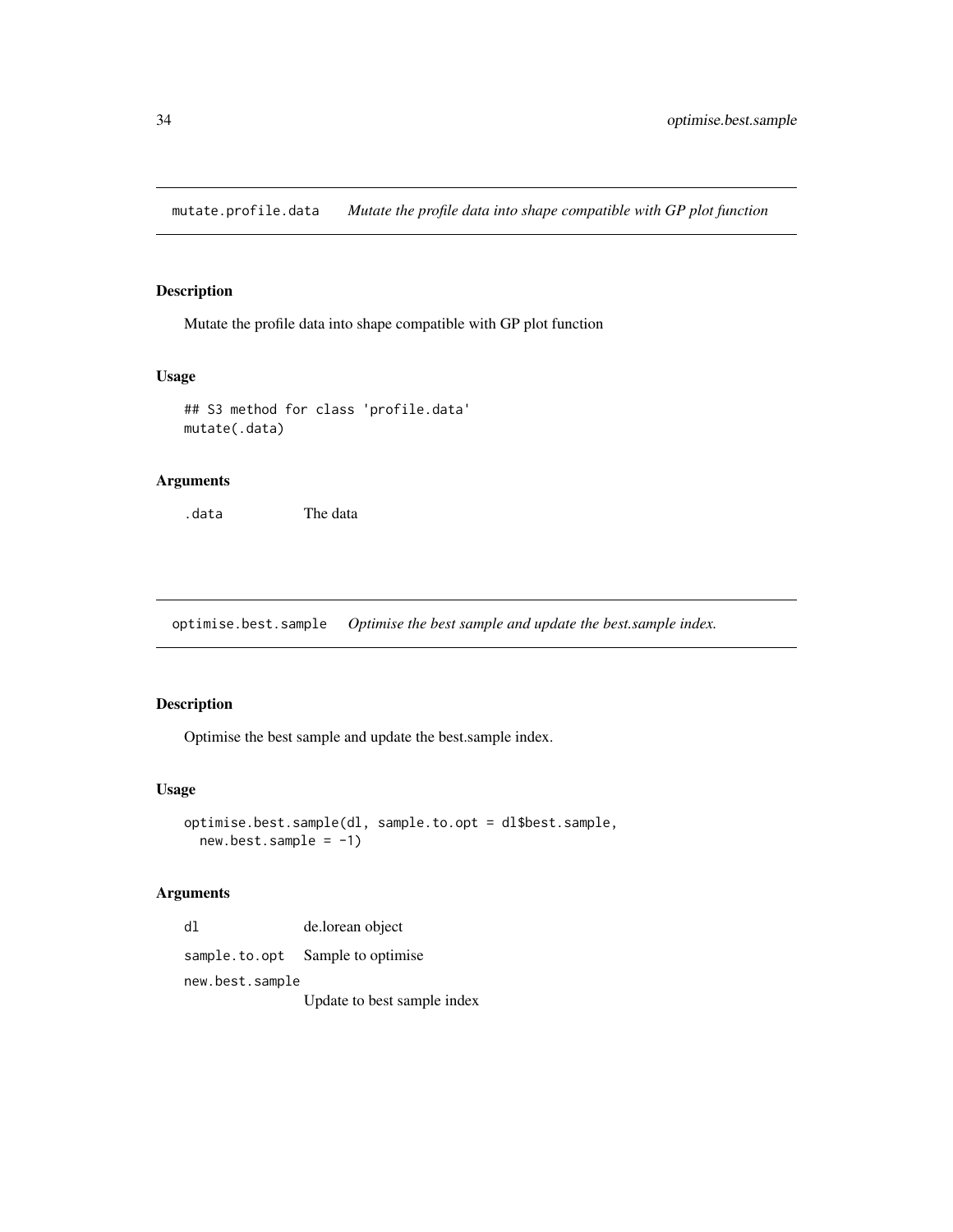<span id="page-34-0"></span>ordering.block.move *Move a block in an ordering and shift the other items.*

## Description

Move a block in an ordering and shift the other items.

## Usage

```
ordering.block.move(ordering, from, width, to, reverse = FALSE)
```
## Arguments

| ordering | The ordering.                         |
|----------|---------------------------------------|
| from     | The start index of the block to move. |
| width    | The width of the block to move.       |
| t٥       | The index it should be moved to.      |
| reverse  | Reverse the block?                    |

| ordering.improve |  |  |  | Improve the ordering in the sense that some function is maximised. |
|------------------|--|--|--|--------------------------------------------------------------------|
|                  |  |  |  |                                                                    |

## Description

Improve the ordering in the sense that some function is maximised.

## Usage

```
ordering.improve(fn, ordering)
```

| fn       | A function to maximise.                   |
|----------|-------------------------------------------|
| ordering | The permutation (ordering) to start from. |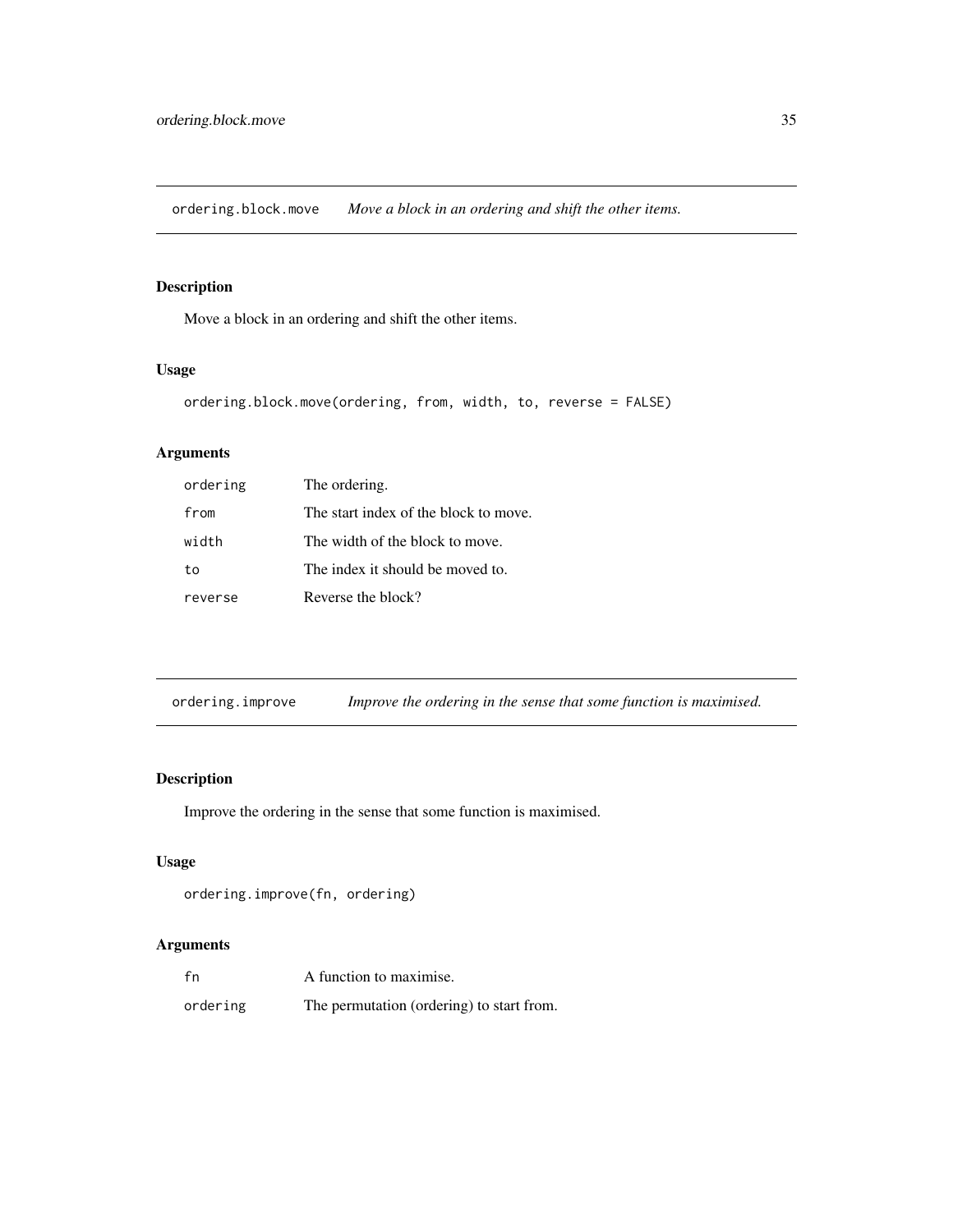<span id="page-35-0"></span>ordering.invert *Invert the ordering*

#### Description

Invert the ordering

## Usage

ordering.invert(ordering)

## Arguments

ordering The permutation (ordering) to invert.

ordering.is.valid *Check that it is a valid ordering*

## Description

Check that it is a valid ordering

#### Usage

ordering.is.valid(ordering, full.check = FALSE)

## Arguments

| ordering   | The ordering         |
|------------|----------------------|
| full.check | Perform a full check |

ordering.maximise *Find a good ordering in the sense that some function is locally maximised.*

## Description

Find a good ordering in the sense that some function is locally maximised.

#### Usage

ordering.maximise(ordering, fn)

| ordering | The permutation (ordering) to start from. |
|----------|-------------------------------------------|
| fn       | A function to maximise.                   |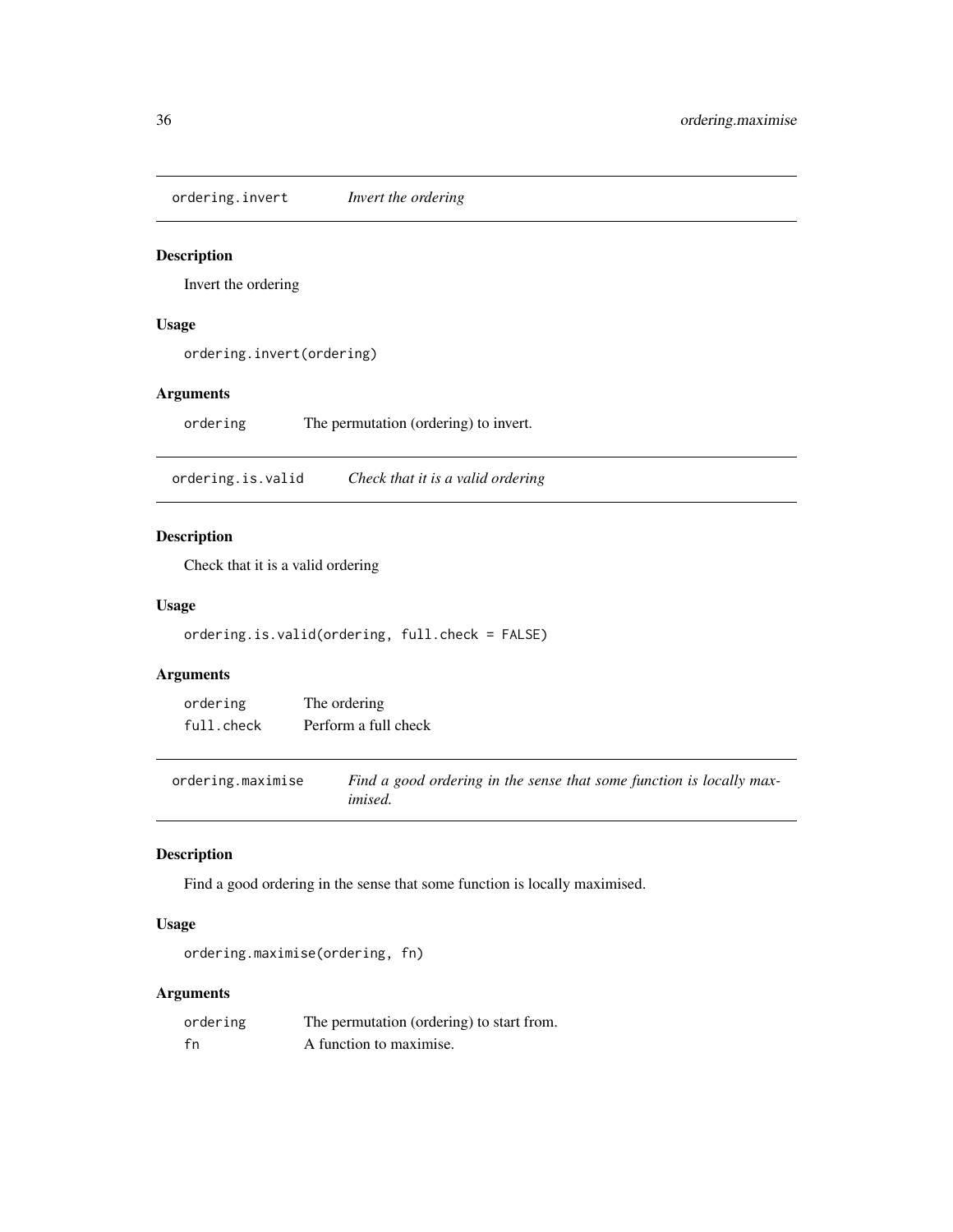<span id="page-36-0"></span>ordering.metropolis.hastings

*Metropolis-Hastings on orderings.*

## Description

Metropolis-Hastings on orderings.

## Usage

```
ordering.metropolis.hastings(ordering, log.likelihood,
 proposal.fn = ordering.random.move, iterations = 1000, thin = 1)
```
## Arguments

| ordering    | Initial ordering                       |
|-------------|----------------------------------------|
|             | log.likelihood Log likelihood function |
| proposal.fn | Proposal function                      |
| iterations  | Number of iterations                   |
| thin        | Thinning parameter                     |

| ordering.move |  | Move one item in an ordering and shift the other items. |
|---------------|--|---------------------------------------------------------|
|               |  |                                                         |

## Description

Move one item in an ordering and shift the other items.

## Usage

```
ordering.move(ordering, from, to)
```

| ordering | The ordering.                    |
|----------|----------------------------------|
| from     | The index of the item to move.   |
| to.      | The index it should be moved to. |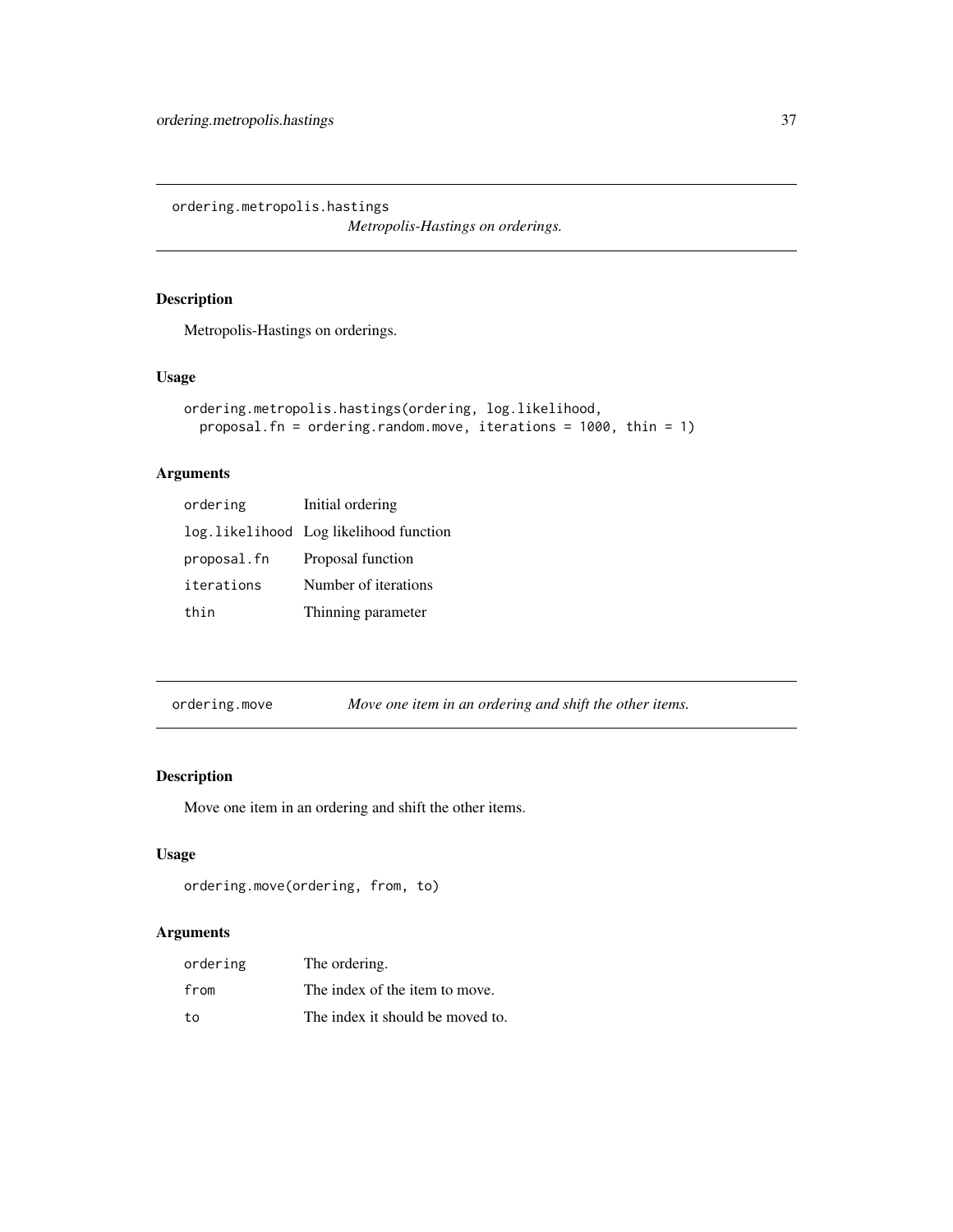```
ordering.random.block.move
```
*Randomly move a block in an ordering to another location*

#### Description

Randomly move a block in an ordering to another location

## Usage

```
ordering.random.block.move(ordering, max.width = 4)
```
#### Arguments

| ordering  | The ordering                   |
|-----------|--------------------------------|
| max.width | The maximum width of the block |

ordering.random.move *Randomly move one item in an ordering to another location*

#### Description

Randomly move one item in an ordering to another location

#### Usage

```
ordering.random.move(ordering)
```
#### Arguments

ordering The ordering.

ordering.test.score *Test ordering score: sum every time consecutive items are in order.*

## Description

Test ordering score: sum every time consecutive items are in order.

#### Usage

```
ordering.test.score(ordering)
```
#### Arguments

ordering The permutation (ordering) to test.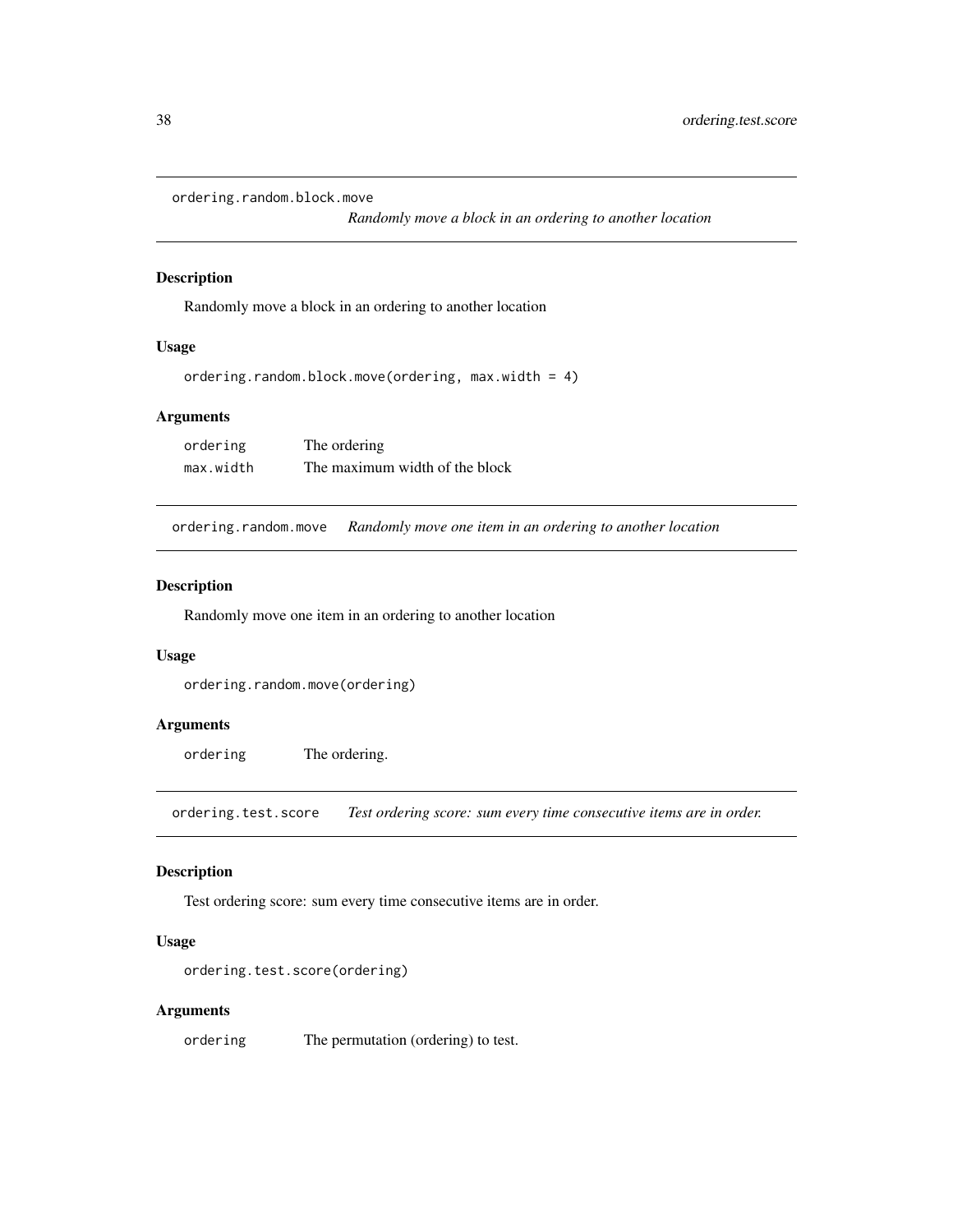<span id="page-38-0"></span>

Plot likelihoods of orderings against elapsed times taken to generate them

## Usage

```
orderings.plot(dl)
```
## Arguments

dl The DeLorean object

partition.de.lorean *Partition de.lorean object by cells*

## Description

Partition de.lorean object by cells

## Usage

```
partition.de.lorean(dl, pieces = 2)
```

| d1     | de.lorean object                  |
|--------|-----------------------------------|
| pieces | How many pieces to partition into |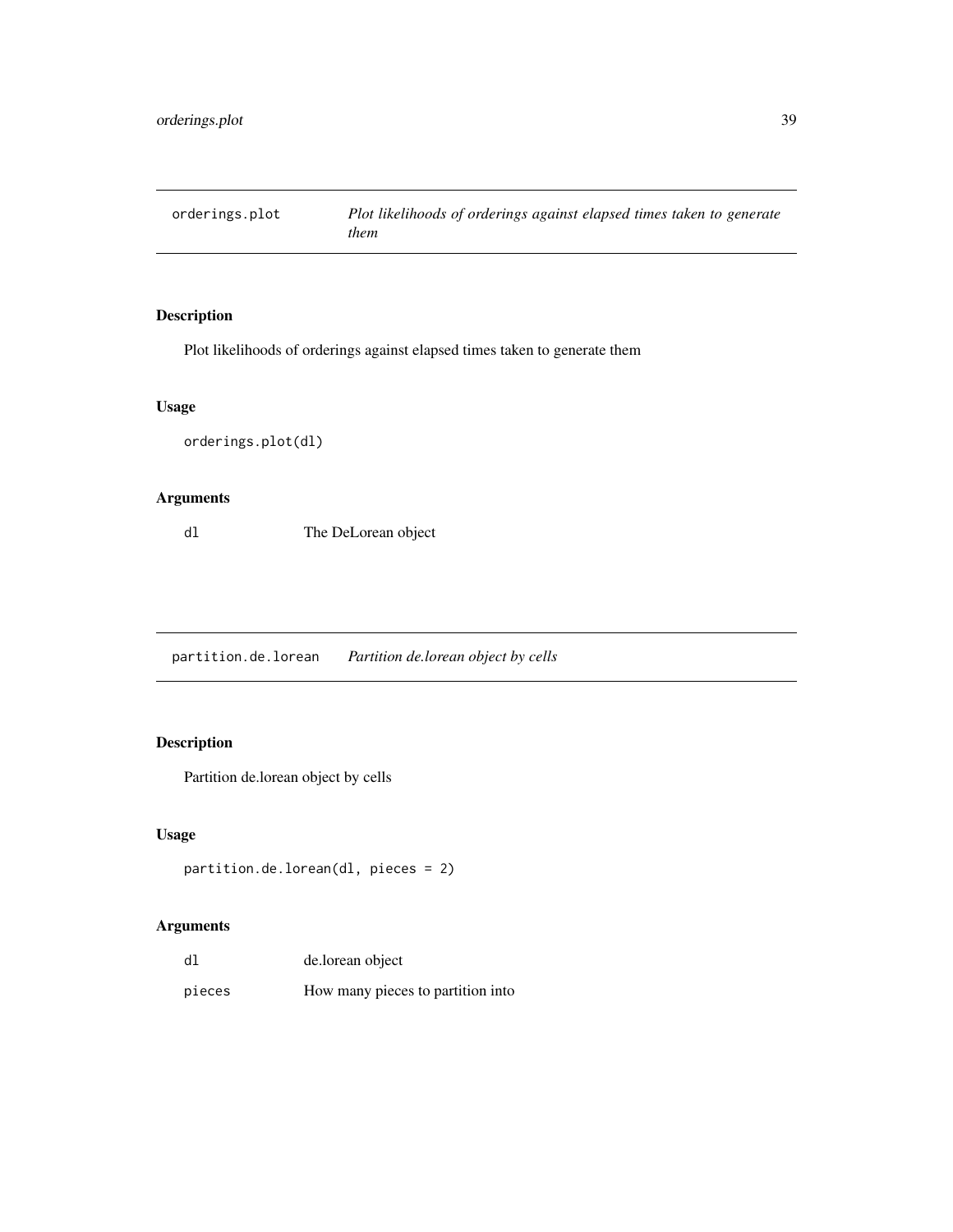<span id="page-39-0"></span>permute.df *Permute a data frame, x. If group.col is given it should name an ordered factor that the order of the permutation should respect.*

## Description

Permute a data frame, x. If group.col is given it should name an ordered factor that the order of the permutation should respect.

#### Usage

permute.df(.df, group.col = NULL)

## Arguments

| .df       | Data frame                                                     |
|-----------|----------------------------------------------------------------|
| group.col | Name of an ordered factor that the permutation should respect. |

| permuted.roughness | Permute cells and test roughness of expression. |
|--------------------|-------------------------------------------------|
|                    |                                                 |

## Description

Permute cells and test roughness of expression.

#### Usage

```
permuted.roughness(dl, expr.held.out = dl$expr.held.out)
```

| dl            | de.lorean object                            |
|---------------|---------------------------------------------|
| expr.held.out | The expression matrix of the held out genes |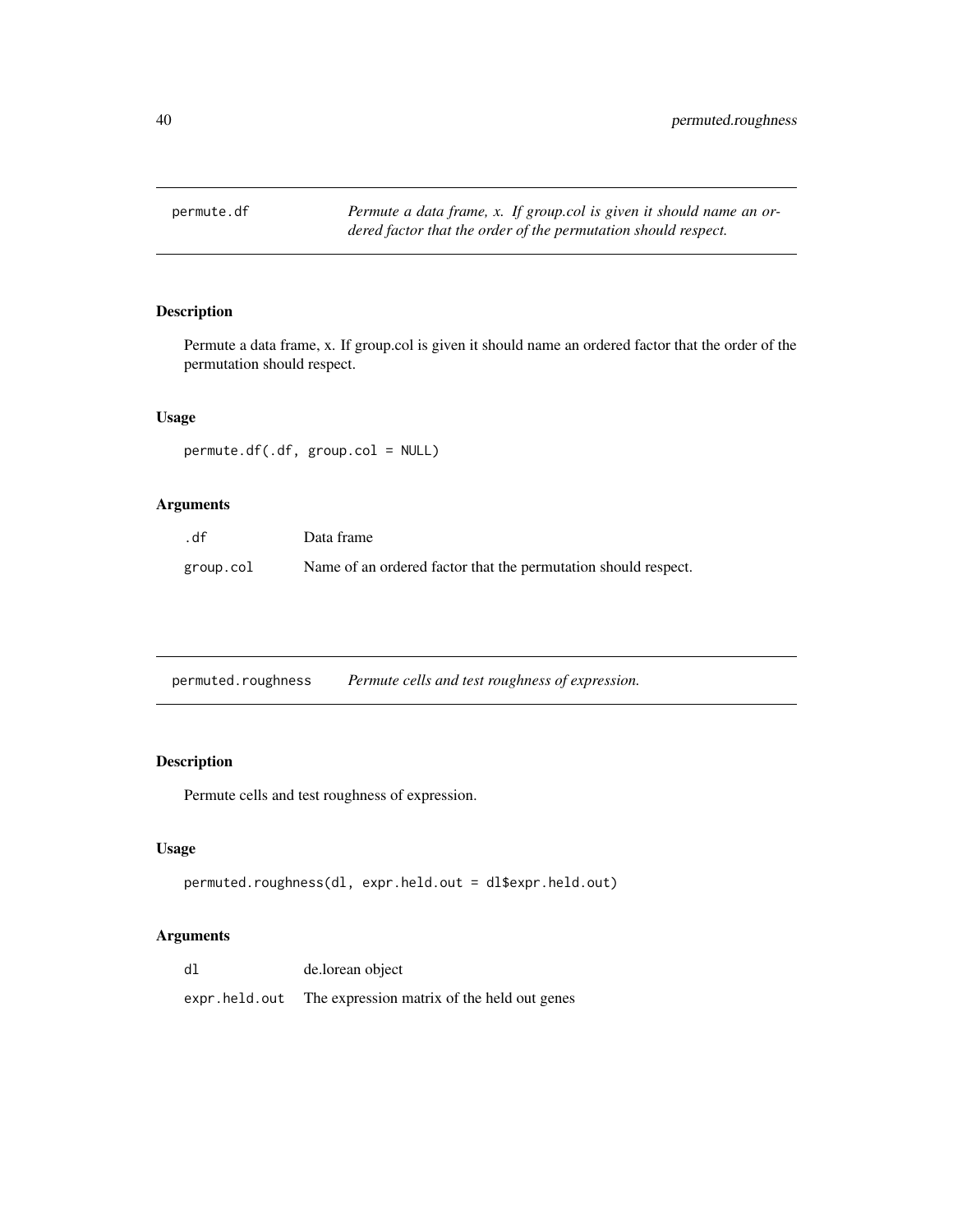<span id="page-40-0"></span>plot.add.expr *Add expression data to a plot*

#### Description

Add expression data to a plot

## Usage

## S3 method for class 'add.expr' plot(gp, .data = NULL)

## Arguments

| gp    | Plot object            |
|-------|------------------------|
| .data | Expression data to add |

plot.add.mean.and.variance

*Add posterior representation to a plot.*

## Description

Add posterior representation to a plot.

## Usage

```
## S3 method for class 'add.mean.and.variance'
plot(gp, .data = NULL, color = "black",
 line.alpha = 0.3, ribbon.alpha = 0.1)
```

| gp           | Plot object                                                             |
|--------------|-------------------------------------------------------------------------|
| .data        | Data frame containing variables to plot (mean, var) phi, predicted var) |
| color        | Color to use                                                            |
| line.alpha   | Alpha to use for mean line                                              |
| ribbon.alpha | Alpha to use for variance ribbon                                        |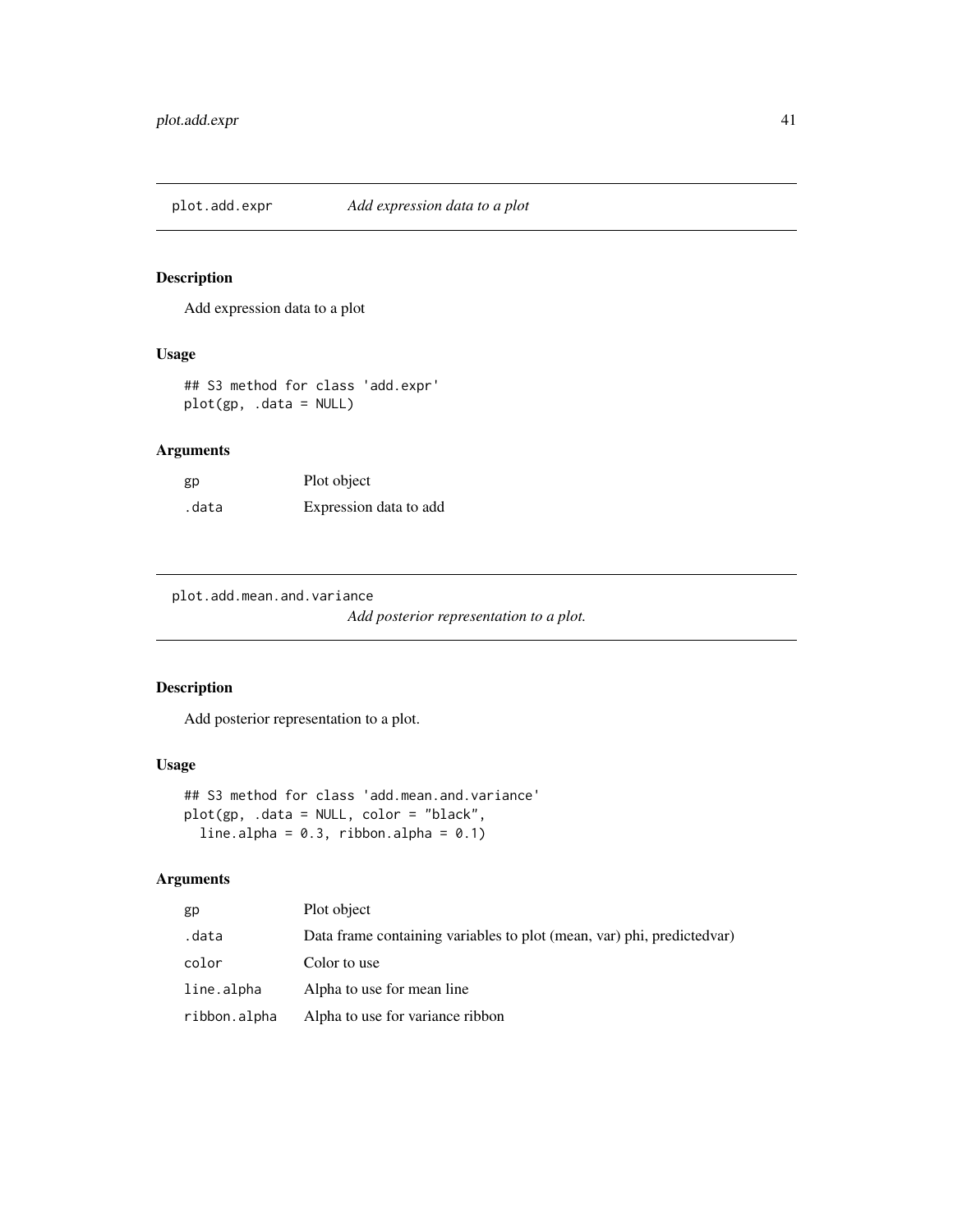<span id="page-41-0"></span>

Various DeLorean object plots

## Usage

```
## S3 method for class 'de.lorean'
plot(x, type = "profiles", ...)
```
## Arguments

| X    | de.lorean object                                                                                                                    |
|------|-------------------------------------------------------------------------------------------------------------------------------------|
| type | Type of plot:                                                                                                                       |
|      | • 'expr.data': The expression data plotted by capture time. See expr.data.plot.                                                     |
|      | • 'Rhat': $hat$ convergence statistics See Rhat.plot.                                                                               |
|      | • 'pseudotime': Pseudotimes in best posterior sample See pseudotime.plot.                                                           |
|      | • 'profiles': Gene expression profiles for best posterior sample See profiles.plot.                                                 |
|      | • 'tau.offsets': Offsets of pseudotimes to assess the prior See tau.offsets.plot.                                                   |
|      | • 'marg.like': Plot the posterior of the marginal likelihoods for individual<br>genes. See marg. like. plot.                        |
|      | • 'roughnesses': Roughnesses of the pseudotime posterior See roughnesses. plot.                                                     |
|      | • 'init.vs.pseudotimes': Plot the initialisations used against the pseudotimes<br>estimated See init.orderings.vs.pseudotimes.plot. |
| .    | Extra arguments to plot function                                                                                                    |

plot.held.out.posterior

*Plot the posterior of held out genes*

## Description

Plot the posterior of held out genes

## Usage

```
## S3 method for class 'held.out.posterior'
plot(dl, posterior, facets = ~gene)
```

| dl        | de.lorean object                     |
|-----------|--------------------------------------|
| posterior | The posterior of some held out genes |
| facets    | Variables to wrap facets on          |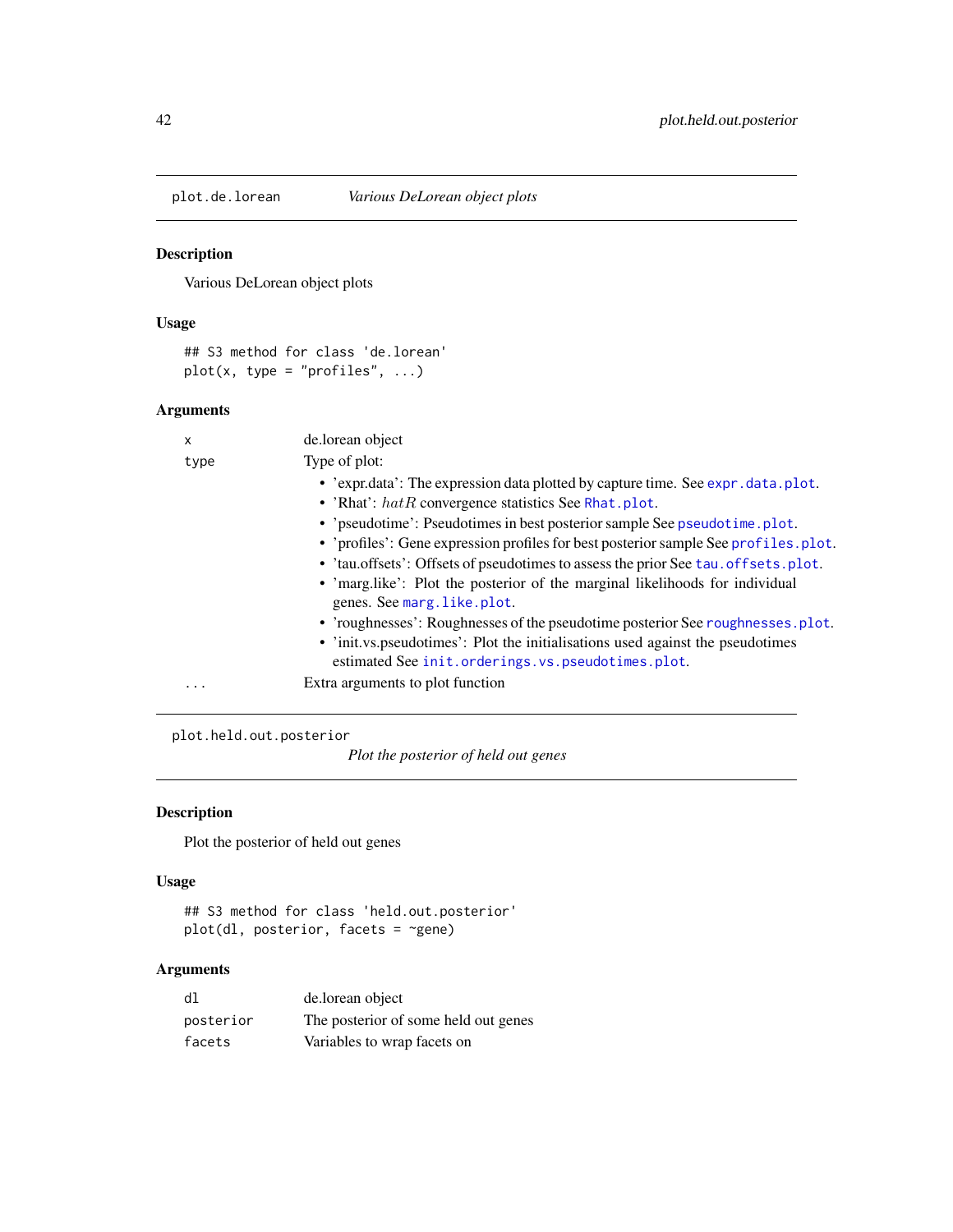<span id="page-42-0"></span>prepare.for.stan *Prepare for Stan*

## Description

Prepare for Stan

## Usage

```
prepare.for.stan(dl, num.test = 101, num.inducing = 30, period = 0,
 hold.out = 0, num.sd.border = 7)
```
## Arguments

| dl            | de.lorean object                                                                                                    |
|---------------|---------------------------------------------------------------------------------------------------------------------|
| num.test      | Number of test points to consider                                                                                   |
| num.inducing  | Number of inducing points                                                                                           |
| period        | Period of expression patterns                                                                                       |
| hold.out      | Number genes to hold out for generalisation tests                                                                   |
| num.sd.border | The size of the border of the inducing inputs around the capture times in units<br>of number of standard deviations |

print.de.lorean *Print details of DeLorean object*

## Description

Print details of DeLorean object

## Usage

```
## S3 method for class 'de.lorean'
print(x, \ldots)
```

| $\boldsymbol{\mathsf{x}}$ | de.lorean object |
|---------------------------|------------------|
| $\cdots$                  | Extra arguments  |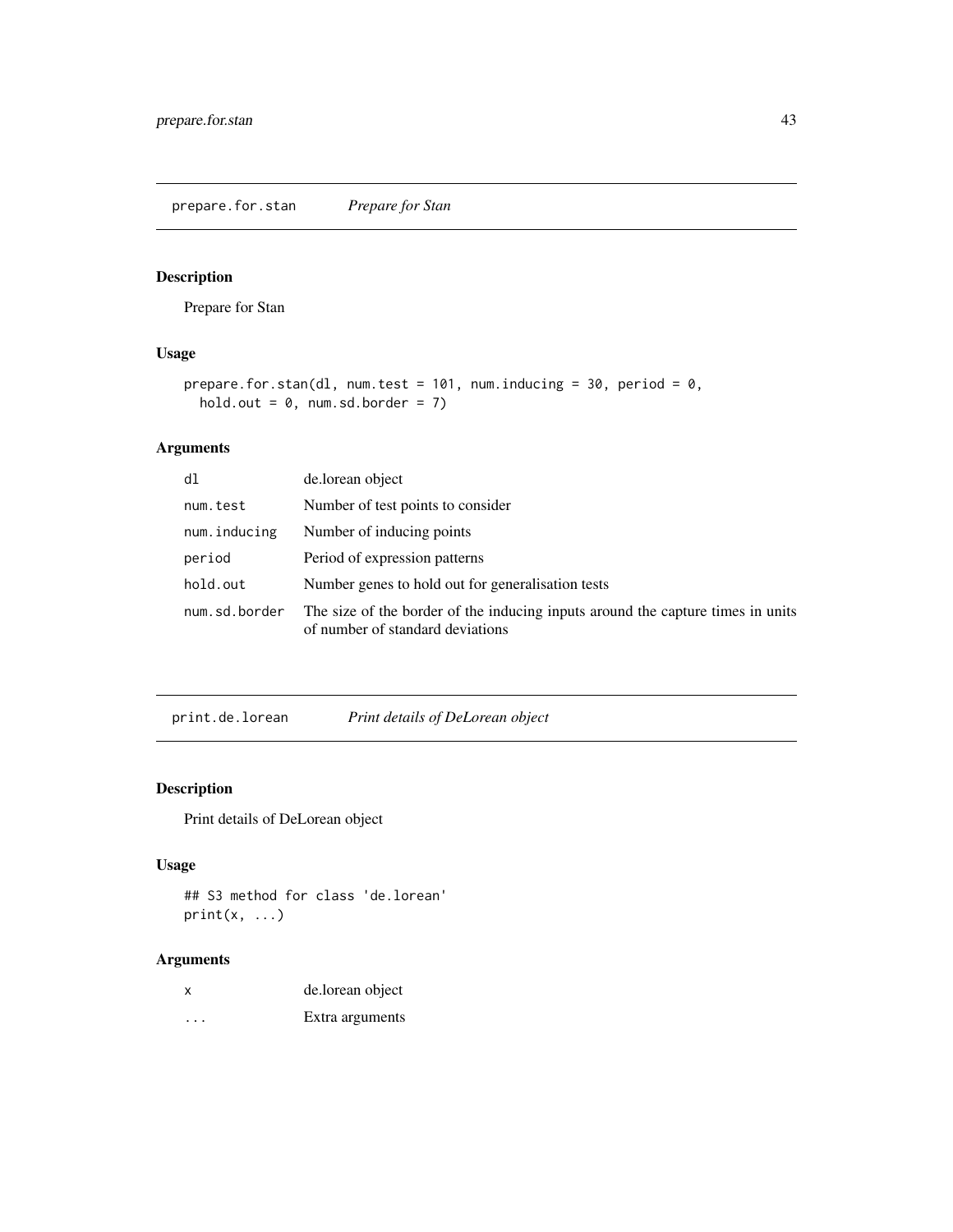<span id="page-43-0"></span>process.posterior *Process the posterior, that is extract and reformat the samples from Stan. We also determine which sample has the highest likelihood, this is labelled as the 'best' sample.*

## Description

Process the posterior, that is extract and reformat the samples from Stan. We also determine which sample has the highest likelihood, this is labelled as the 'best' sample.

#### Usage

process.posterior(dl)

## Arguments

dl de.lorean object

<span id="page-43-1"></span>profiles.plot *Plot best sample predicted expression.*

#### Description

Plot best sample predicted expression.

#### Usage

```
profiles.plot(dl, genes = dl$genes.high.psi, profile.color = "black",
  add.data = T, sample.iter = dl$best.sample,
  ignore.cell.sizes = FALSE, ...)
```

| d1                | de.lorean object                                  |
|-------------------|---------------------------------------------------|
| genes             | Genes to plot (defaults to genes.high.psi)        |
|                   | profile.color Colour for the profile              |
| add.data          | Add actual expression data to plot                |
|                   | sample.iter Which sample to plot                  |
| ignore.cell.sizes |                                                   |
|                   | Ignore cell sizes if the model has estimated them |
|                   | Extra arguments                                   |
|                   |                                                   |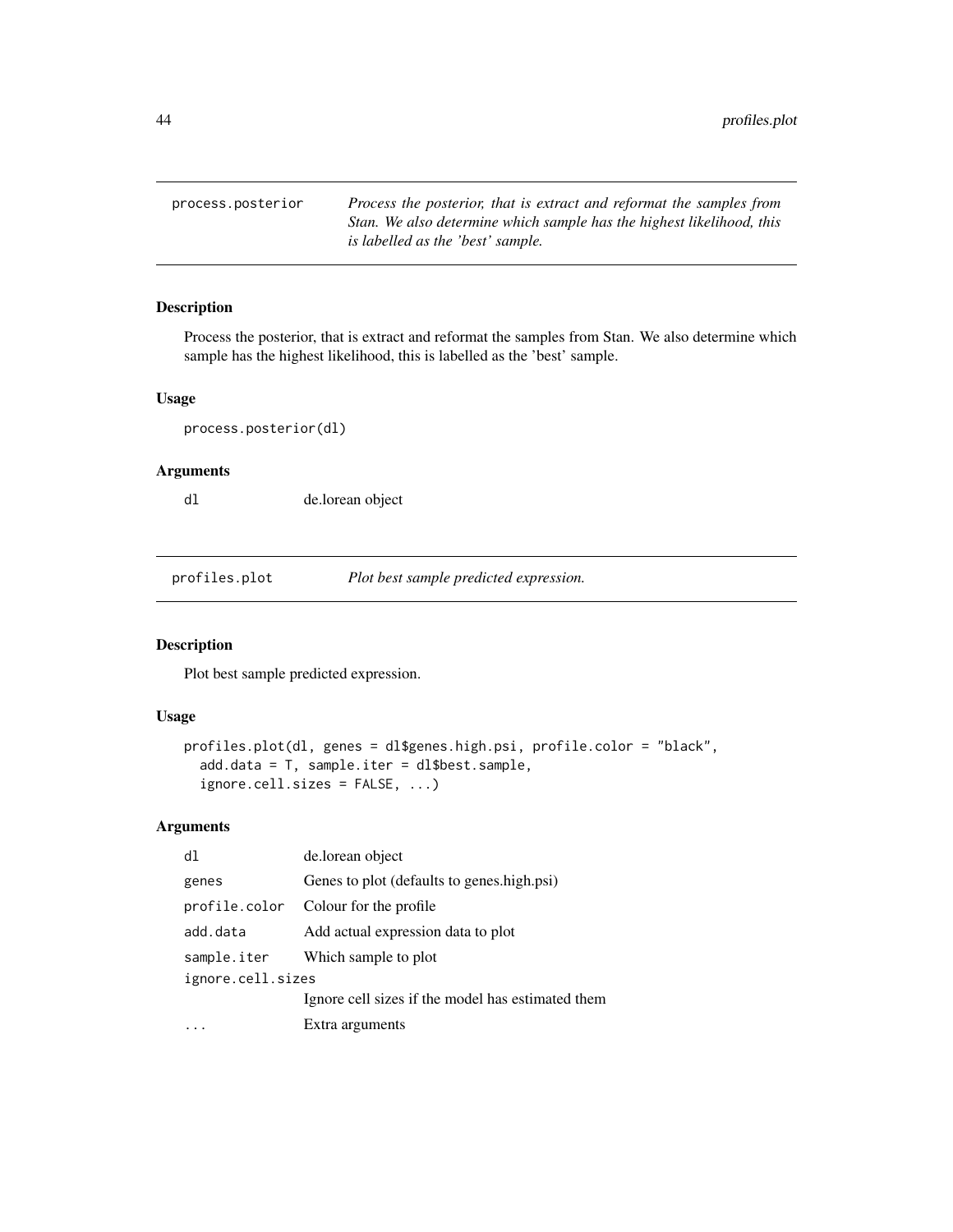<span id="page-44-1"></span><span id="page-44-0"></span>pseudotime.plot *Plot pseudotime (tau) against observed capture time.*

## Description

Plot pseudotime (tau) against observed capture time.

## Usage

```
pseudotime.plot(dl, sample.iter = dl$best.sample)
```
## Arguments

| dl          | de.lorean object                      |
|-------------|---------------------------------------|
| sample.iter | Which sample to take pseudotimes from |

| pseudotimes.from.orderings |                                             |  |  |
|----------------------------|---------------------------------------------|--|--|
|                            | Convert best orderings into initialisations |  |  |

## Description

Convert best orderings into initialisations

#### Usage

```
pseudotimes.from.orderings(dl, num.to.keep = default.num.cores())
```

| dl          | The DeLorean object                                  |
|-------------|------------------------------------------------------|
| num.to.keep | The number to keep (defaults to default.num.cores()) |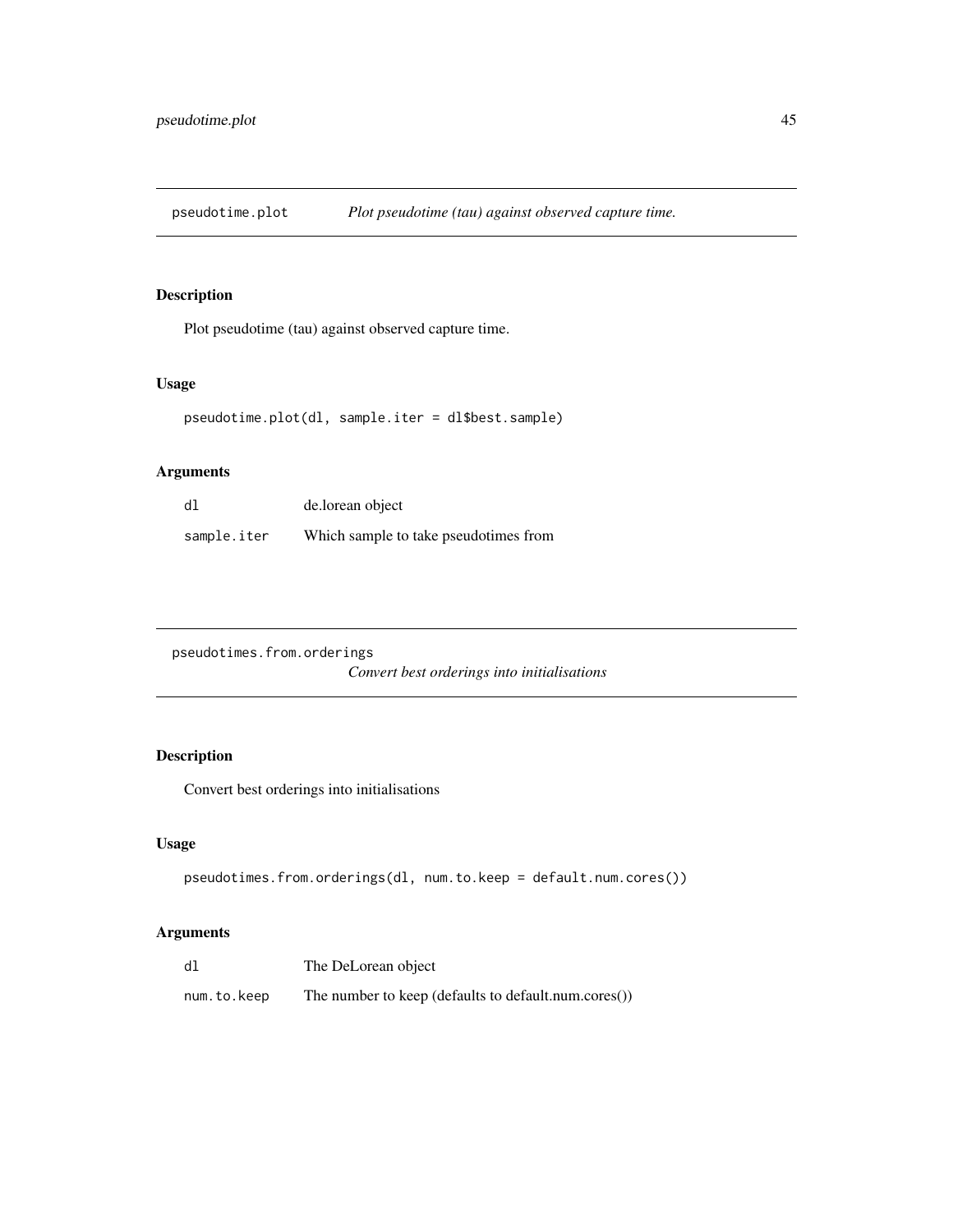<span id="page-45-0"></span>pseudotimes.pair.plot *Plot two sets of pseudotimes against each other.*

## Description

Plot two sets of pseudotimes against each other.

## Usage

```
pseudotimes.pair.plot(dl, fits = NULL)
```
## Arguments

| dl   | The DeLorean object |
|------|---------------------|
| fits | Fit indexes         |

|  | report.file | The filename of the R markdown report. |  |
|--|-------------|----------------------------------------|--|
|--|-------------|----------------------------------------|--|

#### Description

The filename of the R markdown report.

#### Usage

report.file(report.name)

## Arguments

| report.name | The report name |  |
|-------------|-----------------|--|
|             |                 |  |

<span id="page-45-1"></span>

| Rhat.plot | <i>Plot the Rhat convergence statistics.</i> examine.convergence <i>must be</i> |
|-----------|---------------------------------------------------------------------------------|
|           | called before this plot can be made.                                            |

## Description

Plot the Rhat convergence statistics. [examine.convergence](#page-15-1) must be called before this plot can be made.

#### Usage

Rhat.plot(dl)

#### Arguments

dl de.lorean object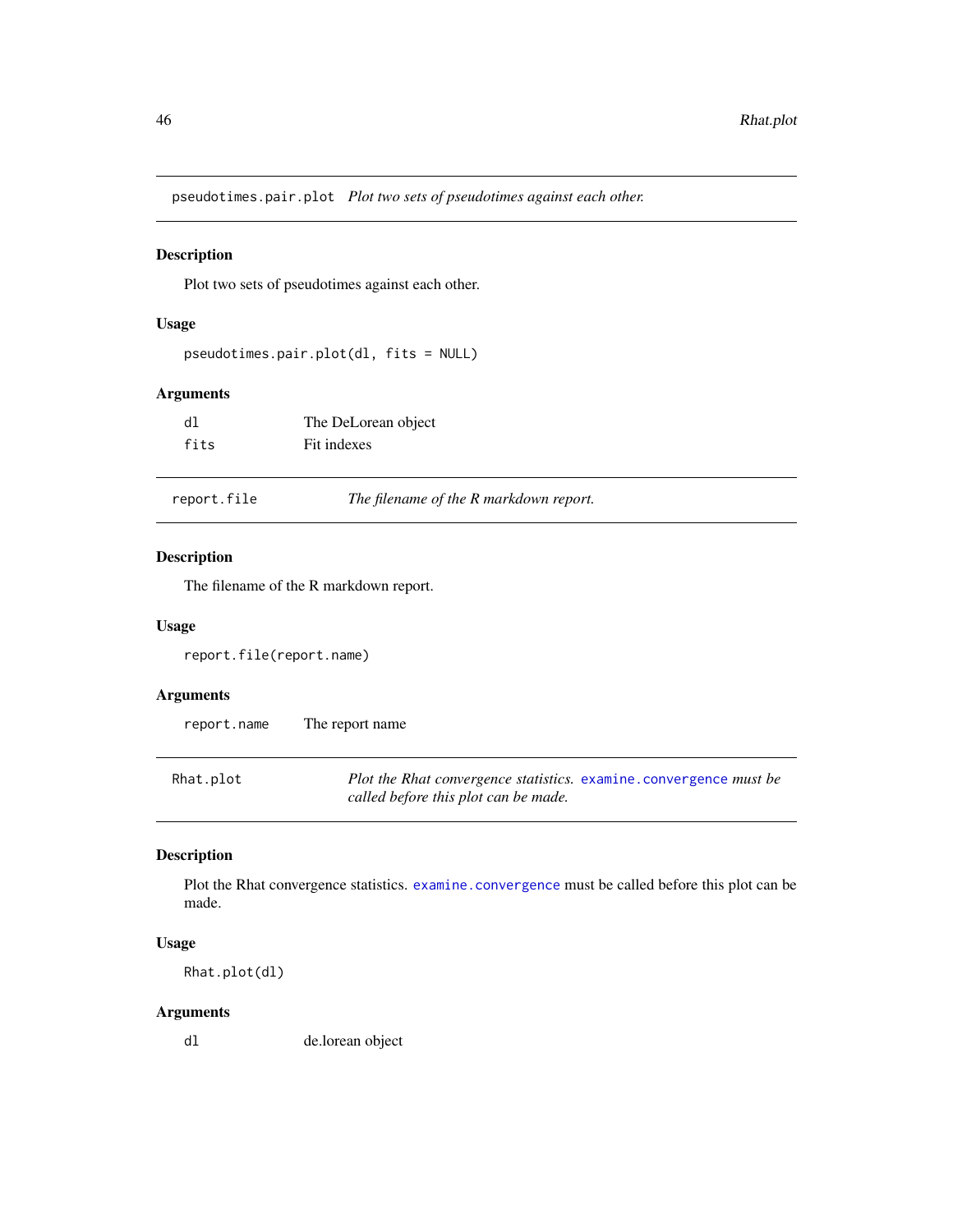<span id="page-46-0"></span>roughness.of.permutations

*Apply permutation based roughness test to held out genes*

#### Description

Apply permutation based roughness test to held out genes

#### Usage

```
roughness.of.permutations(dl, expr.held.out = dl$expr.held.out,
 num.perms = 1000)
```
#### Arguments

| dl            | de.lorean object                                   |
|---------------|----------------------------------------------------|
| expr.held.out | The expression matrix including the held out genes |
| num.perms     | Number of permutations to test                     |

roughness.of.sample *Calculate the roughness of the held out genes given the sample.*

## Description

Calculate the roughness of the held out genes given the sample.

#### Usage

```
roughness.of.sample(dl, expr.held.out = dl$expr.held.out,
 sample.iter = dl$best.sample)
```

| dl          | de.lorean object                                                   |
|-------------|--------------------------------------------------------------------|
|             | expr. held. out The expression matrix including the held out genes |
| sample.iter | Which sample to use                                                |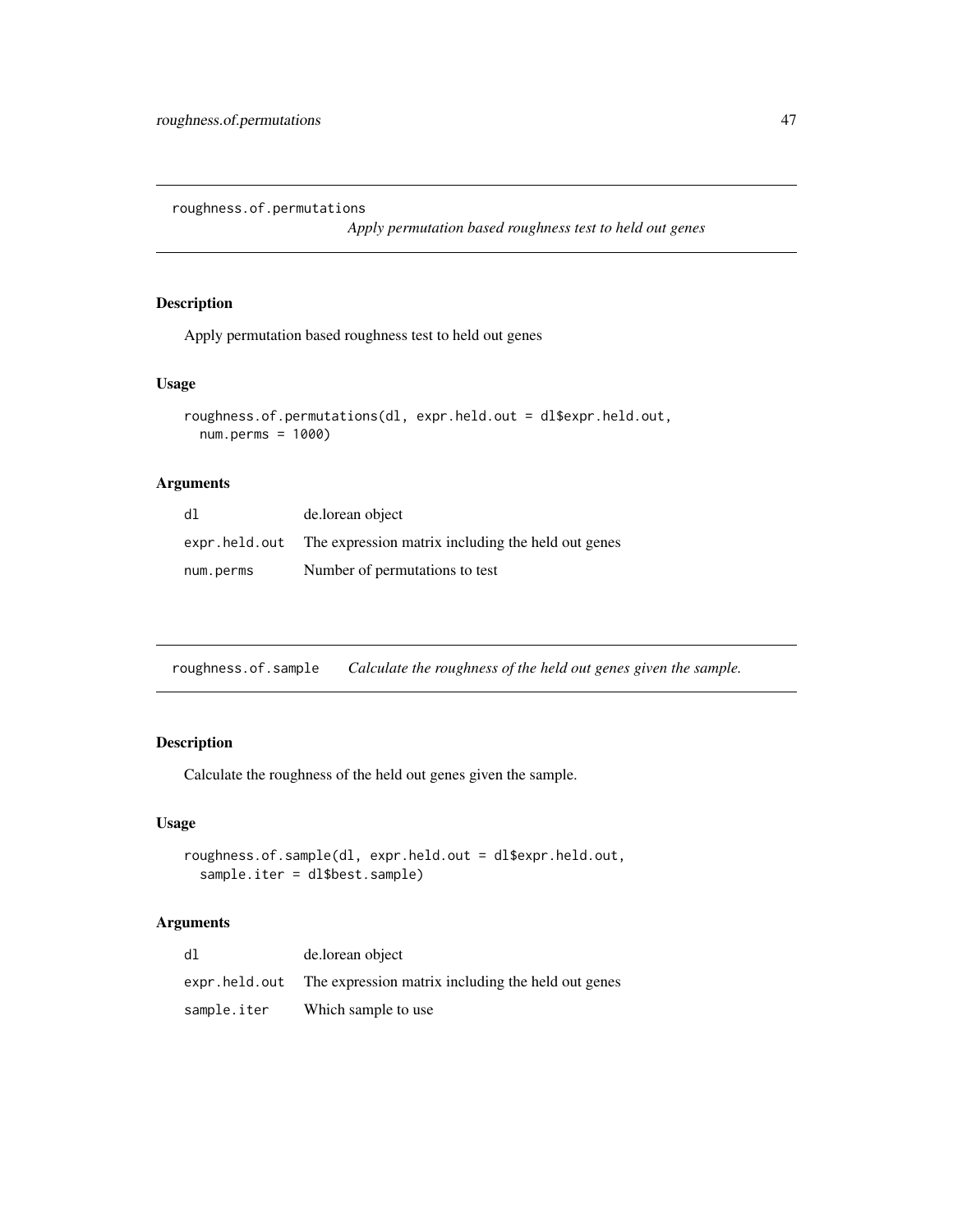<span id="page-47-0"></span>

Calculate roughnesses under fit samples and also under random permutations

## Usage

```
roughness.test(dl, expr.held.out = dl$expr.held.out, num.perms = 1000)
```
## Arguments

| dl        | de.lorean object                                                   |
|-----------|--------------------------------------------------------------------|
|           | expr. held. out The expression matrix including the held out genes |
| num.perms | Number of permutations to test                                     |

<span id="page-47-1"></span>

| roughnesses.plot | Plot results of roughness test |
|------------------|--------------------------------|
|                  |                                |

## Description

Plot results of roughness test

## Usage

```
roughnesses.plot(dl)
```
## Arguments

dl de.lorean object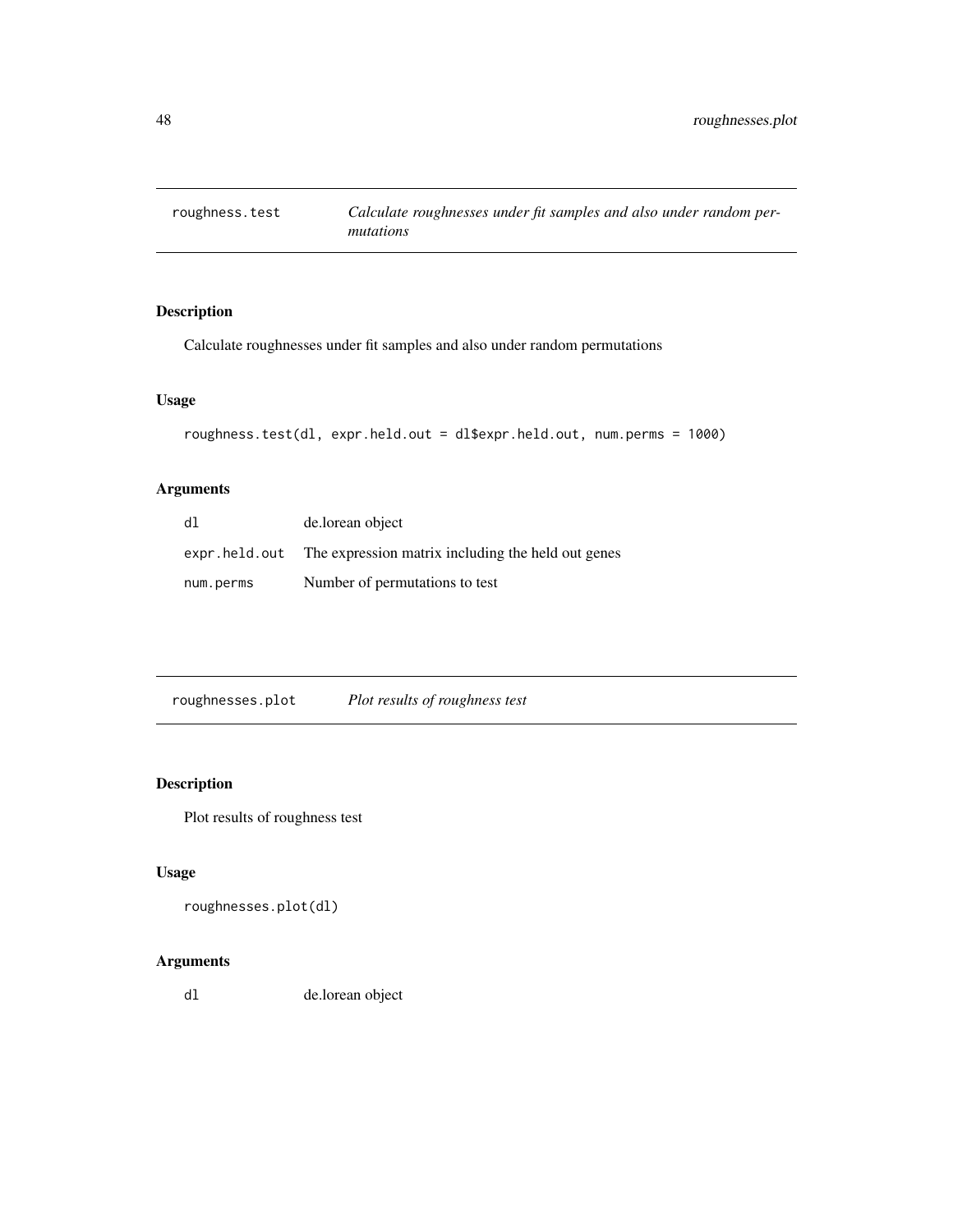<span id="page-48-0"></span>seriation.find.orderings

*Use seriation package to find good orderings*

## Description

Use seriation package to find good orderings

#### Usage

```
seriation.find.orderings(dl, .methods = c("TSP", "R2E", "HC", "GW",
  "OLO"), scaled = c("scaled", "unscaled"), dim.red = c("none", "pca",
 "kfa", "ica", "mds"), dims = geom.series(base = 2, max = min(8,
 nrow(dl$expr) - 1)), num.cores = default.num.cores(),
 num.tau.to.keep = default.num.cores())
```
#### Arguments

| d1              | de.lorean object                                          |
|-----------------|-----------------------------------------------------------|
| .methods        | The seriation methods to apply                            |
| scaled          | Whether to use the scaled and/or unscaled expression data |
| dim.red         | Dimension reduction methods to apply                      |
| dims            | Number of dimensions to reduce to                         |
| num.cores       | Number of cores to use in parallel                        |
| num.tau.to.keep |                                                           |
|                 | How many initialisations to keep                          |

<span id="page-48-1"></span>

| tau.offsets.plot | Plot the tau offsets, that is how much the pseudotimes (tau) differ from |
|------------------|--------------------------------------------------------------------------|
|                  | their prior means over the full posterior.                               |

## Description

Plot the tau offsets, that is how much the pseudotimes (tau) differ from their prior means over the full posterior.

#### Usage

tau.offsets.plot(dl, rug.alpha =  $0.3$ )

| dl        | de.lorean object             |
|-----------|------------------------------|
| rug.alpha | Alpha parameter for rug geom |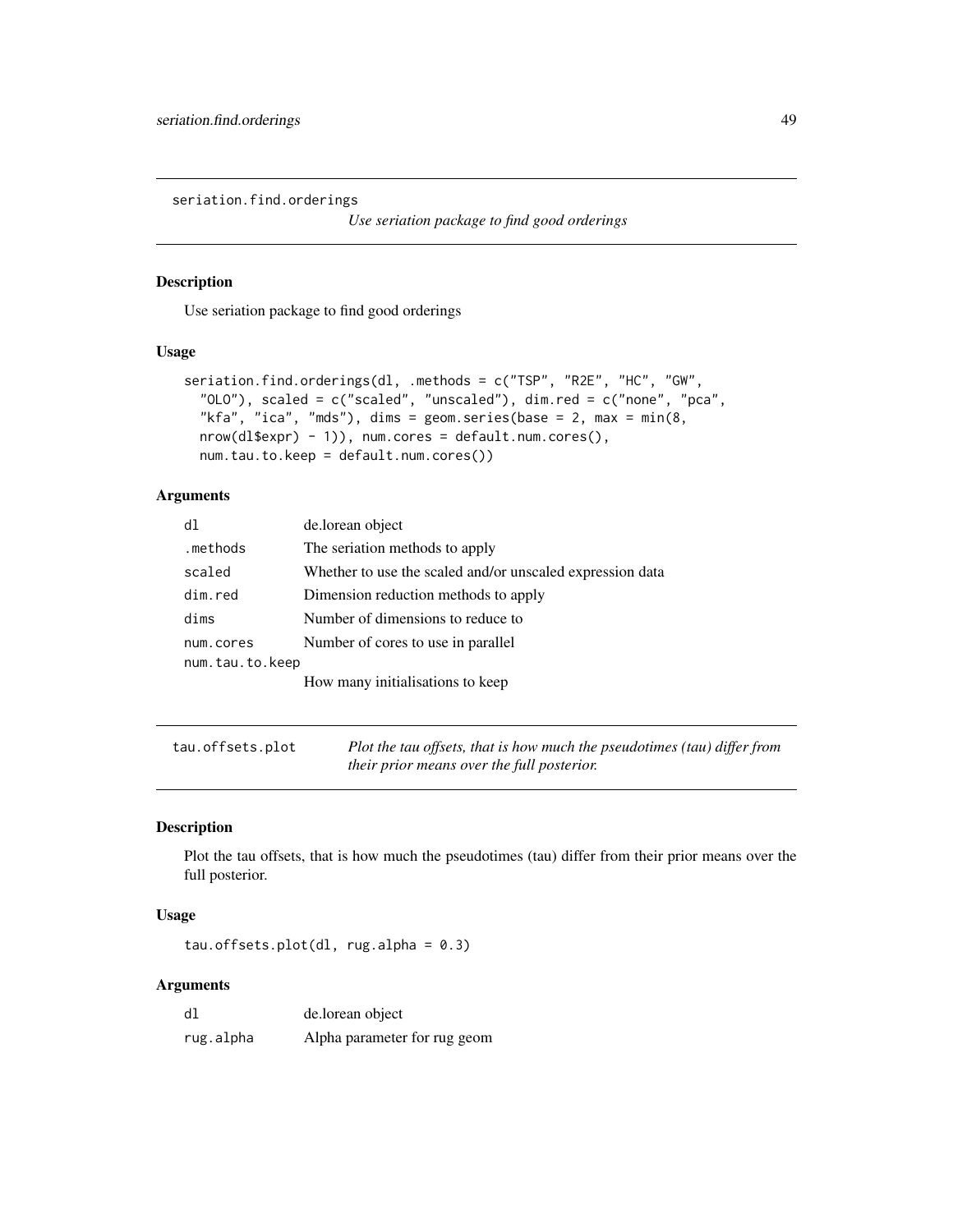<span id="page-49-0"></span>

Test fit for log normal and gamma

#### Usage

test.fit(vars)

## Arguments

vars Data to fit

test.mh *Test ordering Metropolis-Hastings sampler.*

## Description

Test ordering Metropolis-Hastings sampler.

## Usage

```
test.mh(dl, psi = mean(dl$gene.map$psi.hat),
  omega = mean(dl$gene.map$omega.hat),
  num.cores = getOption("DL.num.cores", max(parallel::detectCores() - 1,
  1)), iterations = 1000, thin = 15)
```

| dl         | de.lorean object                                                                                       |
|------------|--------------------------------------------------------------------------------------------------------|
| psi        | Temporal variation                                                                                     |
| omega      | Noise                                                                                                  |
| num.cores  | Number of cores to run on. Defaults to getOption("DL.num.cores", max(parallel::detectCores()-<br>1, 1) |
| iterations | Number of iterations                                                                                   |
| thin       | Thin the samples                                                                                       |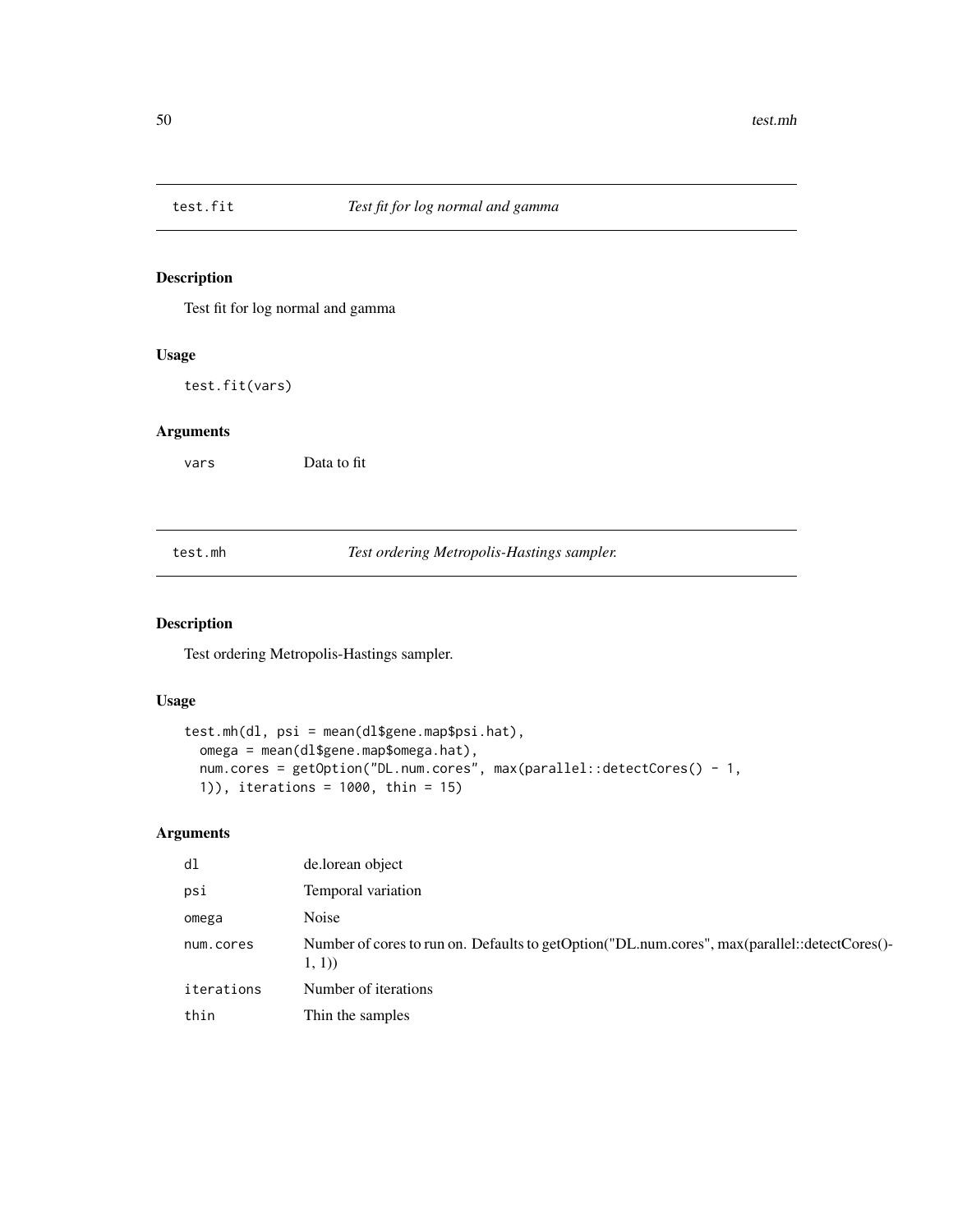<span id="page-50-0"></span>test.robustness.de.lorean

*Test robustness of pseudotime estimation on subsets of de.lorean object*

#### Description

Test robustness of pseudotime estimation on subsets of de.lorean object

## Usage

test.robustness.de.lorean(dl, pieces = 2)

#### Arguments

| dl     | de.lorean object                  |
|--------|-----------------------------------|
| pieces | How many pieces to partition into |

| windram.expr | Windram et al. investigated the defense response in Arabidopsis     |
|--------------|---------------------------------------------------------------------|
|              | thaliana to the necrotrophic fungal pathogen Botrytis cinerea. They |
|              | collected data at 24 time points in two conditions for 30336 genes. |

## Description

Windram et al. investigated the defense response in Arabidopsis thaliana to the necrotrophic fungal pathogen Botrytis cinerea. They collected data at 24 time points in two conditions for 30336 genes.

#### Usage

data(WindramDeLorean)

#### Format

There are three objects in this data:

- windram.expr A matrix of log expression values with no missing data. Rows are named by genes and columns are named by cells/samples.
- windram.gene.meta A data frame containing meta-data about the genes.
- windram.cell.meta A data frame containing meta-data about the cells

#### Source

<http://www.plantcell.org/content/24/9/3530.long>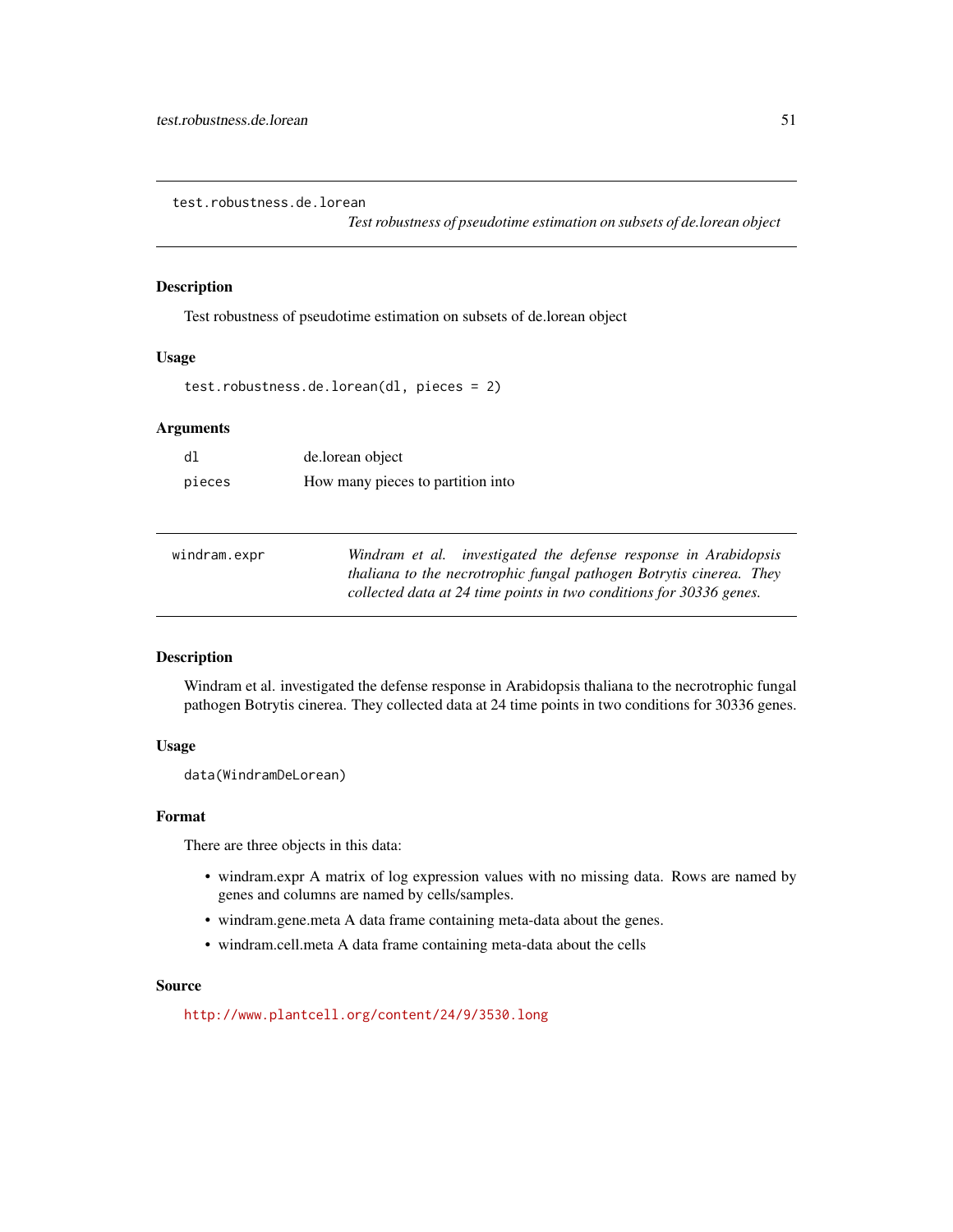# <span id="page-51-0"></span>**Index**

∗Topic datasets guo.expr, [26](#page-25-0) kouno.expr, [31](#page-30-0) windram.expr, [51](#page-50-0) adjust.by.cell.sizes, [4](#page-3-0) alpha.for.rug, [4](#page-3-0) analyse.noise.levels, [5](#page-4-0) analyse.variance, [5](#page-4-0) anders.huber.cell.sizes, [6](#page-5-0) aov.dl, [6](#page-5-0) avg.par.samples, [7](#page-6-0) calc.inducing.pseudotimes, [7](#page-6-0) calc.roughness, [8](#page-7-0) centralise, [8](#page-7-0) cmp.profiles.plot, [9](#page-8-0) cov.all.genes.conditioned, [9](#page-8-0) cov.calc.dists, [10](#page-9-0) cov.calc.dl.dists, [10](#page-9-0) cov.calc.gene, [11](#page-10-0) cov.calc.gene.conditioned, [11](#page-10-0) cov.matern.32, [12](#page-11-0) cov.periodise, [12](#page-11-0) create.ordering.ll.fn, [13](#page-12-0) de.lorean, [13](#page-12-0)

de.lorean.stylesheet, [14](#page-13-0) default.num.cores, [14](#page-13-0) DeLorean *(*DeLorean-package*)*, [4](#page-3-0) DeLorean-package, [4](#page-3-0) dim.de.lorean, [14](#page-13-0)

estimate.cell.sizes, [15](#page-14-0) estimate.hyper, [15](#page-14-0) examine.convergence, [16,](#page-15-0) *[46](#page-45-0)* expected.sample.var, [16](#page-15-0) expr.data.plot, [17,](#page-16-0) *[42](#page-41-0)*

filter\_cells, [17](#page-16-0) filter\_genes, [18](#page-17-0)

find.best.tau, [18](#page-17-0) find.good.ordering, [19](#page-18-0) find.smooth.tau, [19](#page-18-0) fit.dl, [20](#page-19-0) fit.held.out, [21](#page-20-0) fit.model, [21](#page-20-0) fit.model.sample, *[20,](#page-19-0) [21](#page-20-0)*, [22](#page-21-0) fit.model.vb, *[20,](#page-19-0) [21](#page-20-0)*, [22](#page-21-0) gaussian.condition, [23](#page-22-0) gene.covariances, [23](#page-22-0) get.posterior.mean, [24](#page-23-0) get\_model, [24](#page-23-0) gp.log.marg.like, [24](#page-23-0) gp.predict, [25](#page-24-0) gp.predictions.df, [25](#page-24-0) guo.cell.meta *(*guo.expr*)*, [26](#page-25-0) guo.expr, [26](#page-25-0) guo.gene.meta *(*guo.expr*)*, [26](#page-25-0) held.out.melt, [26](#page-25-0) held.out.posterior, [27](#page-26-0) held.out.posterior.by.variation, [27](#page-26-0) held.out.posterior.filter, [28](#page-27-0) held.out.posterior.join, [28](#page-27-0) held.out.select.genes, [29](#page-28-0) inducing.covariance, [29](#page-28-0) init.orderings.vs.pseudotimes.plot, [30,](#page-29-0) *[42](#page-41-0)* is.de.lorean, [30](#page-29-0) knit.report, [31](#page-30-0) kouno.cell.meta *(*kouno.expr*)*, [31](#page-30-0) kouno.expr, [31](#page-30-0) kouno.gene.meta *(*kouno.expr*)*, [31](#page-30-0) make.fit.valid, [32](#page-31-0) make.init.fn, [32](#page-31-0) make.predictions, [32](#page-31-0) marg.like.plot, [33,](#page-32-0) *[42](#page-41-0)*